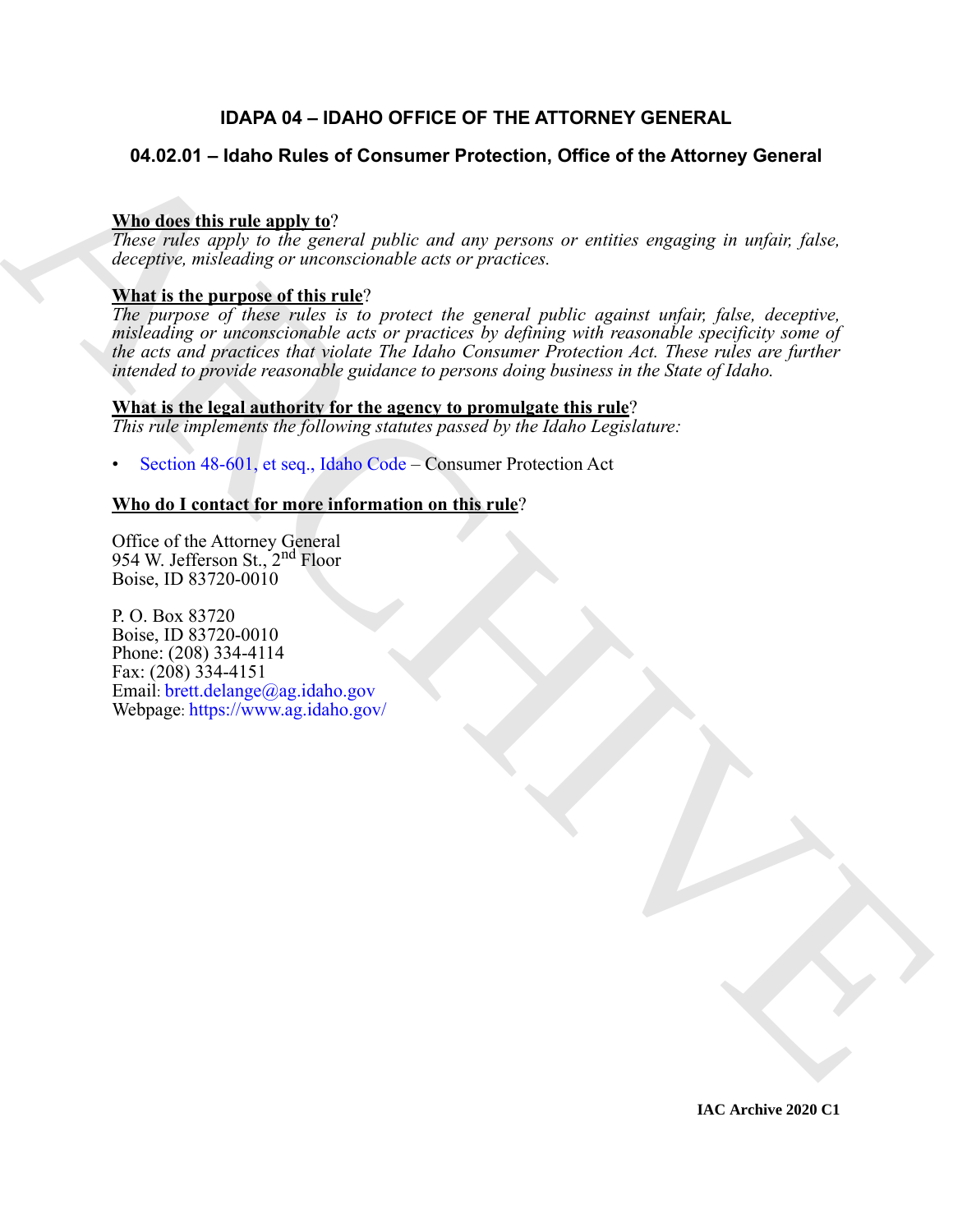# *Table of Contents*

| <b>IDAPA 04 - OFFICE OF THE ATTORNEY GENERAL</b>                                   |  |
|------------------------------------------------------------------------------------|--|
| 04.02.01 - Idaho Rules of Consumer Protection, Office of the Attorney General      |  |
| <b>SUBCHAPTER A - GENERAL PROVISIONS</b>                                           |  |
|                                                                                    |  |
|                                                                                    |  |
|                                                                                    |  |
|                                                                                    |  |
|                                                                                    |  |
|                                                                                    |  |
|                                                                                    |  |
|                                                                                    |  |
|                                                                                    |  |
|                                                                                    |  |
|                                                                                    |  |
| <b>SUBCHAPTER B - DEFINITIONS</b>                                                  |  |
|                                                                                    |  |
|                                                                                    |  |
| SUBCHAPTER C - FALSE, MISLEADING CONDUCT IN GENERAL                                |  |
|                                                                                    |  |
|                                                                                    |  |
|                                                                                    |  |
|                                                                                    |  |
| 034. Official, Governmental, Or Other Misleading Envelopes Or Offers (Rule 34). 13 |  |
|                                                                                    |  |
|                                                                                    |  |
|                                                                                    |  |
| <b>SUBCHAPTER D - DISCLOSURE OF CONDITIONS IN OFFER</b>                            |  |
|                                                                                    |  |
|                                                                                    |  |
|                                                                                    |  |
| <b>SUBCHAPTER E - BAIT AND SWITCH SALES</b>                                        |  |
|                                                                                    |  |
|                                                                                    |  |
| 052. Discouragement Of Purchase Of Advertised Merchandise (Rule 52).  14           |  |
|                                                                                    |  |
|                                                                                    |  |
|                                                                                    |  |
|                                                                                    |  |
| SUBCHAPTER F - DECEPTIVE, COMPARATIVE, REFERENCE,<br><b>AND WHOLESALE PRICING</b>  |  |
|                                                                                    |  |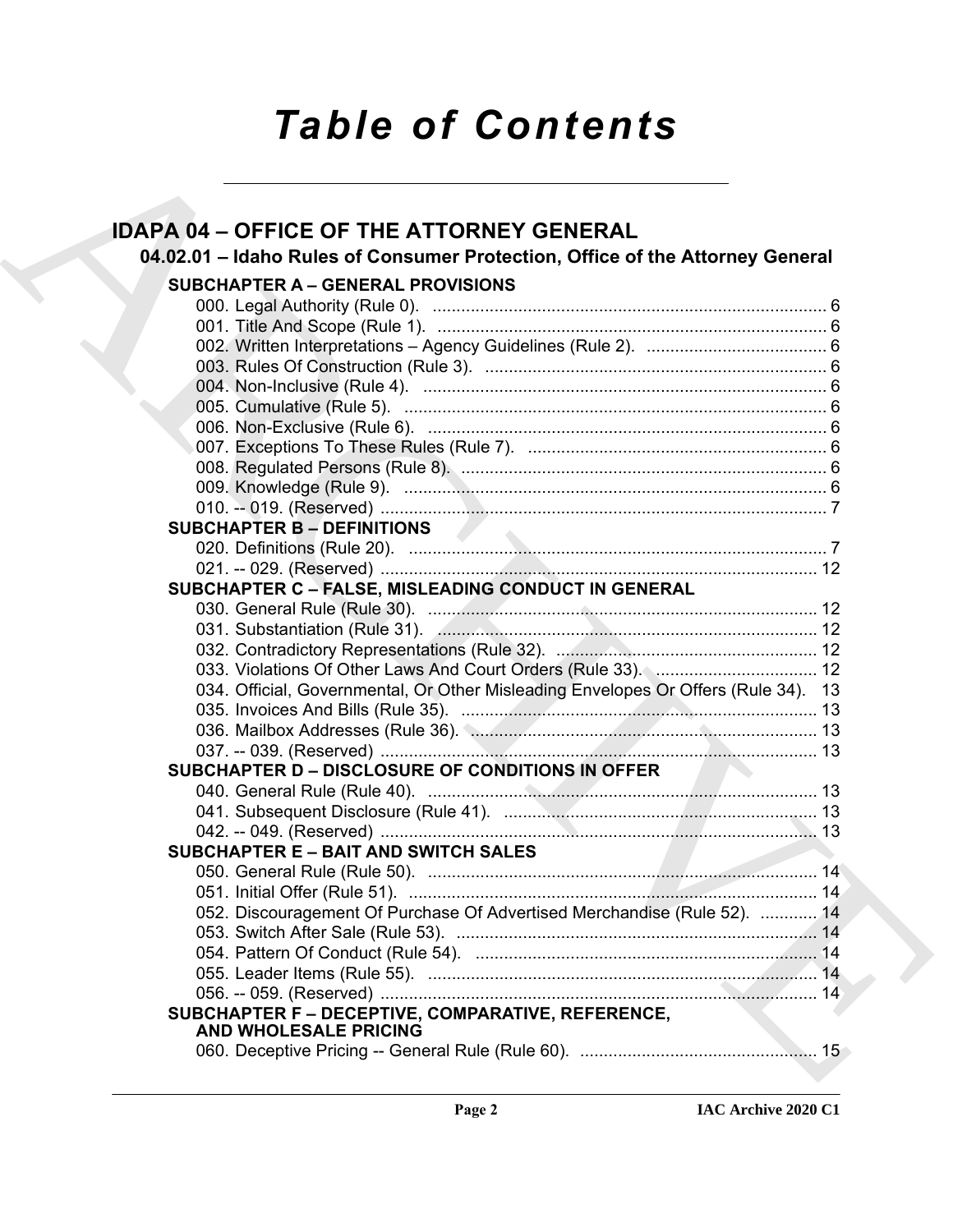| 062. Comparisons Of Seller's Present Prices To Seller's Former Prices                 |  |
|---------------------------------------------------------------------------------------|--|
|                                                                                       |  |
|                                                                                       |  |
|                                                                                       |  |
|                                                                                       |  |
|                                                                                       |  |
|                                                                                       |  |
|                                                                                       |  |
| SUBCHAPTER G - USE OF THE WORD "FREE" AND SIMILAR REPRESENTATIONS                     |  |
|                                                                                       |  |
|                                                                                       |  |
|                                                                                       |  |
|                                                                                       |  |
|                                                                                       |  |
|                                                                                       |  |
|                                                                                       |  |
|                                                                                       |  |
| <b>SUBCHAPTER H - PROMOTIONAL GAMES AND ADVERTISING</b><br>AND DECEPTIVE USE OF GIFTS |  |
| 080. No Purchase Required For Chance Promotions (Rule 80).  18                        |  |
|                                                                                       |  |
|                                                                                       |  |
|                                                                                       |  |
| <b>SUBCHAPTER I-GOING-OUT-OF-BUSINESS SALES</b>                                       |  |
|                                                                                       |  |
|                                                                                       |  |
|                                                                                       |  |
| SUBCHAPTER J - INSUFFICIENT SUPPLY/LIMITATION ON QUANTITY                             |  |
|                                                                                       |  |
|                                                                                       |  |
|                                                                                       |  |
| 103. Determination Of Reasonably Expected Public Demand (Rule 103).  20               |  |
|                                                                                       |  |
| <b>SUBCHAPTER K - DISCLOSURE OF PRIOR USE</b>                                         |  |
|                                                                                       |  |
|                                                                                       |  |
|                                                                                       |  |
|                                                                                       |  |
|                                                                                       |  |
| <b>SUBCHAPTER L - ESTIMATES</b>                                                       |  |
|                                                                                       |  |
|                                                                                       |  |
|                                                                                       |  |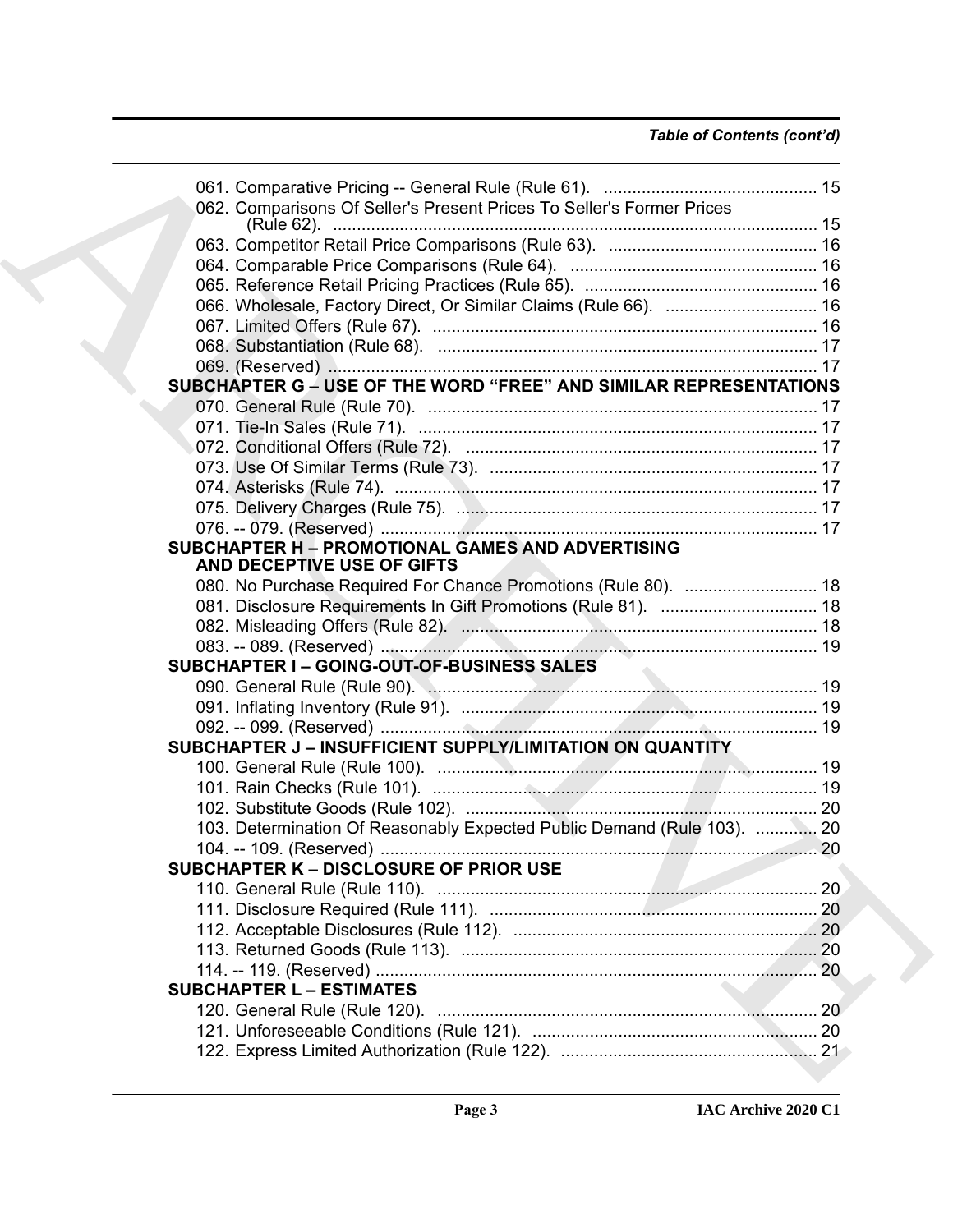| <b>SUBCHAPTER M - REPAIRS AND IMPROVEMENTS</b>                                          |  |
|-----------------------------------------------------------------------------------------|--|
|                                                                                         |  |
|                                                                                         |  |
|                                                                                         |  |
|                                                                                         |  |
| SUBCHAPTER N - TIME OF DELIVERY OR PERFORMANCE<br><b>INCLUDING MAIL ORDER SALES</b>     |  |
|                                                                                         |  |
|                                                                                         |  |
|                                                                                         |  |
| <b>SUBCHAPTER O - LAY-AWAY PLANS</b>                                                    |  |
|                                                                                         |  |
|                                                                                         |  |
|                                                                                         |  |
|                                                                                         |  |
| <b>SUBCHAPTER P - UNFAIR SOLICITATION PRACTICES</b><br>AT OTHER THAN TRADE PREMISES     |  |
|                                                                                         |  |
|                                                                                         |  |
|                                                                                         |  |
|                                                                                         |  |
|                                                                                         |  |
|                                                                                         |  |
| SUBCHAPTER Q - COOLING-OFF PERIOD FOR DOOR-TO-DOOR SALES                                |  |
|                                                                                         |  |
|                                                                                         |  |
| <b>SUBCHAPTER S - PYRAMID AND CHAIN DISTRIBUTION SCHEMES</b>                            |  |
|                                                                                         |  |
|                                                                                         |  |
|                                                                                         |  |
|                                                                                         |  |
| <b>SUBCHAPTER T - LOAN BROKER FEES</b>                                                  |  |
|                                                                                         |  |
|                                                                                         |  |
|                                                                                         |  |
| SUBCHAPTER U - PRESERVATION OF CONSUMERS' CLAIMS AND DEFENSES<br>(HOLDER IN DUE COURSE) |  |
|                                                                                         |  |
|                                                                                         |  |
| <b>SUBCHAPTER V - UNORDERED GOODS OR SERVICES</b>                                       |  |
|                                                                                         |  |
|                                                                                         |  |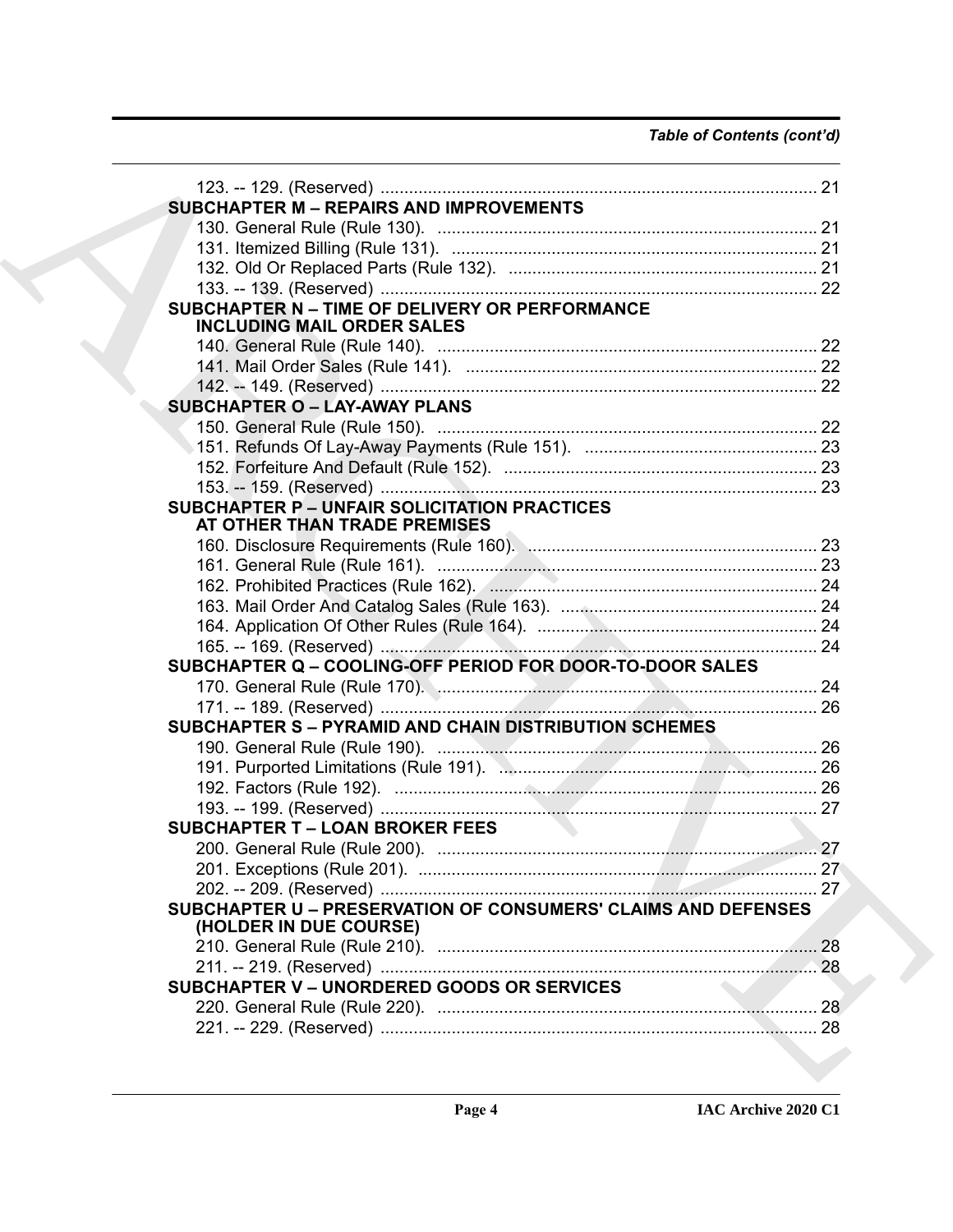# **SUBCHAPTER W – AUTOMOBILE ADVERTISING AND SALES**

| 237. Motor Vehicle Subject-To-Financing Contracts (Rule 237).  33 | SUBCHAPTER W - AUTOMOBILE ADVERTISING AND SALES |  |
|-------------------------------------------------------------------|-------------------------------------------------|--|
|                                                                   |                                                 |  |
|                                                                   |                                                 |  |
|                                                                   |                                                 |  |
|                                                                   |                                                 |  |
|                                                                   |                                                 |  |
|                                                                   |                                                 |  |
|                                                                   |                                                 |  |
|                                                                   |                                                 |  |
|                                                                   |                                                 |  |
|                                                                   |                                                 |  |
|                                                                   |                                                 |  |
|                                                                   |                                                 |  |
|                                                                   |                                                 |  |
|                                                                   |                                                 |  |
|                                                                   |                                                 |  |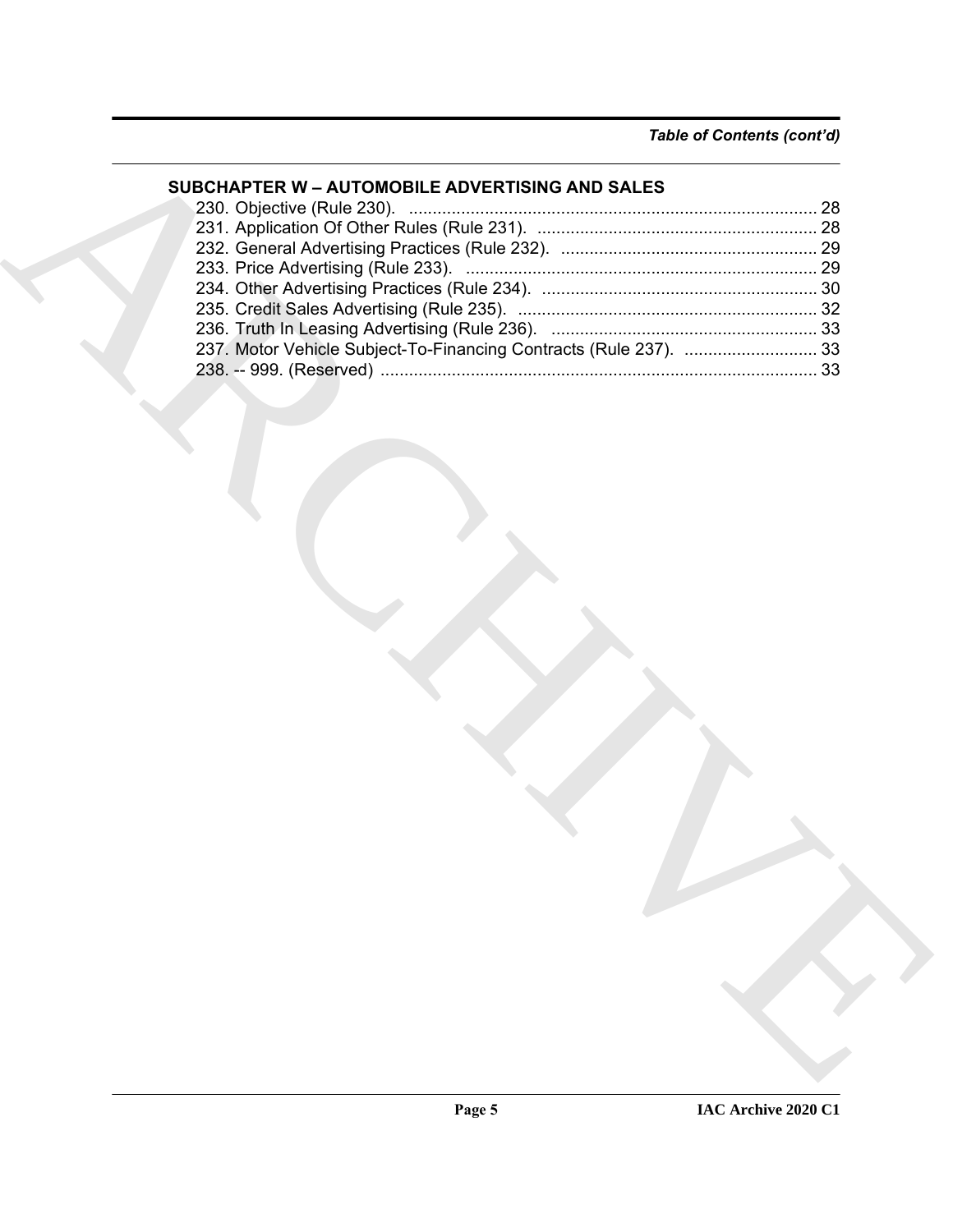# **IDAPA 04 – OFFICE OF THE ATTORNEY GENERAL**

# <span id="page-5-2"></span><span id="page-5-1"></span><span id="page-5-0"></span>**04.02.01 – IDAHO RULES OF CONSUMER PROTECTION, OFFICE OF THE ATTORNEY GENERAL**

### <span id="page-5-15"></span>**SUBCHAPTER A – GENERAL PROVISIONS (Rules 0-19)**

## <span id="page-5-17"></span><span id="page-5-3"></span>**000. LEGAL AUTHORITY (RULE 0).**

This chapter is adopted under the legal authority of Title 67, Chapter 52, Idaho Code, and pursuant to Section 48-<br>604(2). Idaho Code. (7-1-93) 604(2), Idaho Code.

#### <span id="page-5-22"></span><span id="page-5-4"></span>**001. TITLE AND SCOPE (RULE 1).**

**01. Title**. These rules are titled "Idaho Rules of Consumer Protection, Office of the Attorney General," IDAPA 04, Title 02, Chapter 01. (7-1-93)

**02. Scope**. These rules are intended to protect persons in the state of Idaho against unfair, false, deceptive, misleading or unconscionable acts or practices by defining with reasonable specificity some of the acts and practices that violate the Act. Further, they are intended to provide reasonable guidance to persons doing business in the State of Idaho.  $(7-1-93)$ 

# <span id="page-5-23"></span><span id="page-5-5"></span>**002. WRITTEN INTERPRETATIONS – AGENCY GUIDELINES (RULE 2).**

In accordance with Section  $67-5201(19)(b)(iv)$ , Idaho Code, this agency has written statements that pertain to the interpretation of the rules of this chapter, or to the compliance with the rules of this chapter. The document is available for public inspection and copying at cost at the Office of the Attorney General, Consumer Protection Unit.  $(7-1-93)$ 

#### <span id="page-5-21"></span><span id="page-5-6"></span>**003. RULES OF CONSTRUCTION (RULE 3).**

Without limiting the scope of any section of the Act, or any other rule or law, these rules shall be liberally construed and applied to promote the general purposes and policies of the Act. (7-1-93)

#### <span id="page-5-19"></span><span id="page-5-7"></span>**004. NON-INCLUSIVE (RULE 4).**

These rules are not intended to cover all trade practices that violate the provisions of the Act. Many areas of illegal practice in trade and commerce are not specifically encompassed by these rules, but are still actionable under the Act. (7-1-93)

#### <span id="page-5-13"></span><span id="page-5-8"></span>**005. CUMULATIVE (RULE 5).**

These rules are intended to be cumulative in effect and supplementary to each other. If acts or practices are governed by more than one (1) rule, compliance with one (1) rule does not excuse violations of another applicable rule.

<span id="page-5-18"></span> $(7-1-93)$ 

## <span id="page-5-9"></span>**006. NON-EXCLUSIVE (RULE 6).**

These rules are in addition to, and do not affect, any other rights or obligations that may exist by statute or judicial decision.  $(7-1-93)$ 

#### <span id="page-5-14"></span><span id="page-5-10"></span>**007. EXCEPTIONS TO THESE RULES (RULE 7).**

<span id="page-5-20"></span>These rules are subject to the same exceptions as set forth in Section 48-605, Idaho Code. (7-1-93)

#### <span id="page-5-11"></span>**008. REGULATED PERSONS (RULE 8).**

SURCHAPTER A CHANNEL PROTECTION COMPANY<br>
THE CALIFFICHITY (BULLE B)<br>
1. THE CALIFFICHITY (BULLE B)<br>
1. THE ARCHIVES CONTROL TOWAL PROPERTY (BULLE B)<br>
1. THE ARCHIVES CONTROL TO A CHANNEL PROTECTION CONTROL TO THE CALIFFIC Enforcement activities taken pursuant to these rules shall not be commenced against persons licensed and regulated by any state regulatory board within the Department of Self-Governing Agencies or the United States Government when the actions or transactions are regulated by such regulatory board unless the Attorney General has first referred the matter in writing to the appropriate regulatory board. If at any time following the expiration of thirty (30) days from the time of forwarding the matter to the regulatory board the Attorney General is not satisfied with the progress or decision of the regulatory board, he may proceed to the extent of his jurisdiction under the Act. The 30-day provision will be abated to the extent that the regulatory board was given an express opportunity to review the matter prior to the time when the Attorney General began to consider the matter. The thirty (30) day provision may be waived in whole or in part if the Attorney General deems that the public interest requires prompt attention by the Attorney General. (7-1-93) Attorney General.

#### <span id="page-5-16"></span><span id="page-5-12"></span>**009. KNOWLEDGE (RULE 9).**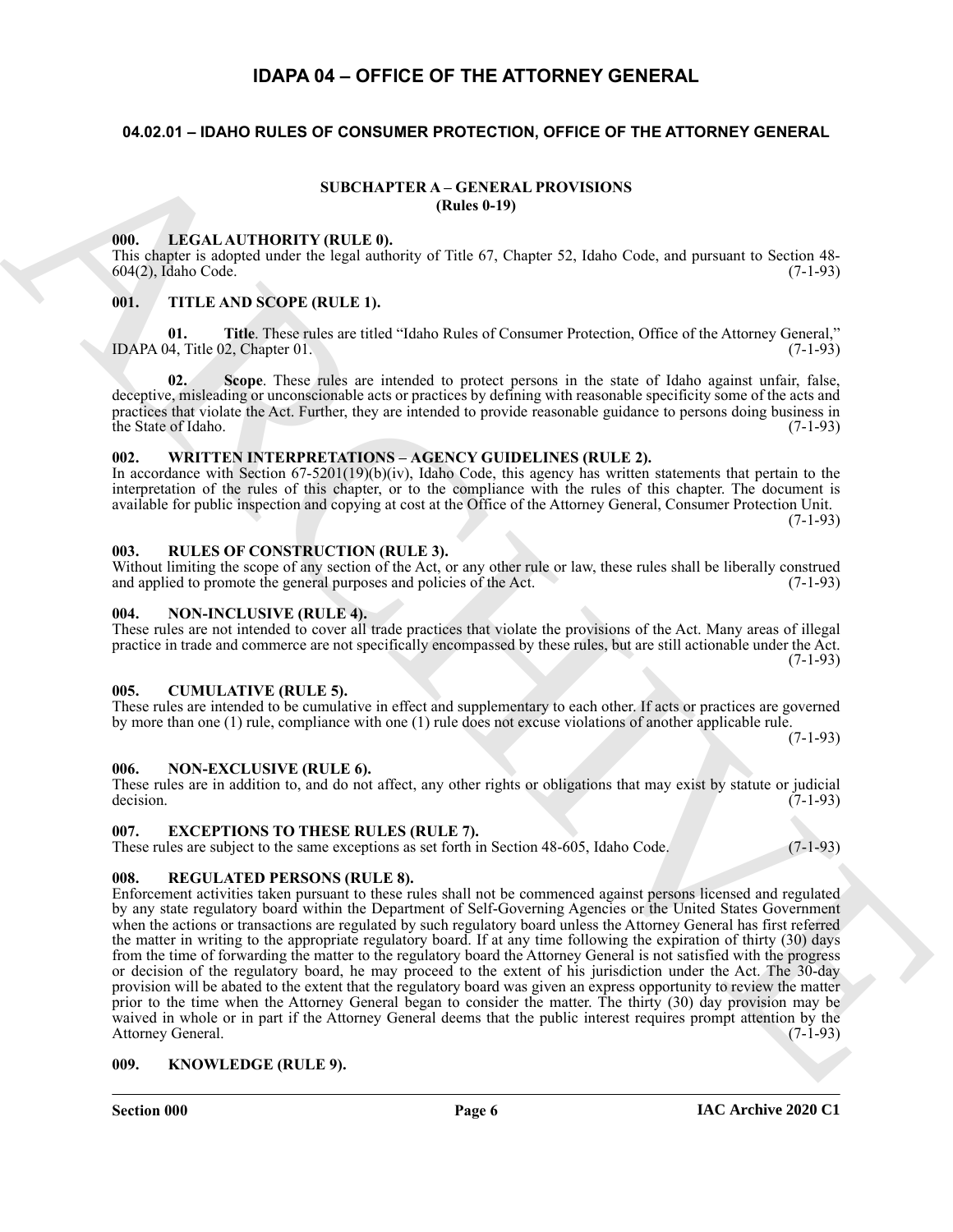These rules are not violated unless a person knows, or in exercise of due care should know, that he has in the past engaged in or is engaging in conduct specified or prohibited by the Act. or these rules. (7-1-93) engaged in or is engaging in conduct specified or prohibited by the Act, or these rules.

## <span id="page-6-1"></span><span id="page-6-0"></span>**010. -- 019. (RESERVED)**

### **SUBCHAPTER B – DEFINITIONS (Rules 20-29)**

### <span id="page-6-3"></span><span id="page-6-2"></span>**020. DEFINITIONS (RULE 20).**

The definitions set forth in Section 48-602, Idaho Code, apply with full force and effect to all provisions and sections of these rules, including rules hereafter amended or supplemented. Terms not defined in these rules or in Section 48- 602, Idaho Code, shall be construed in accordance with definitions promulgated by the Federal Trade Commission. Terms not so defined shall be construed in accordance with general principles of Idaho law. As used in this chapter:

 $(7-1-93)$ 

<span id="page-6-6"></span><span id="page-6-5"></span><span id="page-6-4"></span>**01.** Act. The Idaho Consumer Protection Act, Title 48, Chapter 6, Idaho Code. (7-1-93)

**02. Actions or Transactions Permitted Under Laws Administered by a Regulatory Body or Officer**. Specific acts, practices, or transactions authorized by a regulatory body or officer pursuant to a contract, rule, or regulation, or other properly issued order, directive, or resolution. (1-21-92)

Office of the Afternation Control is the proposition of the Research of the Research of the Research of the Research of the Research of the Research of the Research of the Research of the Research of the Research of the R **03. Advertisement** (including words of similar meaning or import). Any oral, written, graphic, or pictorial representation, statement, or public notice, however made or utilized, including, without limitation, by publication, dissemination, solicitation or circulation, in the course of trade and commerce. A person's name under which trade or commerce is conducted shall be construed as advertising if an assumed name is used, and if the name has the capacity, tendency, or effect of misleading or deceiving consumers acting reasonably under the circumstances. (1-21-92)

<span id="page-6-7"></span>**04. Appropriate Trade Premises**. Premises at which either the owner or seller normally carries on a business, or where goods are normally offered or exposed for sale in the course of a business carried on at those premises. (1-21-92)

<span id="page-6-8"></span>**05. Ascertainable Loss**. Any deprivation, detriment, or injury, or any decrease in amount, magnitude, or degree that is capable of being discovered, observed, or established. It is not necessary for a private plaintiff to prove actual damages of a specific dollar amount to prove ascertainable loss, but only that the item was different from that for which the private plaintiff bargained, or that the private plaintiff suffered some like loss. (7-1-93)

<span id="page-6-9"></span>**06. Bait and Switch**. Advertising goods or services with the intent not to sell them but to lure the consumer to the seller's place of business and then switch the consumer from buying the advertised goods or services to other or different goods or services on a basis more advantageous to the seller. (1-21-92)

<span id="page-6-10"></span>**07. Bona Fide Gift**. Any goods or services in which a statement is provided to the gift recipient at or prior to the time of delivery or performance, which clearly and conspicuously informs the recipient that the goods or services may be retained, used, discarded, rejected, or otherwise disposed of without any obligation to the person providing, sending, or performing the goods or services. (1-21-92)

<span id="page-6-11"></span>**08. Business Arrangement**. Any understanding, procedure, course of dealing, or arrangement, formal or informal, between a consumer and a seller or a creditor and a seller, in connection with the sale of goods or services to consumers or the financing thereof. (1-21-92)

<span id="page-6-12"></span>**09. Business Day**. Any calendar day, except Saturday, Sunday, or the following legal holidays: New Year's Day, Martin Luther King, Jr. Day, Presidents' Day, Memorial Day, Independence Day, Labor Day, Columbus Day, Veterans' Day, Thanksgiving Day, and Christmas Day. (7-1-93)

<span id="page-6-13"></span>**10. Buy-Down Rate**. A financing rate which, as a result of a seller's advance payment of finance to a third party, is below the prevailing market financing rate. (1-21-92) charges to a third party, is below the prevailing market financing rate.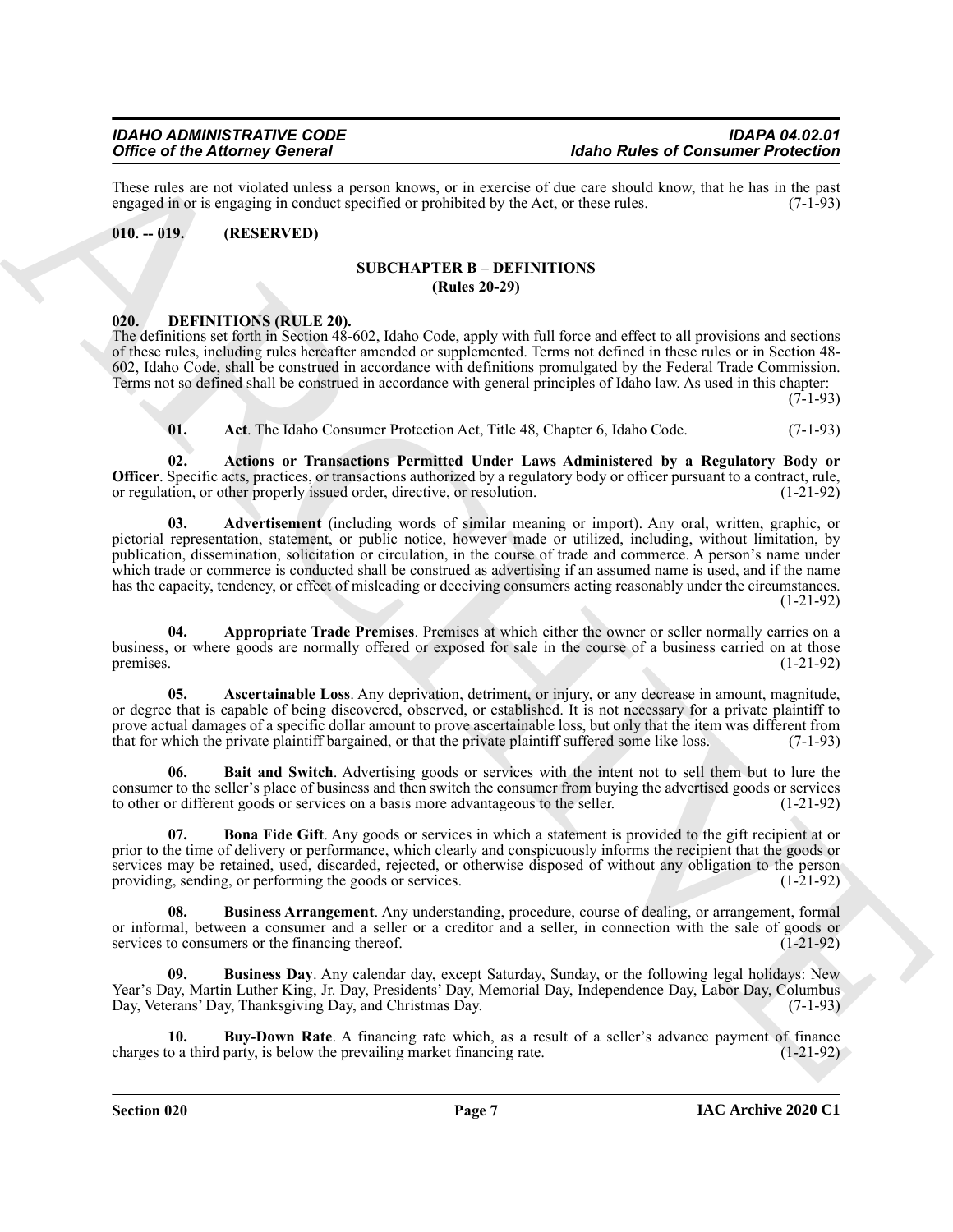<span id="page-7-0"></span>**11. Clear and Conspicuous Disclosure**. A statement, representation, or term which is disclosed in a manner that is:

**a.** Reasonably close to any statement, representation or term it clarifies, modifies, explains, or to which it otherwise relates; (1-21-92)

**b.** Reasonably noticeable; (1-21-92)

**c.** Reasonably understandable by the persons to whom it is directed; and (1-21-92)

<span id="page-7-2"></span><span id="page-7-1"></span>**d.** Not contradictory to any terms it purports to clarify, modify, or explain.  $(1-21-92)$ 

**12. Consideration**. A right, interest, profit, or benefit accruing to a party, or some forbearance, detriment, loss, or responsibility given, suffered, or undertaken by the other. (1-21-92)

**13.** Consumer. A person who purchases, leases, or rents, or is solicited to purchase, lease, rent or e give consideration for any goods or services. (1-21-92) otherwise give consideration for any goods or services.

<span id="page-7-3"></span>**14. Consumer Credit Contract**. Any instrument which evidences or embodies a debt arising from a purchase money loan transaction or a financed sale.

<span id="page-7-4"></span>**15.** Credit Card Issuer. A person who extends to card holders the right to use a credit card in on with purchases of goods or services. connection with purchases of goods or services.

**16. Creditor**. A person who, in the ordinary course of business, lends purchase money or finances the sale of goods or services to consumers on a deferred payment basis; provided, such person is not acting, for the purposes of a particular transaction, in the capacity of a credit card issuer. (1-21-92)

<span id="page-7-8"></span><span id="page-7-7"></span><span id="page-7-6"></span><span id="page-7-5"></span>**17. Dealer**. A seller of motor vehicles. (1-21-92)

**18. Dealer Documentation Service Fee** (including words of similar meaning or import, such as, but without limitation, "dealer's doc" fee, "administration" fee, "documentation and handling" fee and "D and H" fee). A fee charged by the dealer for services actually rendered to, for, or on behalf of the consumer in preparing, handling and processing documents pertaining to the motor vehicle and the closing of the transaction. (1-21-92)

**19. Demonstrator Vehicle**. A motor vehicle of the current or previous two (2) model years which has not been rented, leased, sold, titled or registered to a member of the public prior to the appearance of the advertisement, and which has been used by the dealer or dealership personnel for demonstration purposes. (1-21-92)

<span id="page-7-9"></span>**20. Disseminate**. To publish, advertise, broadcast, deliver, circulate, mail, display, post, or otherwise distribute to a consumer. "Dissemination date" means the first date an advertisement is disseminated. (1-21-92)

<span id="page-7-11"></span><span id="page-7-10"></span>**21. Documentary Material**. The original or a copy of any book, record, report, memorandum, paper, communication, tabulation, map, chart, photograph, audio and/or visual recording, mechanical, photographic, or electronic transcription, or other tangible document or recording. (1-21-92)

Office of the Attorney General<br>
manner that is Constant the Constant Arabitant representation, or term which is close to the Constant of the Constant of the Constant responsible, we term which is closely a stability of th **22. Door-to-Door Sale**. A sale, lease, or rental of goods or services primarily for personal, family, or household purposes, with a purchase price of twenty-five dollars (\$25) or more, whether under single or multiple contracts, in which the seller or his representative personally solicits the sale, including solicitations made in response to or following an invitation by the consumer, and the consumer's agreement or offer to purchase is made at a place other than the appropriate trade premises of the seller. The term "door-to-door sale" does not include a transaction:

 $(7-1-93)$ 

**a.** Made pursuant to prior negotiations in the course of a visit by the consumer to the seller's retail business establishment, such establishment having a fixed permanent location where the goods or services being<br>purchased are offered for sale on a continuing basis;<br>(1-21-92) purchased are offered for sale on a continuing basis;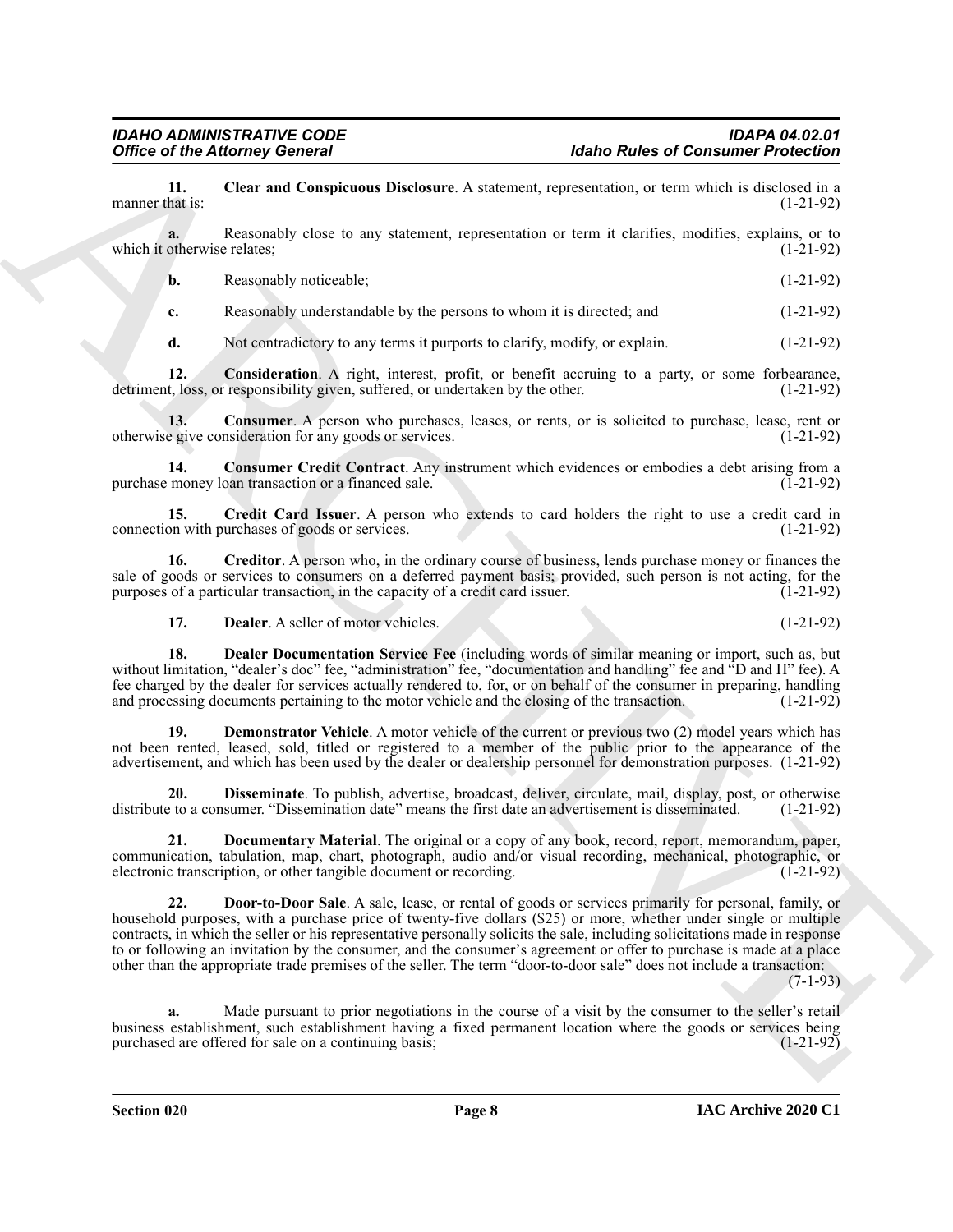**b.** In which the consumer has initiated the contact and the goods or services are needed to meet a bona fide immediate personal emergency of the consumer, and the consumer furnishes the seller with a separate dated and signed personal statement in the consumer's handwriting describing the situation requiring immediate remedy and expressly acknowledging and waiving the right to cancel the sale within three (3) business days; (1-21-92)

**c.** Conducted and consummated entirely by mail or telephone, in compliance with all provisions of the Act, and any other federal or state of Idaho statute, regulation, or rule governing mail or telephone solicitations, and without any other contact between the consumer and the seller prior to delivery of the goods or performance of the services; or  $(7-1-93)$ 

Office of the Alternative Second with the state in the state of the State of the Constant with the state of the state of the state of the state of the state of the state of the state of the state of the state of the state **d.** In which the consumer has initiated the contact and specifically requested the seller to visit his home for the purpose of repairing or performing maintenance upon the consumer's personal property; provided, however, that if in the course of such a visit, the seller sells the consumer the right to receive additional services or goods other than replacement parts necessarily used in performing the maintenance or in making the repairs, the sale of those additional goods or services does not fall within this exclusion; or (1-21-92)

**e.** Pertaining to the sale or rental of real property, to the sale of insurance or to the sale of securities or commodities by a broker registered with the Idaho Department of Finance. (1-21-92)

<span id="page-8-0"></span>**23. Examination**. Examination of documentary material includes the inspection, study, or copying of any such material, and the taking of testimony under oath or acknowledgment with respect to any such documentary<br>material or copy thereof. (1-21-92) material or copy thereof.

**24. Executive or Official Vehicle**. A motor vehicle which has been driven exclusively by executives of the motor vehicle's manufacturer or by an executive of any authorized dealership selling the same make of motor vehicle. (1-21-92) vehicle. (1-21-92)

# <span id="page-8-2"></span><span id="page-8-1"></span>**25. Exempt Loan Broker**. Any person: (7-1-93)

**a.** Doing business under any law of the State of Idaho or of the United States relating to banks, credit unions, trust companies, savings and loan associations, insurers, pension trusts, real estate investment trust and other financial institutions, or under the uniform consumer credit code; (7-1-93)

**b.** Engaged exclusively in the business of marketing agricultural, horticultural, viticultural, dairy, livestock, poultry, or bee products on a cooperative nonprofit basis in loaning or advancing money to the members thereof or in connection with any such business; (7-1-93)

**c.** Securing money or credit from any federal intermediate credit bank organized and existing pursuant to the provisions of any act of Congress entitled "Agricultural Credits Act of 1923," in loaning or advancing money or credit so secured;

<span id="page-8-3"></span>**d.** Who is a Federal Housing Administration approved mortgagee; or (7-1-93)

**e.** Who is licensed under the Idaho Securities Act if the loan is made in accordance with applicable provisions of the Idaho Securities Act, the Securities Act of 1933, the Securities Exchange Act of 1934, and Regulation T promulgated by the Federal Reserve Board (12 C.F.R. Section 220). (7-1-93) Regulation T promulgated by the Federal Reserve Board (12 C.F.R. Section 220).

**26. Financed Sale (Including Financing a Sale)**. Extending credit to a consumer in connection with a consumer credit sale within the meaning of the Idaho Credit Code. (1-21-92)

<span id="page-8-4"></span>**27. Free (Including Words of Similar Meaning or Import)**. Without charge or cost, monetary or otherwise, to the recipient, and includes terms of essentially identical import, such as "give away" or "complimentary."

<span id="page-8-5"></span>**28. Going-Out-of-Business Sale**. A sale advertised in such a manner as to reasonably cause a consumer to believe that the seller is in the process of concluding its affairs and discontinuing operation. Any sale using any of the following words or words of similar import are deemed to be a going-out-of-business sale unless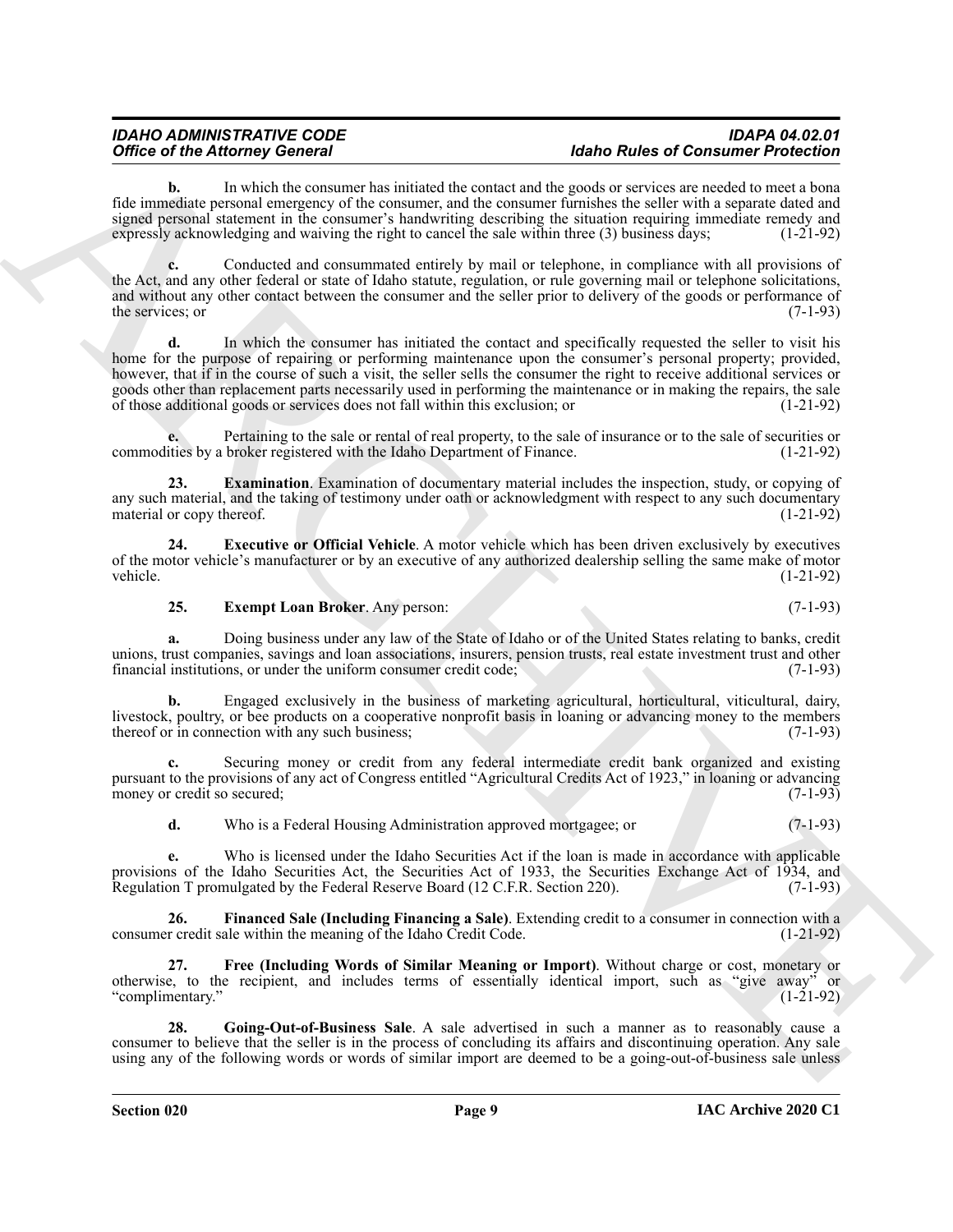Office of the Alternative Contract Particular and the Contract Particular and the Contract Particular and the Contract Particular and the Contract Particular and the Contract Particular and the Contract Particular and the each advertisement discloses it is not a going-out-of-business sale in a clear and conspicuous manner: "adjuster's," "adjustment," "assignee's," "bankrupt," "benefit of administrators," "benefit of creditors," "benefit of trustees," "building coming down," "closing," "creditor's," "insolvent," "end," "executor's," "final days," "forced out of business," "last days," "lease expires," "liquidation," "loss of lease," "mortgage sale," "receiver's," "quitting business," "selling to the bare walls," or "trustee's." (1-21-92)

<span id="page-9-0"></span>**29. Goods**. Any property, tangible or intangible, real, personal or mixed, and any other article, commodity, or thing of value wherever situate, including certificates or coupons exchangeable for such goods.

(1-21-92)

<span id="page-9-1"></span>**30. Information Provider**. Any person that controls the content of a pay-per-telephone-call service. Any telephone corporation that provides basic local exchange service or message telecommunication service, as defined by Section 62-603, Idaho Code, which transmits pay-per-telephone-call service but does not control the content of the information transmitted is not within this definition. (7-1-93)

<span id="page-9-2"></span>**31.** Leased Vehicle (including words of similar meaning or import). A motor vehicle that has been or a specific period of time pursuant to a lessor-lessee agreement. (7-1-93) driven for a specific period of time pursuant to a lessor-lessee agreement.

<span id="page-9-3"></span>**32. Loan Broker**. Any person, except an exempt loan broker, who offers for compensation to arrange for a loan or other extension of credit. (7-1-93)

**33. Motor Vehicle** (including words of similar meaning or import). A motor vehicle as defined in the otor Vehicles Act (Idaho Code Section 49-101 et seq.) Idaho Motor Vehicles Act (Idaho Code Section 49-101 et seq.)

<span id="page-9-5"></span><span id="page-9-4"></span>**34. Negative Option Notice Requirements**. Negative option notice requirements means: (7-1-93)

**a.** A notice received by a consumer, at least thirty (30) but not more than forty-five (45) days, in advance of the effective date of the delivery or provision of goods or services, clearly and conspicuously: (1-21-92)

i. Describing the specific goods or services to be delivered or provided; (1-21-92)

ii. Stating the price of the goods or services delivered or provided; (1-21-92)

iii. Informing the consumer that the goods or services will be delivered or provided unless the consumer informs the seller that the goods or services are not wanted; and

iv. Informing the consumer of at least two (2) methods, at least one (1) of which is expense-free to the consumer, by which the consumer can inform the seller of his desire not to receive the goods or services; (1-21-92)

**b.** A statement on the first bill containing a charge for the goods or services, or a separate notice enclosed with the bill, which clearly and conspicuously advises the consumer of the inclusion of the new charge on the bill for the new goods or services, of the consumer's right to cancel those goods or services within ten (10) days of the receipt of the bill at no cost to the consumer for the period during which those goods or services were provided prior to effective cancellation, and the process by which the consumer may cancel the goods or services; and

(1-21-92)

**c.** In no event shall the consumer be required to cancel the new goods or services governed by this definition to avoid a charge prior to ten (10) days after the consumer's receipt of the first bill containing the charge for the new goods or services. For purposes of cancellation by mail, a cancellation shall be effective upon the date of mailing the cancellation notice. (1-21-92) mailing the cancellation notice.

**35. New Motor Vehicle** (including words of similar meaning or import). A motor vehicle that has not had its equitable or legal title transferred by a manufacturer, distributor, or dealer to a consumer (except a franchised distributor or franchised new motor vehicle dealer) or which has not been previously rented or leased to a person for any period of time. any period of time.

<span id="page-9-7"></span><span id="page-9-6"></span>**36. Offer**. Any solicitation, invitation, or proposal by a seller to a consumer through which a seller,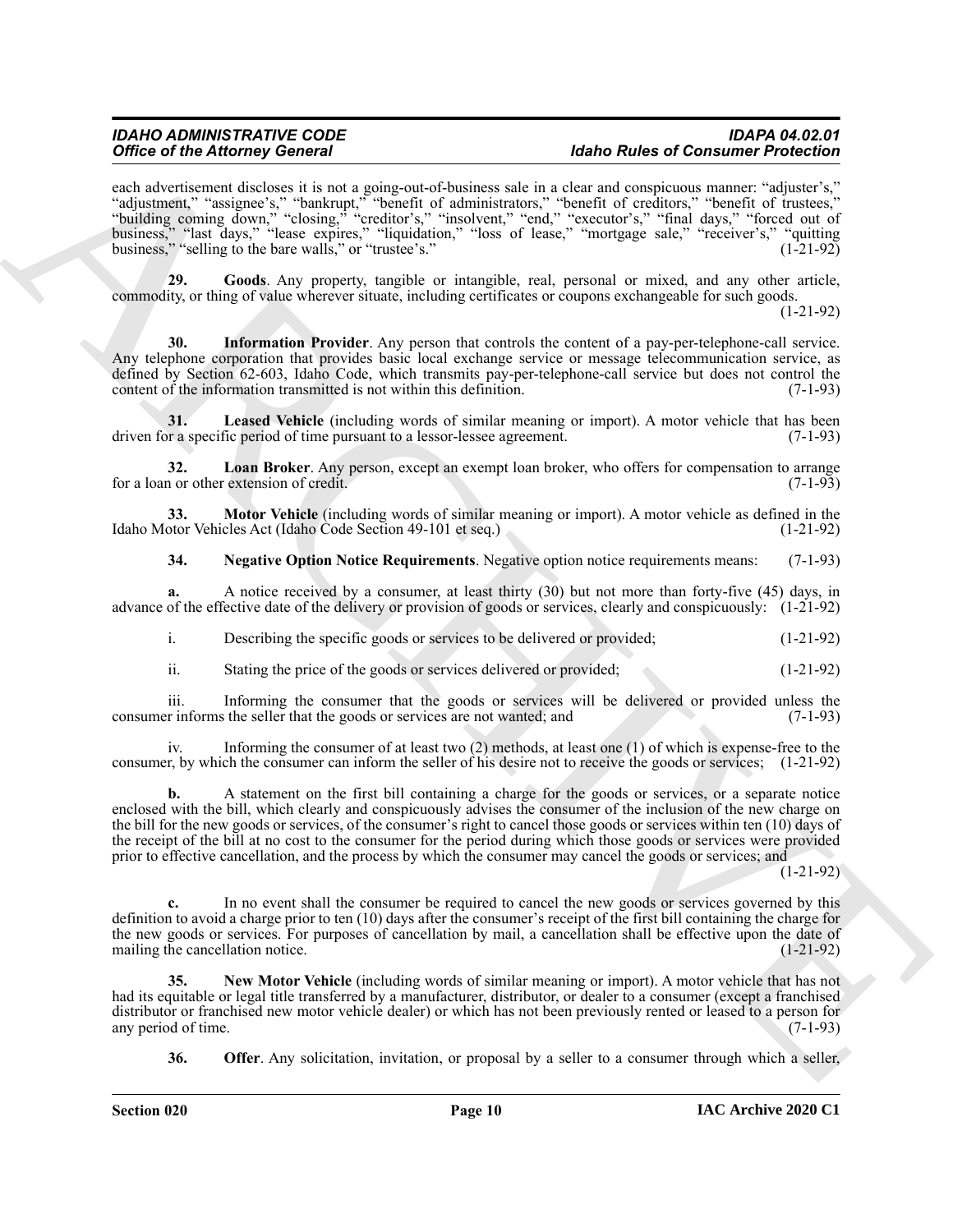<span id="page-10-0"></span>either directly or indirectly, attempts or intends to sell, rent, or lease goods or services or to induce a consumer to purchase, rent, or lease goods or services. This definition is not intended to create a contract, where none would otherwise exist under Idaho law, though it is noted that the Act and these rules impose duties and provide for remedies for violations thereof even in the absence of a binding contract. (7-1-93)

Office of the Alternative Society of the Alternative scheme and the Role Rudolphe and Containing Christian and the Alternative Scheme and The Containing Christian and The Containing Christian and The Containing Christian **37. Pay-per-Telephone-Call Services**. Any telecommunications service which permits simultaneous calling by a number of callers to a single telephone number and for which the calling party is assessed, by virtue of completing the call, a charge that is not dependent on the existence of a presubscription relationship and for which the caller pays a per-call or per-time-interval charge that is greater than, or in addition to, the charge for transmission of the call.  $(7-1-93)$ 

<span id="page-10-1"></span>**38. Person**. Natural persons, corporations, both foreign and domestic, companies, business entities, trusts, partnerships, both limited and general, associations, both incorporated and unincorporated, and any other legal entity or any group associated in fact although not a legal entity, or any agent, assign, heir, employee, representative, or servant thereof. (1-21-92)

<span id="page-10-2"></span>**39. Purchase Money Loan**. A cash advance that is received by a consumer in return for a credit service charge within the meaning of the Idaho Credit Code, which is applied, in whole or substantial part, to a purchase of goods or services from a seller who refers consumers to the creditor or is affiliated with the creditor by common control, contract, or business arrangement. (7-1-93)

<span id="page-10-3"></span>**40. Purchase Price**. The total price paid or to be paid for the goods or services, including all interest and service charges.

<span id="page-10-4"></span>**41. Pyramid or Chain Distribution Scheme**. Any plan or operation whereby a person gives consideration for the opportunity to receive consideration to be derived primarily from any person's introduction of other persons into participation in the plan or operation rather than from the sale of goods or services by the person or other persons introduced into the plan or operation. For the purposes of this definition, the term "consideration" does not include: (1-21-92)

**a.** The not-for-profit sale of demonstration equipment and materials for use in making sales and which are not for resale; and (1-21-92)

<span id="page-10-5"></span>**b.** Time or effort spent in selling or recruiting activities. (1-21-92)

**42. Regulatory Body or Officer**. Any person or governmental entity with authority to act pursuant to State of Idaho or federal statute. (1-21-92)

**43.** Seller. Any person engaged in trade and commerce, the agent, representative, or employee of such pr any person acting in concert with such person. (1-21-92) person, or any person acting in concert with such person.

<span id="page-10-9"></span><span id="page-10-8"></span><span id="page-10-7"></span><span id="page-10-6"></span>**44.** Send. To deliver, mail, provide, or cause to be mailed, delivered, or provided.  $(1-21-92)$ 

**45. Services**. Work, labor, or any other act or practice provided or performed by a seller to or on behalf of a consumer.  $(1-21-92)$ 

**46. Subject to Financing Contract**. An agreement whereby a consumer's obligation to purchase goods or services from a seller is contingent upon the obtaining of financing by, or on behalf of, a consumer.

(1-21-92)

<span id="page-10-10"></span>**47. Trade and Commerce**. Advertising, offering for sale, selling, leasing, renting, collecting debts arising out of the sale or lease of goods or services, or distributing goods or services, at any point in the marketing chain, either to or from locations within the State of Idaho, directly or indirectly affecting the people of this State. (7-1-93)

<span id="page-10-11"></span>**48. Trade Area**. The geographic area where a seller is located and where the seller's advertisements are disseminated. (1-21-92)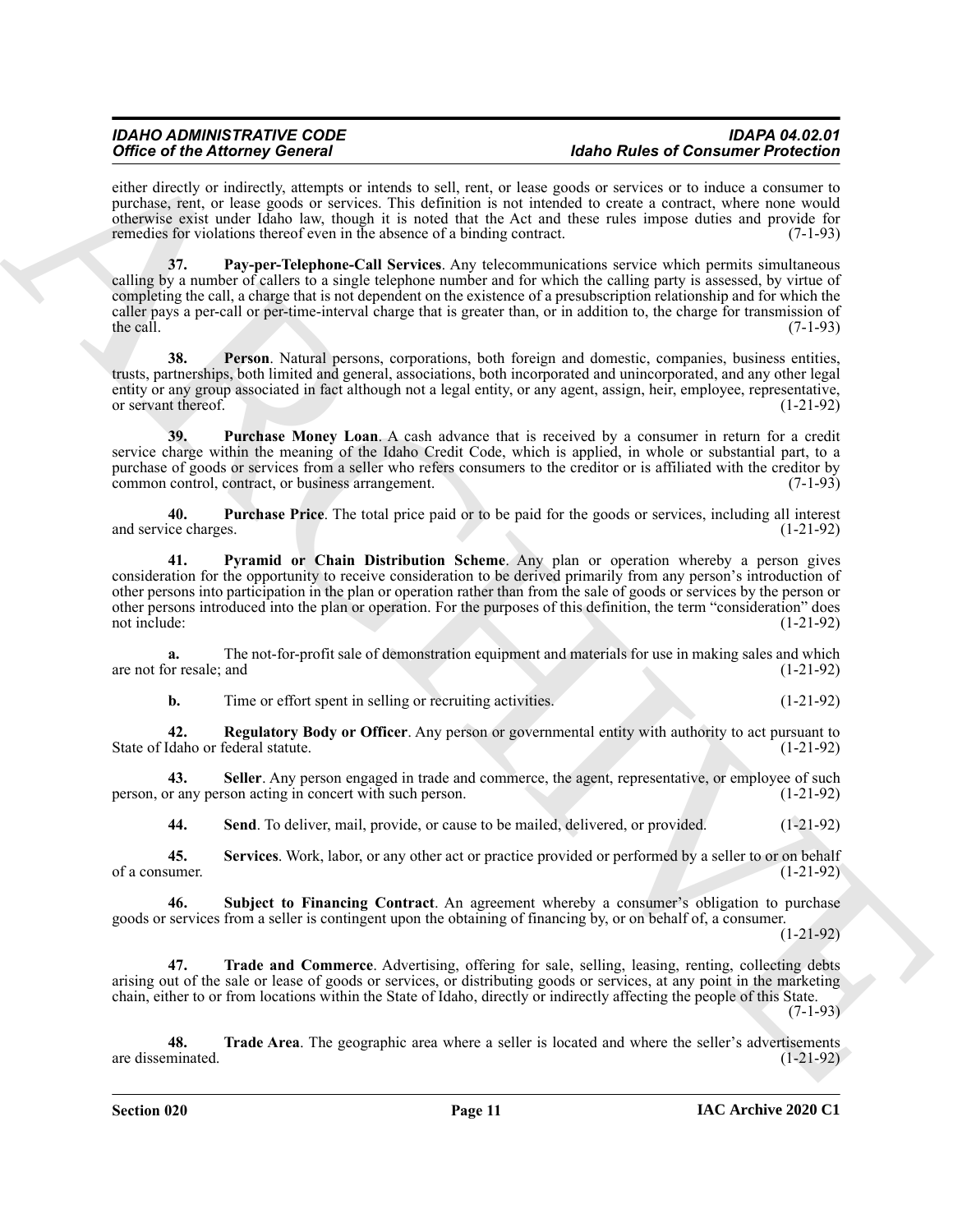**49. Unordered Goods or Services**. Goods or services which are sent or provided without the prior expressed request or consent from the person receiving the goods or services. Unordered goods or services do not include: (7-1-93) include: (7-1-93)

<span id="page-11-7"></span>

|           | Goods sent or services performed by mistake; | $(1-21-92)$ |
|-----------|----------------------------------------------|-------------|
| <b>b.</b> | Bona fide gifts;                             | $(1-21-92)$ |

Additions to existing goods or services or levels of goods or services, already provided to ich there is no separate and specific charge for such additions; (1-21-92) consumers for which there is no separate and specific charge for such additions;

**d.** The restructuring of existing goods or services or levels of goods or services already provided, pursuant to negative option notice requirements, where the restructuring does not result in a substantial change in goods or services; or (1-21-92)

**e.** Goods or services sent pursuant to an agreement which is in compliance with the Federal Trade Commission Rule on Use of Negative Option Plans by Sellers in Commerce (16 C.F.R. Section 425). (1-21-92)

<span id="page-11-8"></span>**50. Used Motor Vehicle** (including words of similar meaning or import). Previously rented motor vehicles, executive or official motor vehicles, leased motor vehicles, and all other motor vehicles that are not new motor vehicles.

<span id="page-11-9"></span>**51. Verifiable Retail Value**. A price at which a seller can demonstrate that a substantial number of goods or services have been sold at retail by a person other than the seller. If substantiation described in this section is not available to a seller, the verifiable retail value shall be no more than one and one-half (1.5) times the amount the seller paid for the goods or services. (7-1-93)

#### <span id="page-11-1"></span><span id="page-11-0"></span>**021. -- 029. (RESERVED)**

# **SUBCHAPTER C – FALSE, MISLEADING CONDUCT IN GENERAL (Rules 30-39)**

#### <span id="page-11-10"></span><span id="page-11-2"></span>**030. GENERAL RULE (RULE 30).**

Office of the Attorney General<br>
Adabe Rules of Constant Prediction<br>  $\Phi(t)$ . Unsected Goods or Service. Could a survey survive that a summarized particle in the prediction<br>
could support the attention of the species of the It is an unfair and deceptive act or practice for a seller to make any claim or representation concerning goods or services which directly, or by implication, has the capacity, tendency, or effect of deceiving or misleading a consumer acting reasonably under the circumstances. An omission of a material or relevant fact shall be treated with the same effect as a false, misleading, or deceptive claim or representation, when such omission, on the basis of what has been stated or implied, would have the capacity, tendency, or effect of deceiving or misleading a consumer acting reasonably under the circumstances. With reference to goods or services, this prohibition includes, but is not limited to, factors relating to the cost, construction, durability, reliability, manner or time of performance, safety, strength, condition, life expectancy, ease of operation, problems associated with repair or maintenance, availability, or the benefit to be derived from the use of the goods or services. (1-21-92) benefit to be derived from the use of the goods or services.

#### <span id="page-11-11"></span><span id="page-11-3"></span>**031. SUBSTANTIATION (RULE 31).**

The responsibility for truthful advertising which does not have the capacity, tendency, or effect of deceiving or misleading consumers acting reasonably under the circumstances rests with the seller. Sellers must be able to substantiate all claims or offers made before such claims or offers are advertised. Sellers must maintain sufficient records to substantiate all representations made in their advertisements. (1-21-92)

# <span id="page-11-6"></span><span id="page-11-4"></span>**032. CONTRADICTORY REPRESENTATIONS (RULE 32).**

It is an unfair and deceptive act or practice for a seller to make any claim or representation that is inconsistent with or contradictory to any written claim, representation, or provision which is contained in any contract, document, or instrument evidencing a transaction. (1-21-92)

# <span id="page-11-12"></span><span id="page-11-5"></span>**033. VIOLATIONS OF OTHER LAWS AND COURT ORDERS (RULE 33).**

It is an unfair and deceptive act or practice for any seller to engage in trade or commerce if in so doing the seller or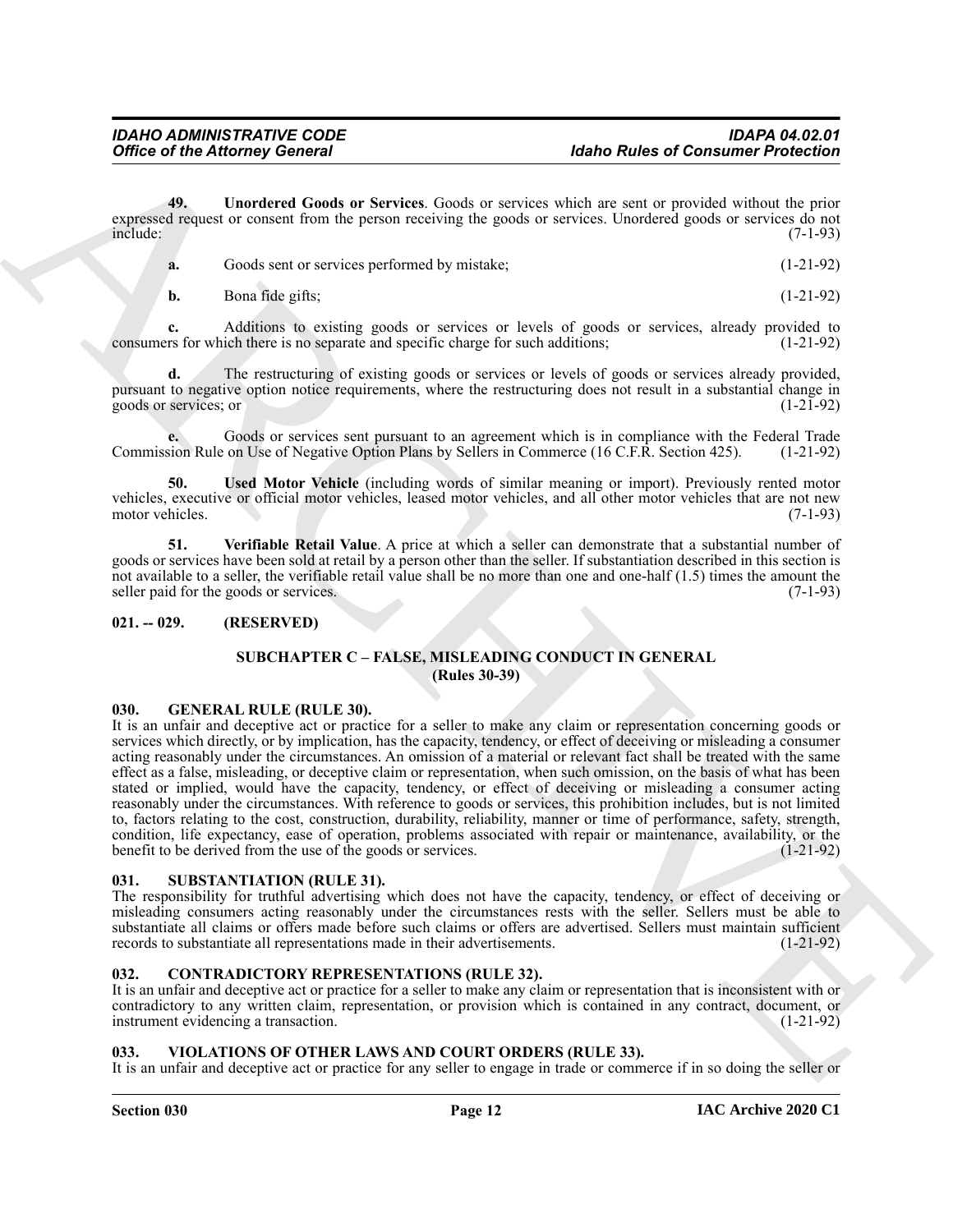## *IDAHO ADMINISTRATIVE CODE IDAPA 04.02.01* **Idaho Rules of Consumer Protection**

<span id="page-12-14"></span>the seller's goods or services fail to comply with: (1-21-92)

Office of the Altomasy General<br>
the state is used to be very both the state of Constant of the Substitution of the state of the state of the state of the state of the state of the state of the state of the state of the st **01. Federal and State Laws**. Any Federal Trade Commission rule or regulation, the disclosure requirements of either the federal Truth in Lending Act (15 U.S.C. Section 1601 et seq.) and Regulation Z promulgated by the Board of Governors of the Federal Reserve System (12 C.F.R. Section 226) or the federal Truth in Lending Act (15 U.S.C. Section 1667 et seq.) and Regulation M promulgated by the Board of Governors of the Federal Reserve Board (12 C.F.R. Section 213), or any State of Idaho statute or rule that identifies conduct in trade and commerce as unfair or deceptive or a violation of the Act. (7-1-93)

<span id="page-12-15"></span>**02. Federal Trade Commission Consent Decree**. Any Federal Trade Commission Consent Decree in which the seller is a party to the decree. (1-21-92)

<span id="page-12-16"></span>**03. Judicial Order**. Any judgment, injunction, order, or other relief obtained by the Federal Trade Commission in any action brought in a United States District Court in which the seller is a party or otherwise subject to the court's decrees and orders. (1-21-92)

### <span id="page-12-12"></span><span id="page-12-0"></span>**034. OFFICIAL, GOVERNMENTAL, OR OTHER MISLEADING ENVELOPES OR OFFERS (RULE 34).**

It is an unfair and deceptive act or practice for any seller to use any printing styles, graphics, layouts, text, colors, or formats on envelopes or on the offer which implies, creates an appearance, or would lead a reasonable person to believe that the offer originates from or is issued by or on behalf of a government or public agency, public utility, public organization, insurance company, credit reporting agency, bill collecting company or a law firm, unless the same is true. (1-21-92) same is true.  $(1-21-92)$ 

### <span id="page-12-10"></span><span id="page-12-1"></span>**035. INVOICES AND BILLS (RULE 35).**

It is an unfair and deceptive act or practice for a seller to advertise by use of any written or documentary material that has the tendency, capacity, or effect of misleading a consumer, acting reasonably under the circumstances, that the advertisement is an invoice or bill. (7-1-93) advertisement is an invoice or bill.

#### <span id="page-12-11"></span><span id="page-12-2"></span>**036. MAILBOX ADDRESSES (RULE 36).**

It is an unfair and deceptive act or practice for a seller to refer to a U.S. Post Office box number or a private mail service box number in trade and commerce as a "suite," "department," "office," "apartment," or any other term or abbreviation that has the tendency, capacity, or effect of misleading a consumer, acting reasonably under the circumstances, to believe that the reference pertains to anything other than a box number at a U.S. Post Office or at a private mailbox service.

# <span id="page-12-4"></span><span id="page-12-3"></span>**037. -- 039. (RESERVED)**

# **SUBCHAPTER D – DISCLOSURE OF CONDITIONS IN OFFER (Rules 40-49)**

# <span id="page-12-9"></span><span id="page-12-5"></span>**040. GENERAL RULE (RULE 40).**

It is an unfair and deceptive act or practice for a seller to offer goods or services with material contingencies, conditions, or qualifications attendant to the offer unless such contingencies, conditions, or qualifications are clearly and conspicuously disclosed in connection with the initial offer. (1-21-92)

# <span id="page-12-13"></span><span id="page-12-6"></span>**041. SUBSEQUENT DISCLOSURE (RULE 41).**

Subsequent disclosure to the consumer of such material contingencies, conditions, or qualifications attendant to an initial offer, even if prior to consummation of the transaction relating to the offer, is not a defense to the requirements of CPR 40. of CPR 40.  $(1-21-92)$ 

#### <span id="page-12-8"></span><span id="page-12-7"></span>**042. -- 049. (RESERVED)**

#### **SUBCHAPTER E – BAIT AND SWITCH SALES (Rules 50-59)**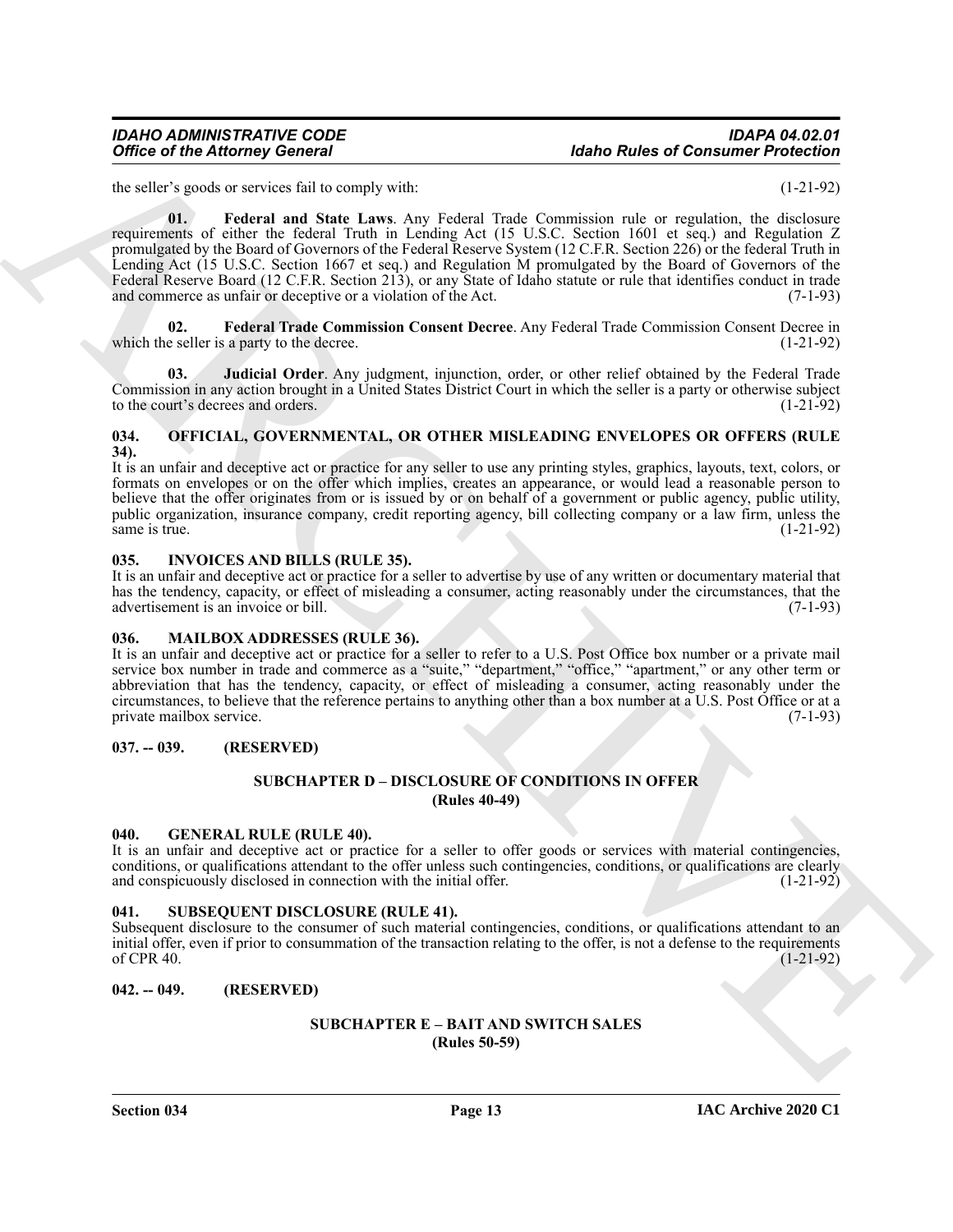# *Office of the Attorney General*

#### <span id="page-13-14"></span><span id="page-13-0"></span>**050. GENERAL RULE (RULE 50).**

It is an unfair and deceptive act or practice for a seller to engage in bait-and-switch sales tactics. (1-21-92)

### <span id="page-13-15"></span><span id="page-13-1"></span>**051. INITIAL OFFER (RULE 51).**

It is an unfair and deceptive act or practice for a seller to create a false impression of the grade, quality, quantity, make, value, age, size, color, usability, availability, or origin of the goods or services offered, or which may otherwise misrepresent the goods or services in such a manner that later, on disclosure of the true facts, there is a likelihood that the consumer may be switched from the advertised goods or services to other goods or services. Even though the true facts are subsequently made known to the consumer, subchapter E is violated if the first contact or interview is secured by a bait-and-switch offer. (7-1-93)

## <span id="page-13-7"></span><span id="page-13-2"></span>**052. DISCOURAGEMENT OF PURCHASE OF ADVERTISED MERCHANDISE (RULE 52).**

It is an unfair and deceptive act or practice for a seller to discourage the purchase of the advertised goods or services as part of a bait-and-switch scheme to sell other goods or services. For example, among acts or practices which will be considered in determining if an advertisement is a bona fide offer are: (1-21-92)

<span id="page-13-11"></span>**01. Refusal to Show**. The refusal to reasonably show, demonstrate, or sell the goods or services advertised or otherwise offered in accordance with the terms of the initial offer. (1-21-92)

<span id="page-13-10"></span><span id="page-13-8"></span>**Disparagement**. The disparagement by acts or words of the advertised goods or services or disparagement with respect to the guarantee, credit terms, availability of service, repairs, or parts, or in any other respect, in connection with the advertised goods or services. (1-21-92) respect, in connection with the advertised goods or services.

Office of the African Society of the Constant of the state of Constant Priorities of Constant Priorities (1.2142)<br>
1.8 and the Society of the Society of the Society of the Society of the Society of the Society of the Soci **03. Availability**. The failure to have available at all outlets listed in the advertisement a sufficient quantity of the advertised goods or services to meet reasonably expected public demand, as defined in CPR 103, unless the advertisement clearly and conspicuously discloses that the supply of a particular good is limited and/or the goods or services are available only at designated outlets, or unless the advertisement discloses that a particular good is to be closed out or offered for a limited time. Issuing of "rain checks" of goods or offering comparable or better goods at the sale price will be considered a mitigating circumstance, unless there is a pattern of inadequate inventory or the inadequate inventory was intentional. (7-1-93)

<span id="page-13-12"></span>**04. Refusal to Take Orders**. The refusal to take orders for the advertised goods or services to be delivered within a reasonable period of time. (1-21-92)

<span id="page-13-13"></span>**05. Showing Impractical Goods or Services**. The showing or demonstrating of goods or services which are defective, unusable, or impractical for the purpose represented or implied in the advertisement.  $(1-21-92)$ 

<span id="page-13-9"></span>**06. Compensation Plans**. The use of a sales plan or method of compensation for salesmen which is designed to prevent or discourage them from selling the advertised goods or services. This does not prohibit compensating salesmen by use of a commission. (1-21-92) compensating salesmen by use of a commission.

#### <span id="page-13-18"></span><span id="page-13-3"></span>**053. SWITCH AFTER SALE (RULE 53).**

In the event of a sale of the advertised goods or services, it is an unfair and deceptive act or practice for a seller to attempt to "unsell" the advertised goods or services with the intent and purpose of selling other goods or services in their stead, except when the parties are bargaining for a bona fide trade-in. (1-21-92)

# <span id="page-13-17"></span><span id="page-13-4"></span>**054. PATTERN OF CONDUCT (RULE 54).**

The fact that a seller occasionally sells the advertised goods or services at the advertised price shall not constitute a defense to a charge that the seller has engaged in bait-and-switch tactics. (1-21-92)

# <span id="page-13-16"></span><span id="page-13-5"></span>**055. LEADER ITEMS (RULE 55).**

Nothing in subchapter E shall prevent a seller from advertising goods and services with the hope that consumers will buy goods or services in addition to those advertised. (7-1-93)

# <span id="page-13-6"></span>**056. -- 059. (RESERVED)**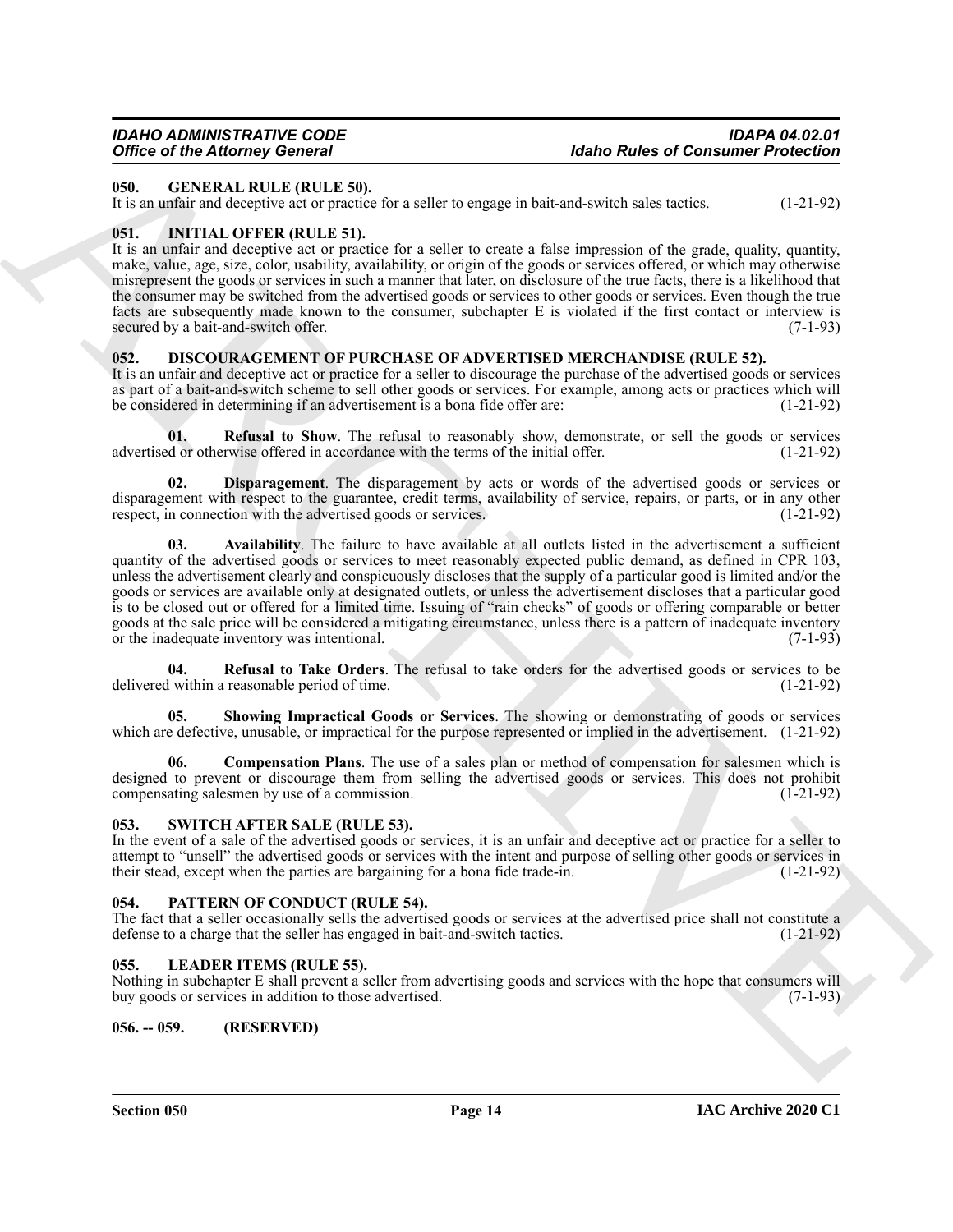# <span id="page-14-15"></span><span id="page-14-0"></span>**SUBCHAPTER F – DECEPTIVE, COMPARATIVE, REFERENCE, AND WHOLESALE PRICING (Rules 60-69)**

#### <span id="page-14-1"></span>**060. DECEPTIVE PRICING -- GENERAL RULE (RULE 60).**

It is an unfair and deceptive act or practice for a seller to represent or imply that: (1-21-92)

<span id="page-14-11"></span>**01. Misrepresentations**. Goods or services may be purchased for a specified price, if such is not the  $\csc 2$  (1-1-79)

<span id="page-14-12"></span>**02. Reduced Price**. Goods or services are being offered for sale at a reduced price, if such is not the case. For example, a firm publishes a catalog or brochure entitled "pre-Christmas sale." Some of the items in the catalog are being offered at a reduced price, but others are not. On the non-sale (discounted) items, the advertisement should disclose that the item is being offered at the everyday price or the sales items should be clearly identified as such. If none of the advertised items are being offered at a reduced price, then it is inappropriate to use a term such as "sale." (1-1-79) "sale." (1-1-79)

<span id="page-14-9"></span>**03. Hidden Costs**. A stated price is for complete or functional goods or services, if, in fact, there are additional hidden costs which must be expended in order to make the goods or services complete or functional.

 $(1 - 1 - 79)$ 

<span id="page-14-13"></span>**04. Services**. A stated price of goods or services includes certain services, such as delivery, installation, service or adjustments, or includes parts or accessories, if such is not the case.  $(1-1-79)$ 

<span id="page-14-14"></span>**05. Specific Goods or Services**. A stated price applies to all sizes or types of goods or services, if the stated price is in fact applicable only to certain sizes or types of goods or services. (1-21-92)

<span id="page-14-10"></span>**06.** Inventory. A stated price reduction applies to an entire inventory or grouping of goods when it lies to isolated items within the inventory or grouping. only applies to isolated items within the inventory or grouping.

#### <span id="page-14-4"></span><span id="page-14-2"></span>**COMPARATIVE PRICING -- GENERAL RULE (RULE 61).**

It is an unfair and deceptive act or practice for a seller to represent by any means which has the capacity, tendency, or effect of deceiving or misleading a consumer acting reasonably under the circumstances as to the value of the past, present, common, or usual price of goods or services, or as to any reduction in the price of goods or services, or any savings relating to the cost or price of the goods or services. (1-21-92)

**01. Savings or Value Claims**. Savings or value claims utilized in connection with terms such as "originally," "formerly," "regularly," "usually," "list price," "compare at," or other like terms, expressions or representations must be based on facts provable by the seller: (1-1-79)

<span id="page-14-6"></span><span id="page-14-5"></span>**a.** By the seller's own records; or (1-21-92)

**b.** By reasonably substantial competitive sales in the trade area where such claims or representations  $\cdot$ , under circumstances and conditions represented or implied by the claims or representations. (1-21-92) are made, under circumstances and conditions represented or implied by the claims or representations.

Office of the Attorney General<br>
State Real of Attachement Construction (Attachement Construction 2018)<br>
State Real of Attachement Construction 2018<br>
For a matter in the Construction 2018 (Attachement Construction 2018)<br>
T **02. Comparison Claims**. The use of such terms as "reduced," "sale," "special price," "originally," "formerly," "slashed," etc. are deemed to be comparisons between the seller's present prices and his bona fide, regular prices. Terms such as "list price," "compare at," "comparable value," "suggested price," etc. are deemed to be comparisons between the seller's present prices and the prevailing competitors' prices. Terms such as "discount," "usually," "regularly," etc., which have a vague meaning are presumed to be a comparison between the seller's present prices and his bona fide, regular prices, unless the seller states otherwise in his advertising or sales promotion.  $(1-21-92)$ 

#### <span id="page-14-7"></span><span id="page-14-3"></span>**062.** COMPARISONS OF SELLER'S PRESENT PRICES TO SELLER'S FORMER PRICES (RULE 62).<br>It is an unfair and deceptive act or practice for a seller to: (1-21-92) It is an unfair and deceptive act or practice for a seller to:

<span id="page-14-8"></span>**01. Fictitious Prices**. Offer goods or services by representations comparing present prices to former prices of the seller, if the seller establishes a fictitious or inflated former price for a short period of time and for the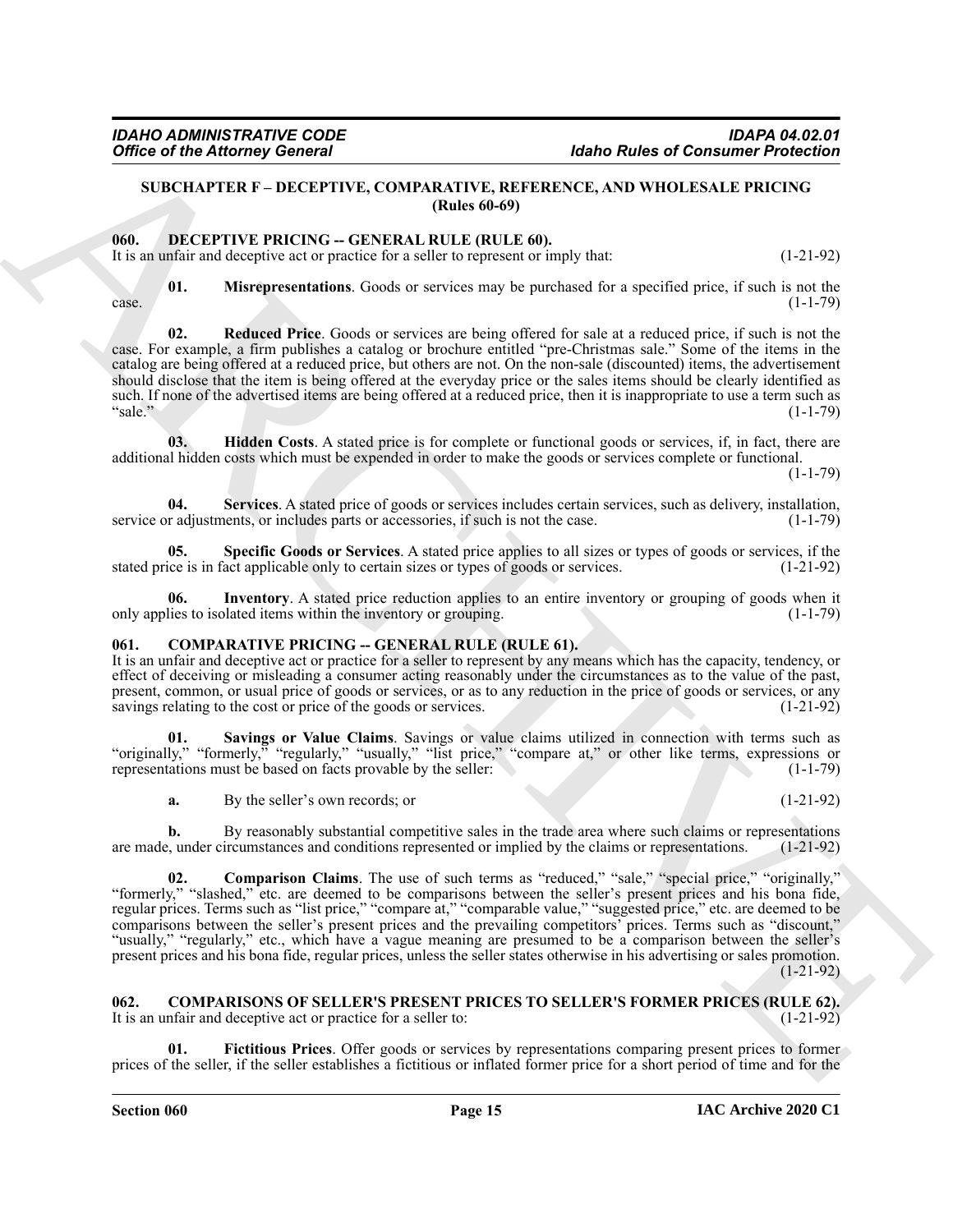purpose of subsequently offering a reduction. For example, a seller usually sells a certain pen for a regular price of seven dollars and fifty cents (\$7.50), but he raises the price of the pen to an inflated price of ten dollars (\$10) for a short period of time. He then "cuts" the price to its usual level of seven dollars and fifty cents (\$7.50), and advertises: "Terrific Bargain: Were \$10.00, Now Only \$7.50"; or  $(1-1-79)$ 

<span id="page-15-6"></span>**02. Bona Fide Regular Price**. Offer goods or services by representations comparing present prices to former prices of the seller, if the former price was merely an asking price and was not the bona fide, regular price at which such goods or services were openly, actively, and actually offered for sale or sold.  $(7-1-93)$ 

# <span id="page-15-7"></span><span id="page-15-0"></span>**063. COMPETITOR RETAIL PRICE COMPARISONS (RULE 63).**

It is an unfair and deceptive act or practice for a seller to offer goods or services by representations comparing the prices of the seller's goods or services to the prices of identical goods or services of competitors, unless the seller can substantiate that the represented prices of the competitor's goods or services are in fact the actual prices charged by the competitor in the same trade area, at the same point in time or on the date(s) clearly and conspicuously disclosed in the advertisement. If a price is stated without clear and conspicuous disclosure of a date on which it was in effect, it shall be presumed to be the current price. (7-1-93)

# <span id="page-15-5"></span><span id="page-15-1"></span>**064. COMPARABLE PRICE COMPARISONS (RULE 64).**

It is an unfair and deceptive act or practice for a seller to offer goods or services by representations comparing the prices of the seller's goods or services to the prices of comparable, but not identical, goods or services of a competitor's, unless the seller can substantiate that the goods or services compared are substantially similar in grade and quality and the represented prices of the competitor's goods or services are in fact the actual prices charged by the competitor in the same trade area, at the same point in time or on the date(s) clearly and conspicuously disclosed in the advertisement. If a price is stated without clear and conspicuous disclosure of a date on which it was in effect, it shall be presumed to be the current price. (7-1-93)

# <span id="page-15-9"></span><span id="page-15-2"></span>**065. REFERENCE RETAIL PRICING PRACTICES (RULE 65).**

Office of the Alternative Contract Entrepreneut and the Research of the Constraints of the Constraints of the Constraints of the Constraints of the Constraints of the Constraints of the Constraints of the Constraints of t It is an unfair and deceptive act or practice for a seller to offer goods or services by representations comparing present prices to "manufacturer's suggested prices," or similar language establishing or implying base reference price comparisons, unless such reference price represents, in fact, a good faith, honest estimate of the regular price at which a substantial number of sales of the goods or services are made by comparable sellers in the same trade area or unless federal or state law permits or requires the disclosure of the price suggested by the manufacturer. CPR 65 applies with the same force and effect regardless of whether the advertiser is a national or regional manufacturer or supplier, a mail-order or catalog seller, or a local retailer, and regardless of whether the prices, establishing a basis for comparison, are advertised or pre-ticketed. (7-1-93) comparison, are advertised or pre-ticketed.

# <span id="page-15-10"></span><span id="page-15-3"></span>**066. WHOLESALE, FACTORY DIRECT, OR SIMILAR CLAIMS (RULE 66).**

It is an unfair and deceptive act or practice for a seller to: (1-21-92)

<span id="page-15-12"></span>**01. Factory**. Describe itself or its goods by using the terms "factory direct," "factory to you," "direct from maker," "factory outlet," or words of similar meaning in its advertisements unless the seller's goods are actually manufactured by the seller or in factories owned or controlled by the seller. (1-21-92)

<span id="page-15-14"></span>**02.** Wholesaler. Describe itself by using the terms "wholesaler," "wholesale outlet," "distributor," or words of similar meaning in its advertisements unless the seller actually owns and operates or directly and absolutely controls a wholesale or distribution facility which primarily sells goods to retailers for resale. A seller to which this provision applies may in addition be subject to CPR 66.03 and CPR 66.04 below. (1-21-92)

<span id="page-15-11"></span>**Cost**. Use in connection with the advertising or sale of any goods or services, the terms "cost," "invoice price," "factory invoice," "factory billing," or terms of similar meaning or import or other representations that a good or service will be sold at, above, or below the seller's actual cost unless such is true. (7-1-93)

<span id="page-15-13"></span>**04. Wholesale Prices**. State or imply that any goods or services are being offered at "wholesale" prices or to use a term of similar meaning unless the prices are in fact at or below the current prices which most retailers in the trade area usually and customarily pay when they buy such goods or services for resale. (1-21-92) the trade area usually and customarily pay when they buy such goods or services for resale.

# <span id="page-15-8"></span><span id="page-15-4"></span>**067. LIMITED OFFERS (RULE 67).**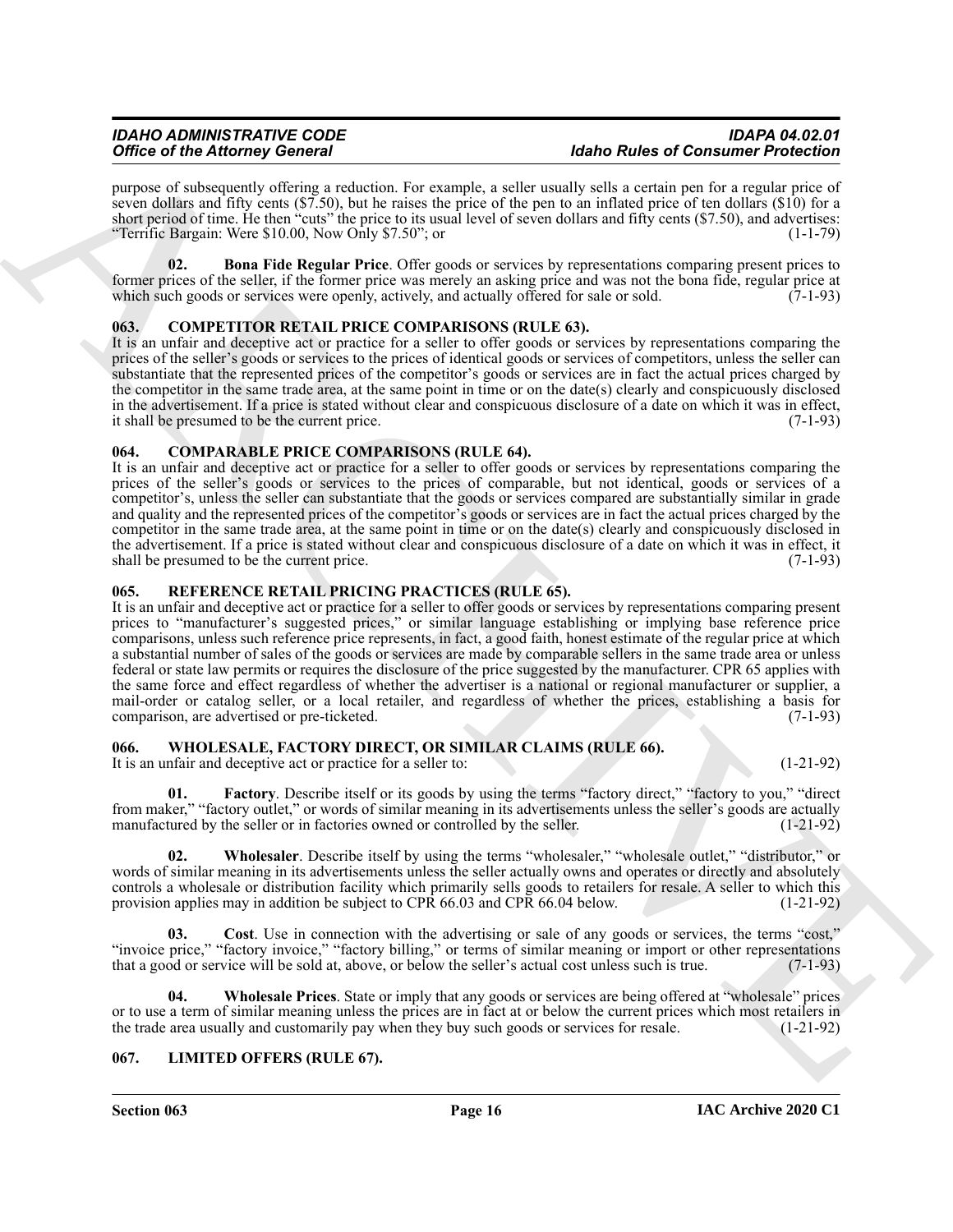It is an unfair and deceptive act or practice to offer goods or services by representations that the offer is "limited" unless the offer is in fact limited in duration or scope, or that the offer is an advance sale or introductory offer, and the seller in good faith expects to increase the price at a later date.  $(7-1-93)$ 

### <span id="page-16-16"></span><span id="page-16-0"></span>**068. SUBSTANTIATION (RULE 68).**

A seller shall keep records or other documentary proof for a period of two (2) years which establish and substantiate the price claims and comparisons made. Failure to do so shall create a rebuttable presumption that the seller lacked a reasonable basis for the claims and comparisons made. (1-21-92)

# <span id="page-16-2"></span><span id="page-16-1"></span>**069. (RESERVED)**

## <span id="page-16-14"></span><span id="page-16-13"></span>**SUBCHAPTER G – USE OF THE WORD "FREE" AND SIMILAR REPRESENTATIONS (Rules 70-79)**

# <span id="page-16-3"></span>**070. GENERAL RULE (RULE 70).**

It is an unfair and deceptive act or practice for a seller to: (1-21-92)

One of the Alternative General Counter and the space of the Alternative Mathematical Definition (and the Communication of the Alternative Counter and the Communication of the Communication (a) (a) (b) (b) (b) (b) (b) (b) **01. Free No Cost Offers**. Offer any goods or services as free, by use of the word "free" or other term of similar import, unless receipt of the free goods or services by a consumer is without added cost to the consumer; provided, however, that the consumer may be required to pay necessary delivery charges to the United States Post Office or a regulated public carrier if such fact is clearly and conspicuously disclosed in the offer and provided that the consumer may be required to purchase goods at their regular price as a precondition of entitlement to the free goods if such fact is readily apparent to a consumer acting reasonably under the circumstances or is clearly and conspicuously disclosed in the offer. (1-21-92)

<span id="page-16-15"></span>**02. Free With Cost Offers**. Offer any goods or services as "free," "2 for 1," "1-cent Sale," or other term of similar import, if the seller increases the price of the base goods or services above their regular price or if the seller reduces the quality, quantity or size of the base goods or services. (1-1-79) seller reduces the quality, quantity or size of the base goods or services.

# <span id="page-16-17"></span><span id="page-16-4"></span>**071. TIE-IN SALES (RULE 71).**

It is an unfair and deceptive act or practice for a seller to offer any goods or services as free, by use of the word "free" or other term of similar import, if the seller fails to clearly and conspicuously disclose at the outset all terms, conditions, and obligations upon which receipt and retention of the free items are contingent. (1-21-92)

# <span id="page-16-11"></span><span id="page-16-5"></span>**072. CONDITIONAL OFFERS (RULE 72).**

It is an unfair and deceptive act or practice for a seller to offer any goods or services as free, by use of the word "free" or other term of similar import, when the consumer is obligated to perform conditions which are not readily apparent to a consumer acting reasonably under the circumstances or are not clearly and conspicuously disclosed. (1-21-92)

# <span id="page-16-18"></span><span id="page-16-6"></span>**073. USE OF SIMILAR TERMS (RULE 73).**

It is an unfair and deceptive act or practice for a seller to meet the provisions of subchapter G by substitution of such similar words and terms as "gift," "given without charge," "at no cost," "complimentary," "bonus," or other words or terms which tend to convey the impression to the consuming public that goods or services are free. (7-1-93)

# <span id="page-16-10"></span><span id="page-16-7"></span>**074. ASTERISKS (RULE 74).**

For purposes of this rule, disclosure of the terms of the offer set forth in a footnote of an advertisement to which reference is made by an asterisk or other symbol placed next to the offer, does not constitute a clear and conspicuous disclosure at the outset. (1-21-92)

# <span id="page-16-12"></span><span id="page-16-8"></span>**075. DELIVERY CHARGES (RULE 75).**

In all instances in which delivery charges, which include all shipping and handling charges, exceed ten dollars, pursuant to an offer subject to subchapter G, the total amount of such charges shall be clearly and conspicuously disclosed in the offer. Negative option membership plans operated in compliance with the Federal Trade Commission Rule on Use of Negative Option Plans by Sellers in Commerce (16 C.F.R. Section 425) are exempt from the provisions of CPR 75.  $(7-1-93)$ 

# <span id="page-16-9"></span>**076. -- 079. (RESERVED)**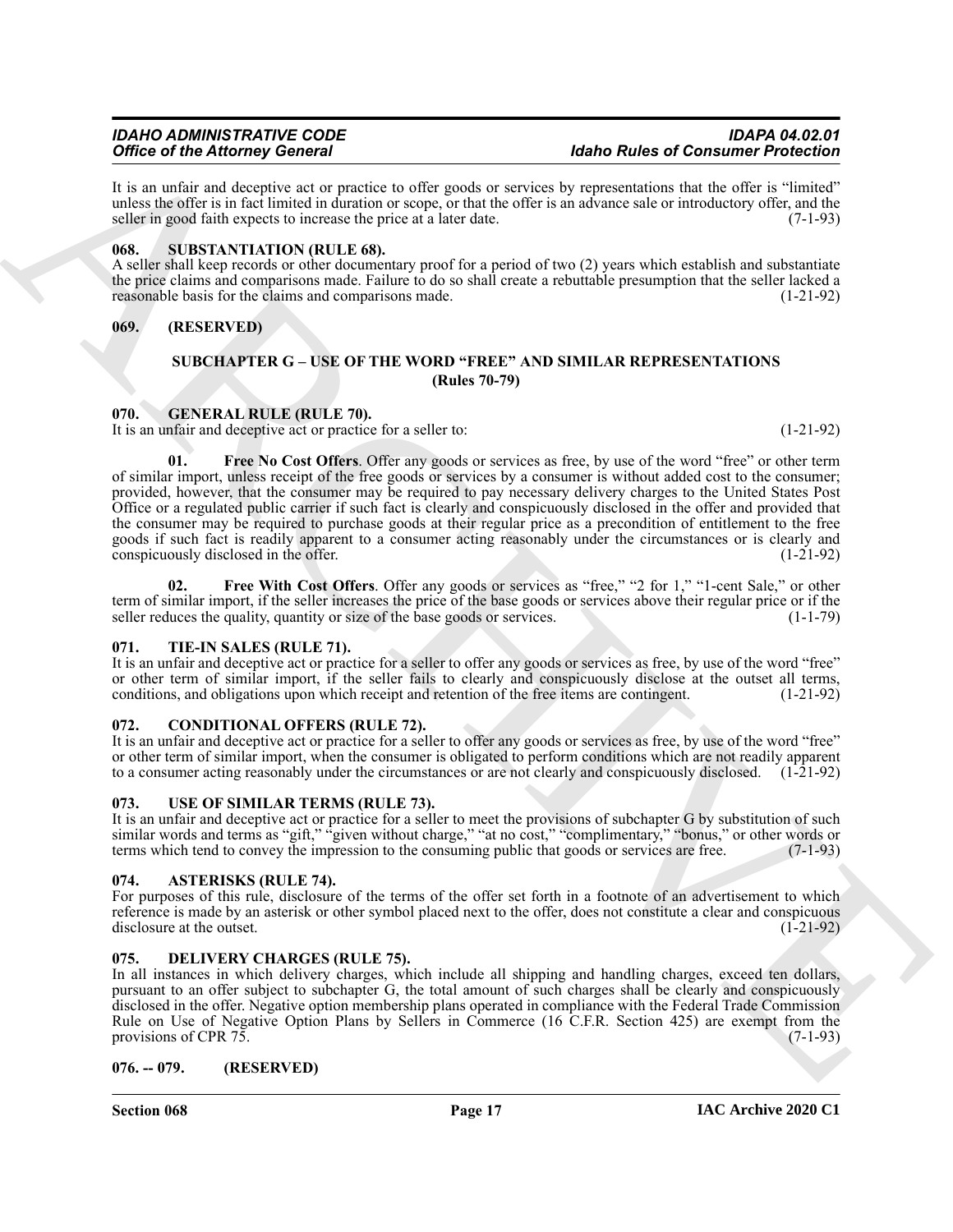# <span id="page-17-0"></span>**SUBCHAPTER H – PROMOTIONAL GAMES AND ADVERTISING AND DECEPTIVE USE OF GIFTS (Rules 80-89)**

#### <span id="page-17-13"></span><span id="page-17-1"></span>**080. NO PURCHASE REQUIRED FOR CHANCE PROMOTIONS (RULE 80).**

Office of the Attorney General<br>
Make Sugar Adapte Sugar Adapte Sugar Adapte Sugar Adapte Sugar Adapte Sugar Adapte Sugar Adapte Sugar Adapte Sugar Adapte Sugar Adapte Sugar Adapte Sugar Adapte Sugar Adapte Sugar Adapte Su It is an unfair and deceptive act or practice for a seller to offer, initiate, promote, or solicit participation in any kind of game of chance, contest, sweepstakes, or promotion in which goods or services are distributed by random or chance selection that requires any kind of entry fee, service charge, purchase, payments to information providers, or other obligation in order to enter or participate in the promotion or receive any of the offered awards, prizes, or gifts. Those persons authorized by Title 67, Chapter 77, Idaho Code, to conduct bingo and raffle games for charitable purposes, if conducted in conformity with Title 67, Chapter 77, Idaho Code, and negative option membership plans operated in compliance with the Federal Trade Commission Rule on Use of Negative Option Plans by Sellers in Commerce (16<br>C.F.R. Section 425) are exempt from CPR 80. C.F.R. Section 425) are exempt from CPR 80.

### <span id="page-17-4"></span><span id="page-17-2"></span>**081. DISCLOSURE REQUIREMENTS IN GIFT PROMOTIONS (RULE 81).**

It is an unfair and deceptive act or practice for a seller to offer, in writing, any goods or services, without obligation, as an inducement to a consumer to attend an in-person sales presentation or contact the seller by telephone or by mail, but only if the seller follows up the consumer's mail contact with a telephone contact, unless the offer clearly and conspicuously discloses in writing all of the following: conspicuously discloses in writing all of the following:

<span id="page-17-6"></span>**01. Name and Address**. The name and street address of the seller of the goods or services which are the subject of the sales presentation or contact with the seller. If the offer is made by an independent contractor of the seller, or is made under a name other than the true name of the seller, the name of the seller shall be more prominently and conspicuously displayed than the name of the independent contractor or other name. (1-21-92)

<span id="page-17-10"></span>**02. Purpose of Contact**. The purpose of the requested sales presentation or contact with the seller, which shall include a general description of the goods or services that are the subject of the sales presentation and a clear statement, if applicable, that there will be a sales presentation and the approximate duration of the sales presentation. (7-1-93) presentation.  $(7-1-93)$ 

<span id="page-17-8"></span>**03.** Odds. If the consumer is not assured of receiving any particular good or service, a statement of the odds of receiving each good or service offered. The odds "100,000" or "1:100,000." The odds shall be printed in a type size that is at least equal to that used for the standard text on the front (or first) page of the offer. (7-1-93)

<span id="page-17-5"></span>**04. Conditions**. All restrictions, qualifications, and other conditions that must be satisfied before the consumer is entitled to receive the good or service, including but not limited to: (7-1-93)

**a.** Any deadline by which the consumer must attend the sales presentation or contact the seller in order to receive the good or service; and (7-1-93)

**b.** Any other conditions, such as a minimum age qualification, a financial qualification, or a requirement that if the consumer is married both husband and wife must be present in order to receive the good or service. Any financial qualifications shall be stated with specificity sufficient to enable the person to reasonably determine his or her eligibility; (7-1-93)

<span id="page-17-11"></span>**05. Verifiable Retail Value**. The verifiable retail value of each good or service the consumer has been offered, awarded, or may be awarded.  $(7-1-93)$ 

**06. No Purchase Necessary**. That no purchase is necessary in order to receive the goods or services that have been offered to the consumer as an inducement to attend the in-person sales presentation or contact the seller by telephone or by mail, but only if the seller follows up the consumer's mail contact with a telephone contact.  $(7-1-93)$ 

<span id="page-17-12"></span><span id="page-17-9"></span><span id="page-17-7"></span>**07. Other Requirements**. All other rules, terms and conditions of the offer, plan, or program.

(1-21-92)

#### <span id="page-17-3"></span>**082. MISLEADING OFFERS (RULE 82).**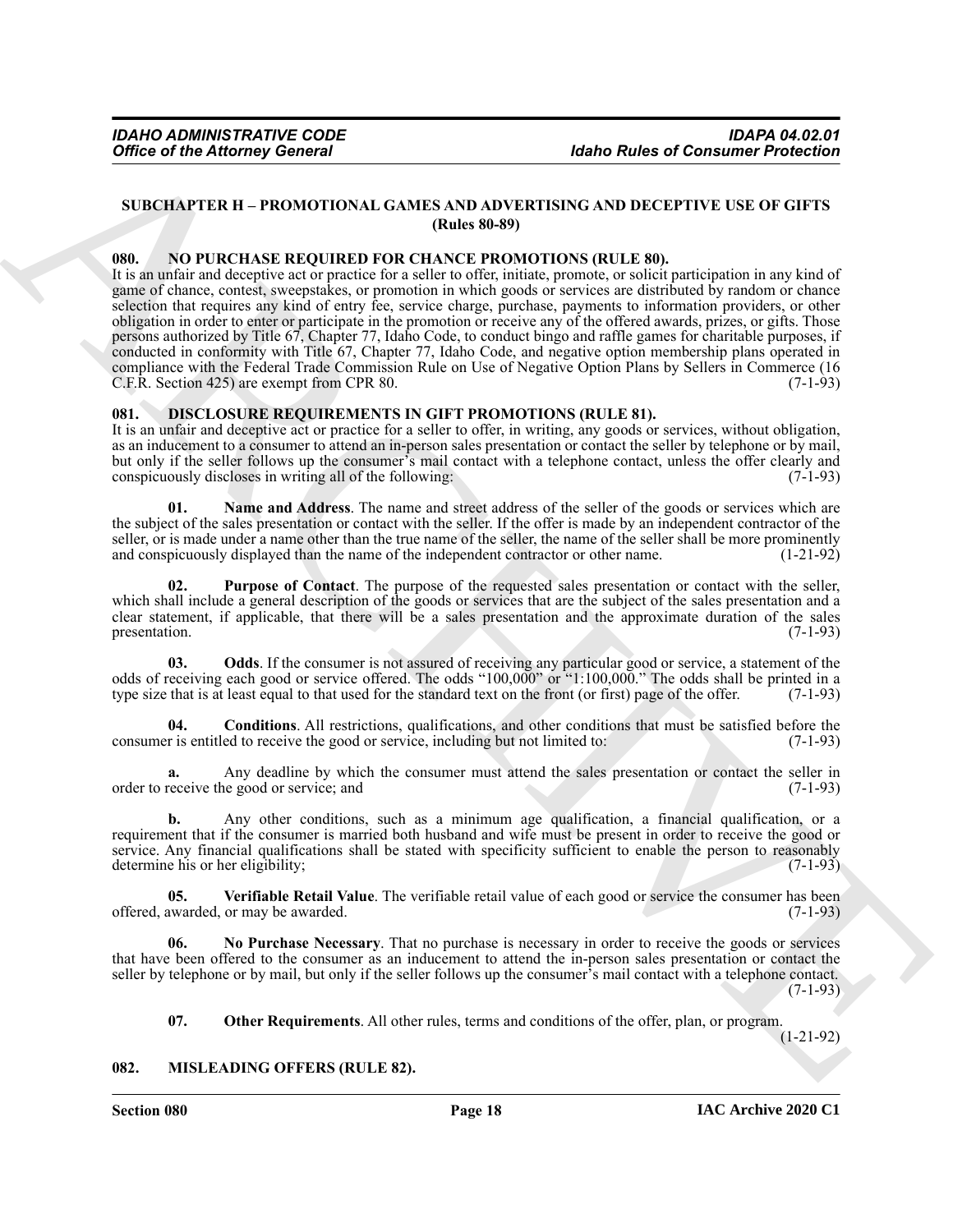It is an unfair and deceptive act or practice for any seller making an offer subject to Subchapter H to: (7-1-93)

<span id="page-18-13"></span>**01. Misrepresent Goods or Services**. Misrepresent the size, availability, quantity, identity, value, or qualities of any good or service. (7-1-93)

<span id="page-18-14"></span>**02. Misrepresent Odds**. Misrepresent in any manner the odds of receiving any particular good or  $(7-1-93)$ service. (7-1-93)

**03. Specially Selected**. Represent directly or by implication that the number of participants has been significantly limited or that any consumer has been specially selected to receive a particular good or service unless that is the fact.  $(7-1-93)$ 

<span id="page-18-17"></span><span id="page-18-16"></span><span id="page-18-15"></span><span id="page-18-12"></span>**04. Labeling Offers**. Label any offer a notice of termination or notice of cancellation. (7-1-93)

**05. Misrepresent Offer**. Misrepresent, in any manner, the offer, plan, program, or the affiliation, connection, association, or contractual relationship between the person making the offer and the owner, if they are not the same.  $(1-21-92)$ 

**06. Tendency to Mislead**. Use publications, literature, or any written or verbal promotion that has the capacity, tendency, or effect of misleading or deceiving a consumer acting reasonably under the circumstances.

(7-1-93)

<span id="page-18-11"></span>**07. Fail to Deliver**. Fail to deliver the good or service to the consumer, at no expense to him or her, within ten (10) business days of the date of the initial contact by the seller to the consumer. Negative option membership plans operated in compliance with the Federal Trade Commission Rule on Use of Negative Option Plans<br>by Sellers in Commerce (16 C.F.R. Section 425) are exempt from CPR 82.07. by Sellers in Commerce (16 C.F.R. Section 425) are exempt from CPR 82.07.

### <span id="page-18-1"></span><span id="page-18-0"></span>**083. -- 089. (RESERVED)**

### **SUBCHAPTER I – GOING-OUT-OF-BUSINESS SALES (Rules 90-99)**

#### <span id="page-18-8"></span><span id="page-18-2"></span>**090. GENERAL RULE (RULE 90).**

It is an unfair and deceptive act or practice for a seller to advertise a going-out-of-business sale, unless the circumstances are in fact true and the going-out-of-business sale prices for goods or services are in fact lower than the regular prices of such goods or services. (1-21-92)

#### <span id="page-18-10"></span><span id="page-18-3"></span>**091. INFLATING INVENTORY (RULE 91).**

Office of the Altomacy General<br>
1. Solid Research Joseph Scheme and Solid Research Scheme and Scheme and Scheme and Scheme and Scheme and Scheme and Scheme and Scheme and Scheme and Scheme and Scheme and Scheme and Scheme No goods may be ordered for, or in anticipation of, a going-out-of-business sale, except in accordance with sound commercial practices. For example, it would be considered commercially sound to order a dryer that matches an existing washing machine. For purposes of subchapter I, all goods ordered within thirty (30) days prior to the beginning of a going-out-of-business sale shall create a rebuttable presumption that such goods were ordered in anticipation of a going-out-of-business sale. anticipation of a going-out-of-business sale.

# <span id="page-18-5"></span><span id="page-18-4"></span>**092. -- 099. (RESERVED)**

# **SUBCHAPTER J – INSUFFICIENT SUPPLY/LIMITATION ON QUANTITY (Rules 100-109)**

#### <span id="page-18-9"></span><span id="page-18-6"></span>**100. GENERAL RULE (RULE 100).**

It is an unfair and deceptive act or practice for a seller to advertise goods or services with intent not to have sufficient quantity of the goods, or sufficient facilities to render the services, to satisfy reasonably expected public demand unless the quantity is clearly and conspicuously advertised as limited. (1-21-92)

#### <span id="page-18-18"></span><span id="page-18-7"></span>**101. RAIN CHECKS (RULE 101).**

If the seller issues rain checks for goods for which the advertisement does not clearly and conspicuously disclose that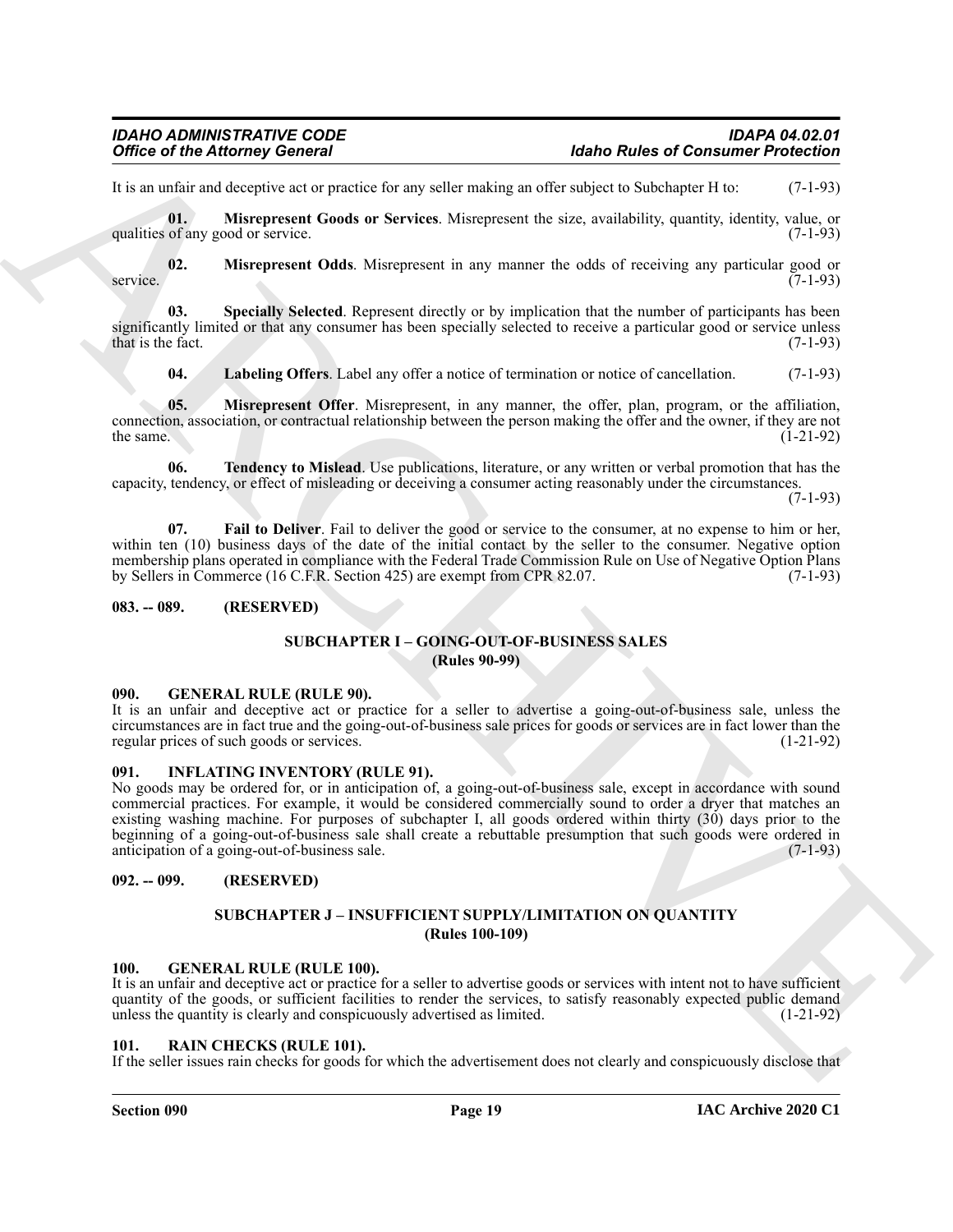quantities are limited, such "rain checks" will be considered a mitigating circumstance, unless there is a pattern of inadequate inventory was intentional. inadequate inventory, or the inadequate inventory was intentional.

### <span id="page-19-21"></span><span id="page-19-0"></span>**102. SUBSTITUTE GOODS (RULE 102).**

If the seller offers comparable or better goods at the sale price, such practice will be considered a mitigating circumstance, unless there is a pattern of inadequate inventory, or the inadequate inventory was intentional.  $(1-21-92)$ 

#### <span id="page-19-13"></span><span id="page-19-1"></span>**103. DETERMINATION OF REASONABLY EXPECTED PUBLIC DEMAND (RULE 103).**

Reasonably expected public demand shall be construed with respect to the following factors: (1-21-92)

- <span id="page-19-16"></span>**01. Records of Past Sales**. The record of past sales by a seller. (1-21-92)
- <span id="page-19-15"></span><span id="page-19-14"></span>**02. Price Reduction**. The amount of price reduction, if any, and quality of goods or services offered. (1-21-92)

**03. Advertising Scope**. The extent of advertising engaged in regarding the sale of goods or services tion of the sale as advertised. (1-21-92) and duration of the sale as advertised.

### <span id="page-19-3"></span><span id="page-19-2"></span>**104. -- 109. (RESERVED)**

### **SUBCHAPTER K – DISCLOSURE OF PRIOR USE (Rules 110-119)**

#### <span id="page-19-18"></span><span id="page-19-4"></span>**110. GENERAL RULE (RULE 110).**

It is an unfair and deceptive act or practice for a seller to represent, directly or indirectly, that goods are new or unused, or that any part of a good is new or unused, if such is not in fact true, or to misrepresent the extent of previous use of goods.  $(1-21-92)$ 

#### <span id="page-19-17"></span><span id="page-19-5"></span>**111. DISCLOSURE REQUIRED (RULE 111).**

Office of the African space of the state of the state of constants of the State of Constants Presidential<br>
must be a latter than the state of the state of the state of the state of the state of the state of the state of t It is an unfair and deceptive act or practice for a seller to advertise, offer for sale, or sell any goods, as new goods, which are used, or contain used parts, are rebuilt, remanufactured, reconditioned, or contain rebuilt, remanufactured, or reconditioned parts, if such is not in fact true, unless clear and conspicuous disclosure of such characteristics or attributes is made to the consumer prior to the sale. There is a rebuttable presumption that a seller offers or advertises goods as new goods, unless clear and conspicuous disclosure to the contrary is provided. (1-21-92)

### <span id="page-19-12"></span><span id="page-19-6"></span>**112. ACCEPTABLE DISCLOSURES (RULE 112).**

The disclosure that goods have been used or contains used parts as required by CPR 111, may be made by use of a word or words such as, but not limited to, "used," "second hand," "demonstrator," "repossessed," "repaired," "remanufactured," "reconditioned," or "rebuilt," etc., whichever is applicable to the product involved. (7-1-93)

#### <span id="page-19-20"></span><span id="page-19-7"></span>**113. RETURNED GOODS (RULE 113).**

Goods are not considered used if a prior consumer was given a full refund or exchange for the goods, in the normal course of business, and if the goods are not known to presently or formerly have defects. (1-1-79)

#### <span id="page-19-9"></span><span id="page-19-8"></span>**114. -- 119. (RESERVED)**

#### **SUBCHAPTER L – ESTIMATES (Rules 120-129)**

#### <span id="page-19-19"></span><span id="page-19-10"></span>**120. GENERAL RULE (RULE 120).**

It is an unfair and deceptive act or practice in connection with the furnishing of any repairs or improvements to goods, and in any rendering of services, for a seller to unreasonably understate or misstate the estimated price, whether such estimate be oral or written, or whether such estimate be formal or indirect; provided, however, that nothing herein shall be construed to require that an estimate actually be furnished. (1-21-92)

#### <span id="page-19-22"></span><span id="page-19-11"></span>**121. UNFORESEEABLE CONDITIONS (RULE 121).**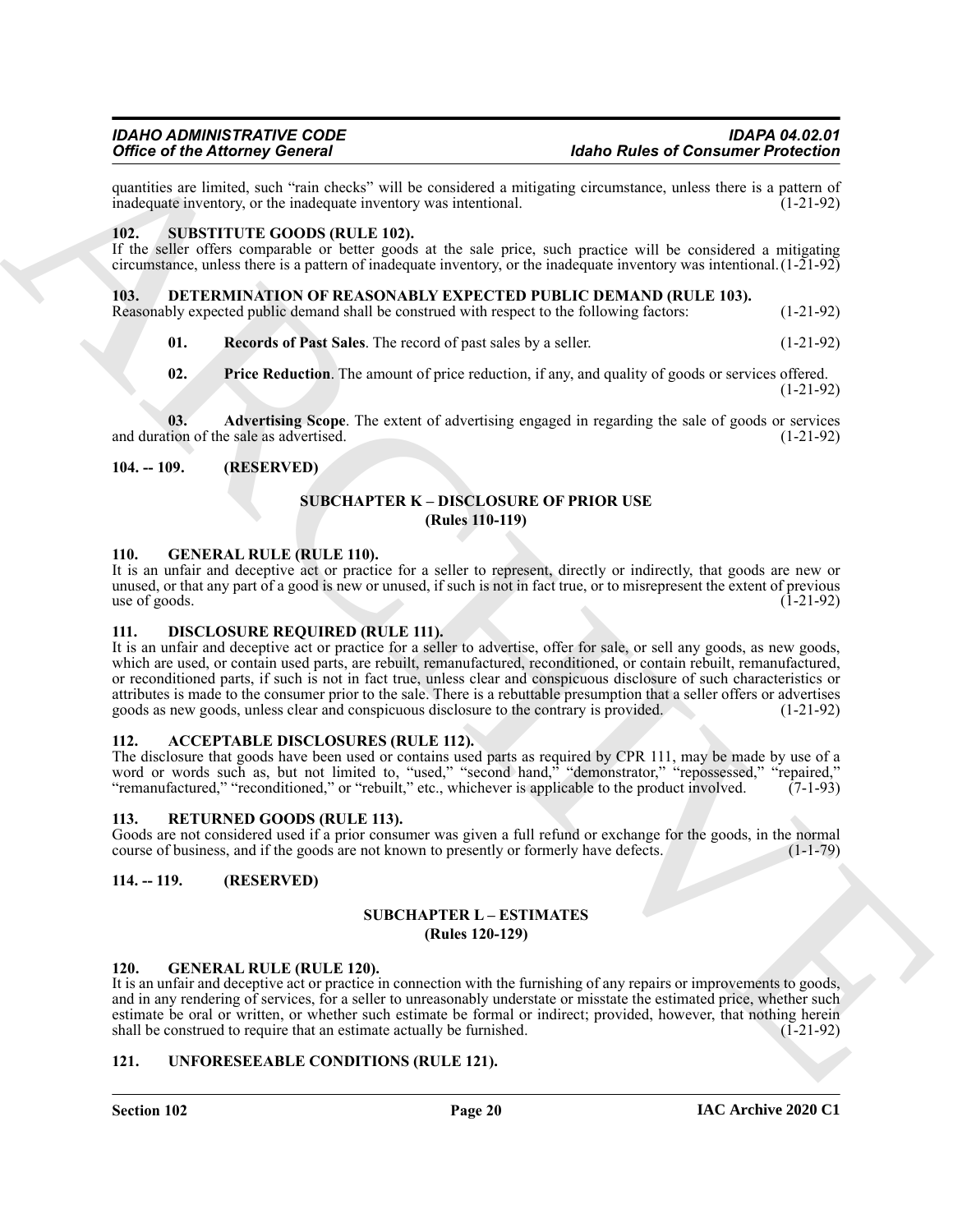If an estimate is given, it is an unfair and deceptive act or practice for a seller to fail to obtain oral or written authorization in advance of performing additional and related, unforeseen, but necessary, repairs or improvements or services if such repairs, improvements, or services would unreasonably increase the originally estimated price.

(1-21-92)

### <span id="page-20-6"></span><span id="page-20-0"></span>**122. EXPRESS LIMITED AUTHORIZATION (RULE 122).**

When a person expressly limits the authorized price of any repairs, improvements, or services, it is an unfair and deceptive act or practice for a seller to exceed such authorization without first obtaining the express oral or written consent of such person. (1-21-92)

<span id="page-20-2"></span><span id="page-20-1"></span>**123. -- 129. (RESERVED)**

# <span id="page-20-12"></span>**SUBCHAPTER M – REPAIRS AND IMPROVEMENTS (Rules 130-139)**

#### <span id="page-20-7"></span><span id="page-20-3"></span>**130. GENERAL RULE (RULE 130).**

It is an unfair and deceptive act or practice for a seller to: (1-21-92)

**01. Necessity of Repairs**. Represent that repairs or improvements are necessary when such is not the fact or perform and charge for unnecessary repairs. (1-21-92)

<span id="page-20-8"></span>**02. Completion of Repairs**. Represent that repairs or improvements have been made when such is not the fact.  $(1-1-79)$ 

<span id="page-20-10"></span><span id="page-20-9"></span>**03. Misrepresent Danger**. Represent that the goods being inspected or diagnosed are in a dangerous condition or that the person's continued use of the goods may be harmful when such is not the fact. (1-1-79)

Office of the Alternative Society of the Society of the Society of the Rose Robert and Society of the Alternative Society of the Society of the Society of the Society of the Society of the Society of the Society of the So **04. Liens**. Wrongfully permit, by action or inaction, any mechanic's or materialmen's lien, or any other lien, to be filed or perfected against goods being repaired or improved, or wrongfully retain possession of the subject goods, when the owner or consumer has tendered payment in full or has tendered payment in accordance with the contract authorizing the repair or improvement. (1-21-92)

<span id="page-20-11"></span>**05. Model Jobs**. In the case of any improvement to real property, represent falsely that the improvement is to serve as a "model" or "advertising job" or similarly mislead the consumer that a price reduction or other compensation will be received by reason of such real property improvement. (1-21-92) other compensation will be received by reason of such real property improvement.

# <span id="page-20-13"></span><span id="page-20-4"></span>**131. ITEMIZED BILLING (RULE 131).**

Unless there is an express contract setting forth a lump-sum basis for compensation, it is an unfair and deceptive act or practice for a seller to fail to provide, upon specific request, one itemized billing, statement, or copy of a work order, which includes: (1-21-92) order, which includes:

<span id="page-20-14"></span>**01. Labor Charges**. Labor charges, designating the number of hours and the rate per hour; or designating the flat rate labor charge or job rate if such repairs or improvements are customarily done and billed on a flat rate labor charge or job rate price basis; or, when a minimum charge is imposed, designating that fact. (1-21-92)

<span id="page-20-16"></span>**02. Parts and Materials**. Parts and materials, designating each item that is separately included in calculating the total billing, and designating whether such parts or materials are used or rebuilt. (1-21-92)

<span id="page-20-15"></span>**03.** Other Charges. Miscellaneous charges, designating the reason for the charge and the basis for on of the charge.  $(1-1-79)$ calculation of the charge.

<span id="page-20-17"></span>**04. Unit Pricing**. Alternatively, where the agreement sets forth a price per unit, then the number of units being billed at that price. For example, a contract provides for carpeting and installation at ten dollars (\$10) per yard. The itemized billing would state "92 yards carpeting at \$10 per yard equals \$920." (1-1-79)

# <span id="page-20-18"></span><span id="page-20-5"></span>**132. OLD OR REPLACED PARTS (RULE 132).**

It is an unfair and deceptive act or practice for a seller to: (1-21-92)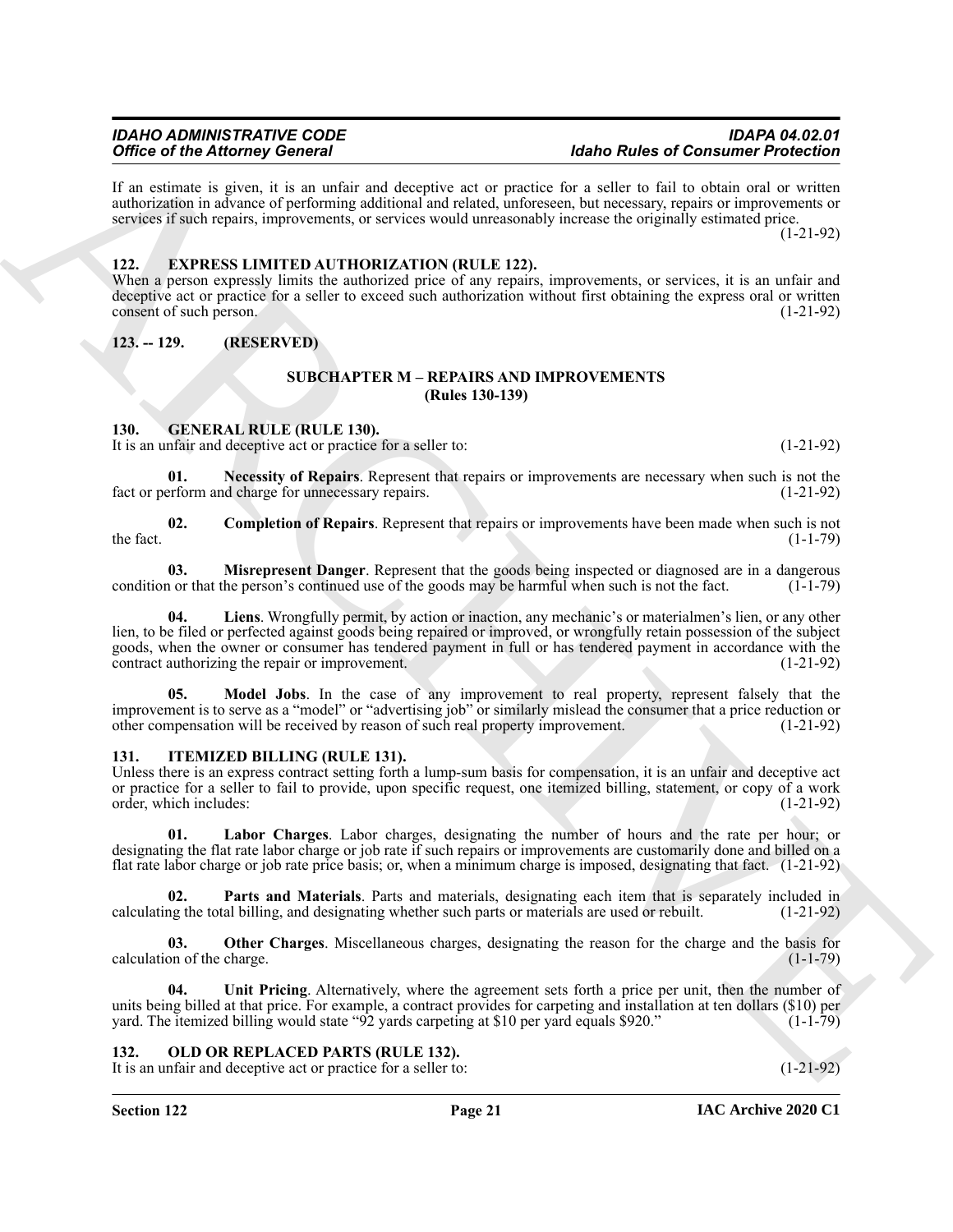<span id="page-21-18"></span><span id="page-21-17"></span>**01. Inspection**. Fail, upon request, to return or allow inspection of old or replaced parts upon completion of repairs or improvements. (1-1-79)

Office of the Attorney General<br>
Universal to space the state of Consumer Presidential<br>
Consumer President Enter the space of the state of the space of the state of the state of the state of the state of the state of the s **02. Retaining Old Parts**. Retain old or replaced parts for reuse or resale, after request has been made for their return, unless such retention is made known to the consumer prior to performing any repairs or improvements, or unless the seller is able to demonstrate that he had made a bona fide price reduction for the newly installed parts in consideration for keeping the old or replaced parts, or unless the replacement was made under a warranty. (1-1-79)

### <span id="page-21-0"></span>**133. -- 139. (RESERVED)**

# <span id="page-21-13"></span><span id="page-21-1"></span>**SUBCHAPTER N – TIME OF DELIVERY OR PERFORMANCE INCLUDING MAIL ORDER SALES (Rules 140-149)**

#### <span id="page-21-2"></span>**140. GENERAL RULE (RULE 140).**

In connection with any sale, except mail order sales, it is an unfair and deceptive act or practice for a seller to:

(1-21-92)

<span id="page-21-15"></span>**01. Promising Delivery**. Offer or promise prompt delivery or performance unless, at the time of the offer or promise, the seller has taken reasonable action to ensure such prompt delivery or performance. (1-1-79)

<span id="page-21-14"></span>**02. Failure to Deliver**. Fail to deliver goods or perform services, which have been ordered in person or otherwise, within a reasonable time following a specified delivery or performance date or within a reasonable time following the receipt of payment, unless the seller can show circumstances beyond his control and not within his knowledge at the time the order was accepted which prevented the seller from meeting the specified delivery date, and unless the seller can further show that he has given timely notice to the consumer of any such delay. (1-21-92)

#### <span id="page-21-16"></span><span id="page-21-3"></span>**141. MAIL ORDER SALES (RULE 141).**

In connection with any mail order sale, pursuant to CPR 33, it is an unfair and deceptive act or practice for a seller to fail to comply with the provisions of the Federal Trade Commission Rule on Mail Order Merchandise (16 C.F.R. 435). 435). (7-1-93)

#### <span id="page-21-5"></span><span id="page-21-4"></span>**142. -- 149. (RESERVED)**

# **SUBCHAPTER O – LAY-AWAY PLANS (Rules 150-159)**

#### <span id="page-21-7"></span><span id="page-21-6"></span>**150. GENERAL RULE (RULE 150).**

It is an unfair and deceptive act or practice for a seller, in conjunction with a lay-away transaction, to: (1-21-92)

<span id="page-21-12"></span>**01. Misrepresent Lay-Away Policies**. Misrepresent, in any way, the seller's policy with reference to a lay-away plan.

<span id="page-21-9"></span>**02. Failure to Lay Aside Goods**. Fail to actually lay aside the specific goods chosen by the consumer duplicates, unless a clear and conspicuous disclosure to the contrary is made to the consumer. (1-21-92) or exact duplicates, unless a clear and conspicuous disclosure to the contrary is made to the consumer.

<span id="page-21-11"></span>**03. Lay-Away Time Periods**. Fail to clearly and conspicuously disclose to the consumer that the specified goods or exact duplicates will be set aside only for a certain period of time, if such is the case. (1-21-92)

<span id="page-21-8"></span>**Duplicates**. Deliver to the consumer after payments are completed, goods that are not identical or those specified, unless informed, mutual consent has been obtained. (7-1-93) exact duplicates to those specified, unless informed, mutual consent has been obtained.

<span id="page-21-10"></span>**05. Increase Price**. Increase the price of the goods laid away after the original agreement has been made. (1-21-92)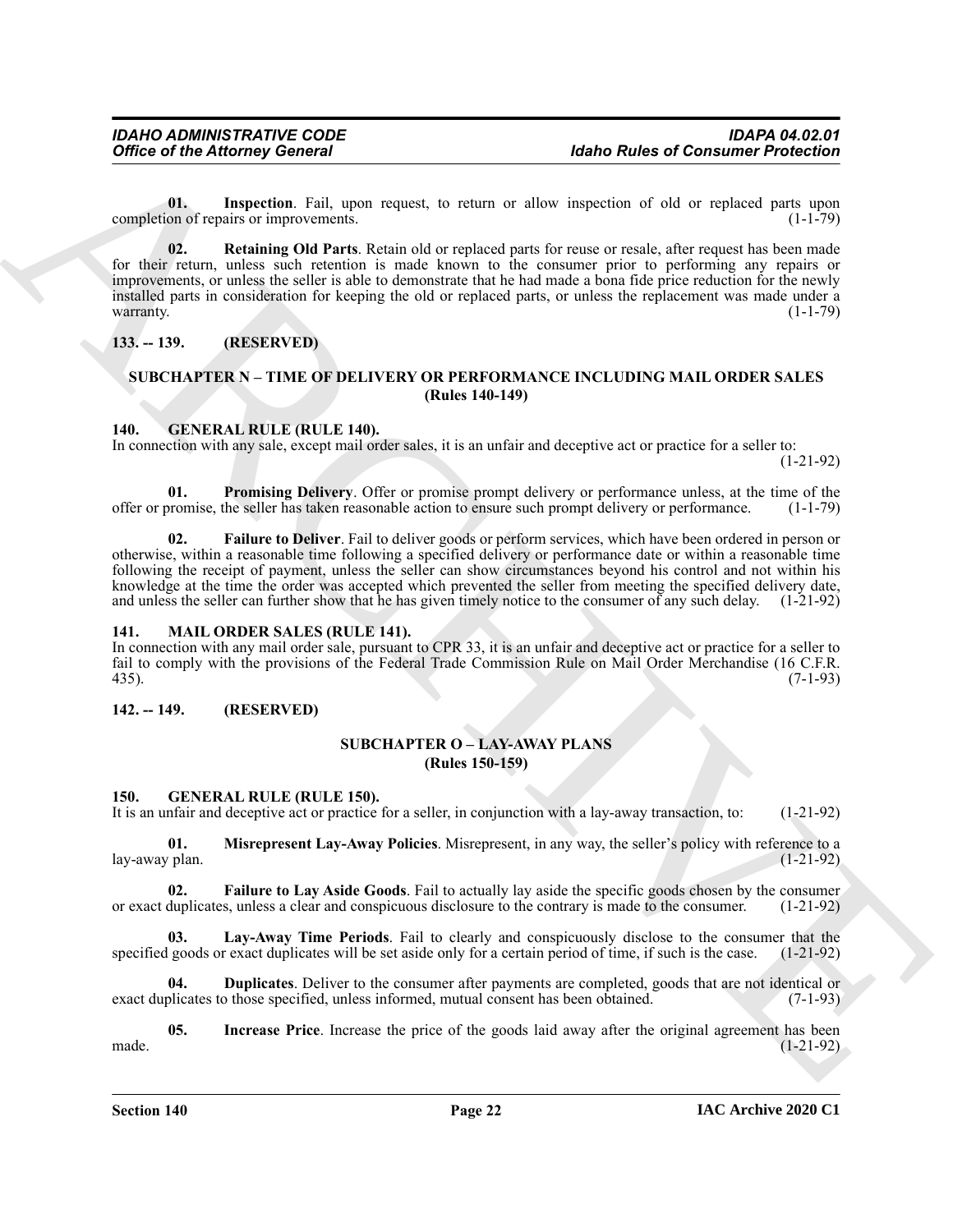<span id="page-22-12"></span>**06. Failure to Deliver**. Fail to deliver to the consumer, upon request, at any time payment is made, a receipt showing the amount of that payment and the date thereof and, upon request, an itemized statement showing the amount previously paid and the amount still owing. (1-21-92)

## <span id="page-22-16"></span><span id="page-22-0"></span>**151. REFUNDS OF LAY-AWAY PAYMENTS (RULE 151).**

It is an unfair and deceptive act or practice for a seller to fail to clearly and conspicuously disclose, or to misrepresent in any manner: (1-21-92) in any manner:

<span id="page-22-17"></span>**01. Possible Default or Cancellation**. The seller's policy with reference to the consumer's possible default or cancellation. (1-21-92)

<span id="page-22-18"></span>**02. Refund Policy**. The seller's policy with respect to refund of payments made prior to the r's default or cancellation. (1-21-92) consumer's default or cancellation.

### <span id="page-22-11"></span><span id="page-22-1"></span>**152. FORFEITURE AND DEFAULT (RULE 152).**

If there is a penalty, charge or forfeiture for cancellation or default, written disclosure must be clearly and conspicuously furnished on the initial lay-away receipt and clearly and conspicuously posted at the lay-away desk. (1-21-92)

# <span id="page-22-2"></span>**153. -- 159. (RESERVED)**

## <span id="page-22-6"></span><span id="page-22-3"></span>**SUBCHAPTER P – UNFAIR SOLICITATION PRACTICES AT OTHER THAN TRADE PREMISES (Rules 160-169)**

#### <span id="page-22-4"></span>**160. DISCLOSURE REQUIREMENTS (RULE 160).**

Office of Historical Deliver, Follow Model is the company applied Public Research in the same of the control of the same of the same of the same of the same of the same of the same of the same of the same of the same of t It is an unfair and deceptive act or practice for a seller to solicit a sale or order for sale of goods or services at other than appropriate trade premises, in person or by means of telephone, without clearly, affirmatively, and expressly revealing at the time the seller initially contacts the consumer, and before making any other statement, except a greeting, or asking the consumer any other questions, that the purpose of the contact is to effect a sale, by doing all of the following:  $(1-21-92)$ 

<span id="page-22-9"></span><span id="page-22-8"></span>**01.** Solicitor's Identity. Stating the identity of the person making the solicitation. (1-1-79)

**02.** Trade Name of Seller. Stating the trade name of the seller represented by the person making the solicitation. (1-21-92) solicitation. (1-21-92)

<span id="page-22-10"></span><span id="page-22-7"></span>**03. Types of Goods or Services Offered**. Stating the kind of goods or services being offered for sale. (1-21-92)

**04.** In-Person Contact. In the case of an "in person" contact, the seller making the solicitation shall, in to orally revealing the above information, show or display identification which states: (1-21-92) addition to orally revealing the above information, show or display identification which states:

| The identity of the person making the solicitation;                                 | $(1-1-79)$  |
|-------------------------------------------------------------------------------------|-------------|
| The trade name of the seller represented by the person making the solicitation; and | $(1-21-92)$ |

<span id="page-22-13"></span>**c.** The address of the place of business of one of such persons so identified. (1-1-79)

#### <span id="page-22-5"></span>**161. GENERAL RULE (RULE 161).**

It is an unfair and deceptive act or practice for a seller, in soliciting a sale or order for the sale of goods or services, either in person or by telephone, at other than appropriate trade premises, to: (1-21-92)

<span id="page-22-15"></span><span id="page-22-14"></span>**01. Misleading Plan**. Use any plan, scheme, or ruse which misrepresents his true identity or purpose. (1-21-92)

**02. Representations with Capacity to Mislead**. Use any representations which have the capacity, tendency, or effect of misleading or deceiving a consumer acting reasonably under the circumstances in order to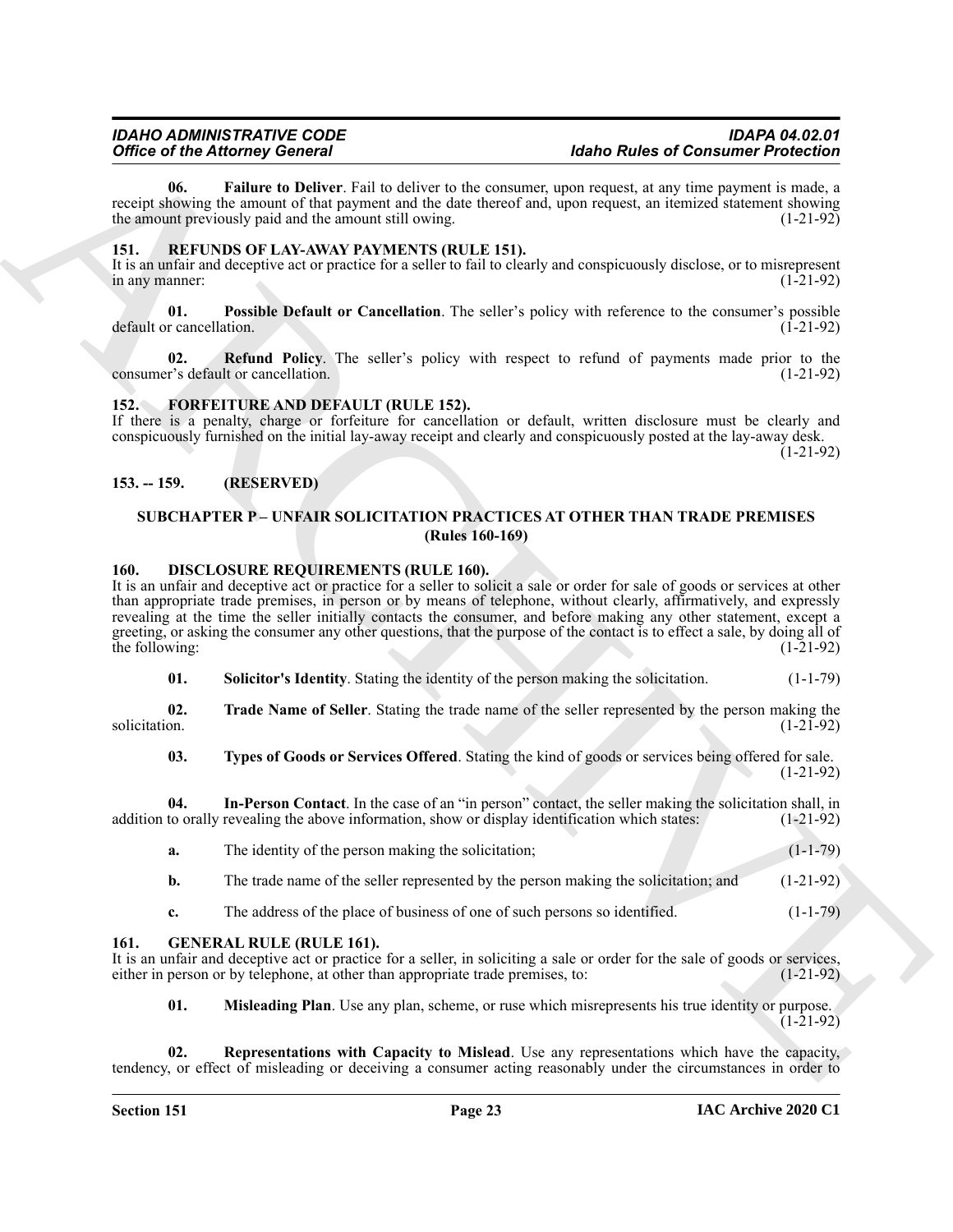# *IDAHO ADMINISTRATIVE CODE IDAPA 04.02.01* **Idaho Rules of Consumer Protection**

induce a sale, rental, lease, or order for the sale, rental, or lease of goods or services. (1-21-92)

<span id="page-23-8"></span>**03. Leaving Premises**. Fail to promptly leave the premises at which a sales solicitation or presentation is made when the consumer has indicated he does not wish to buy, lease, rent, or order the offered goods or services, or has requested that the person leave the premises. (1-21-92)

#### <span id="page-23-10"></span><span id="page-23-0"></span>**162. PROHIBITED PRACTICES (RULE 162).**

<span id="page-23-12"></span>It is an unfair and deceptive act or practice for a seller: (7-1-93)

**Misrepresentations About How or Why Consumer Selected**. In soliciting a sale or order for the ervices, either in person or by telephone, at other than appropriate trade premises, to: (7-1-93) sale of goods or services, either in person or by telephone, at other than appropriate trade premises, to:

**a.** Represent that the seller making the solicitation is making an offer to specially selected persons or that the consumer has been specifically selected, unless the selection process is designed to reach a particular type or types of persons; or (7-1-93)

**b.** Represent that the seller making the solicitation is conducting a survey, test, or research project, or is engaged in a contest or other venture to win a cash award, scholarship, vacation, or similar prize, if in fact the principal purpose or objective is to make a sale of goods or services or to obtain information to help identify sales prospects. (1-21-92)

<span id="page-23-11"></span>**02. Misleading Practices**. In soliciting a sale or order for the sale of goods or services, either in person ephone, at other than appropriate trade premises, to misrepresent, directly or by implication: (7-1-93) or by telephone, at other than appropriate trade premises, to misrepresent, directly or by implication:

Office of the Attorney General<br>
intervention of the sale, realid, or loss of gosts or season.<br>
Intervention of the sale, realid, or loss of gosts or season.<br>
Intervention of the sale control of the sale control of the sal **a.** The identity of the seller, the person on whose behalf the seller is making solicitations, the seller's affiliation or association with other firms, businesses, or governmental entities, or the identity of the goods or services he offers to sell. For example, the X City Fire Department is putting on a fireman's ball. It hires a professional solicitor who is getting a percentage of the proceeds. The solicitor and his employees and agents should identify themselves on the telephone as follows: "I am Pat Telemarketer of XYZ Productions and I am calling for the X City Fire Department." (1-21-92)

| The reasons for, existence of, or amounts of price reductions; | $(1-1-79)$  |
|----------------------------------------------------------------|-------------|
| The length of any sales presentation;                          | $(1-21-92)$ |
| The delivery or performance date; or                           | $(1-21-92)$ |

**e.** The nature or purpose of any documents the consumer is requested or required to execute in connection with the purchase or lease of any goods or services. (1-21-92)

# <span id="page-23-9"></span><span id="page-23-1"></span>**163. MAIL ORDER AND CATALOG SALES (RULE 163).**

It is an unfair and deceptive act or practice for a seller engaged in trade and commerce at other than appropriate trade premises, to fail to disclose the legal name under which business is done and the complete street address from which business is actually conducted in all advertising and promotional materials, including order blanks and forms.

(1-21-92)

#### <span id="page-23-6"></span><span id="page-23-2"></span>**164. APPLICATION OF OTHER RULES (RULE 164).**

Pursuant to CPR 5, subchapter P is not intended to contain the only rules governing solicitations or transactions occurring at other than appropriate trade premises. (7-1-93)

# <span id="page-23-4"></span><span id="page-23-3"></span>**165. -- 169. (RESERVED)**

# **SUBCHAPTER Q – COOLING-OFF PERIOD FOR DOOR-TO-DOOR SALES (Rules 170-179)**

### <span id="page-23-7"></span><span id="page-23-5"></span>**170. GENERAL RULE (RULE 170).**

In connection with any door-to-door sale, it is an unfair and deceptive act or practice for a seller to: (1-21-92)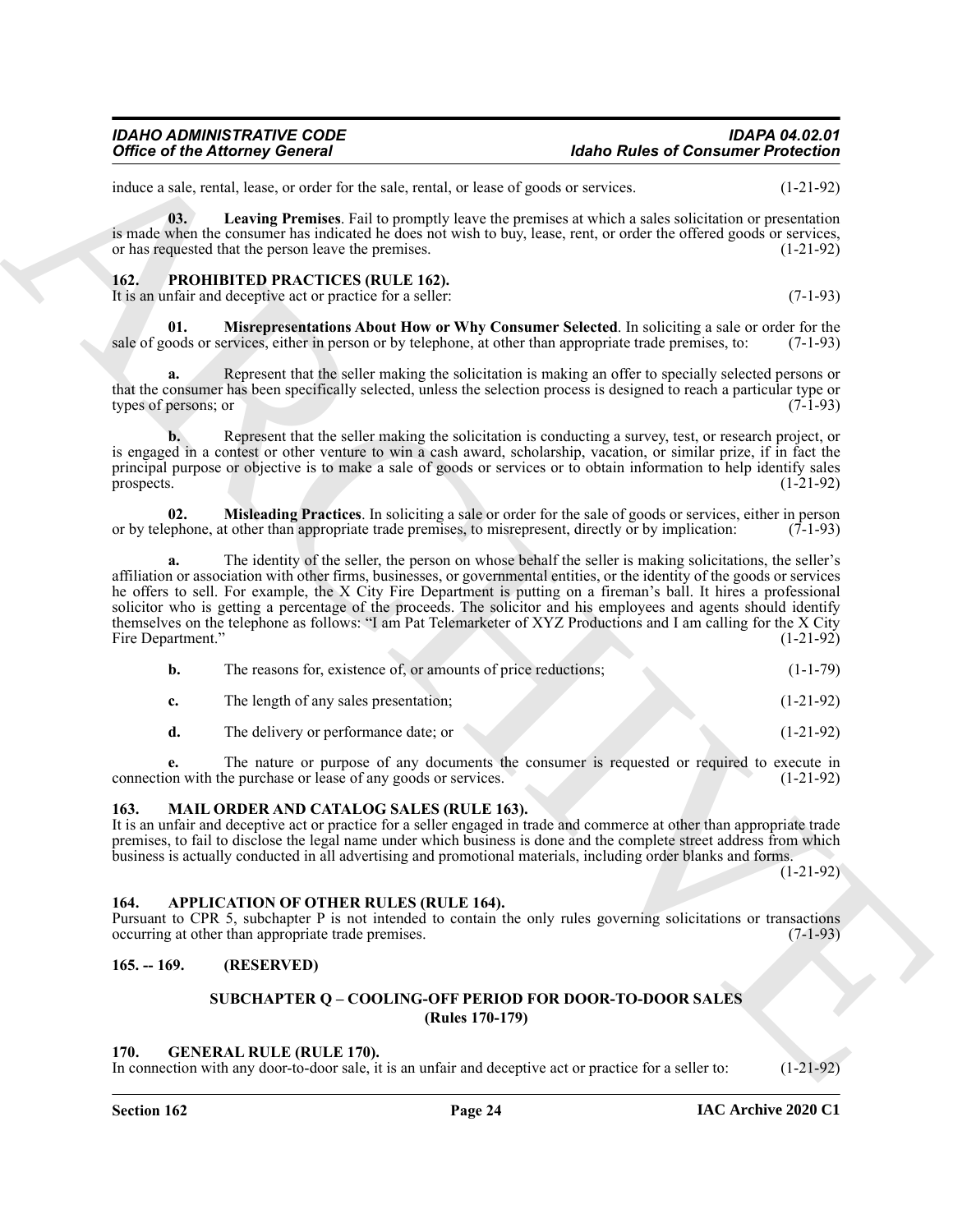Office of the Attorney General<br>
Unite by the Attorney General<br>
Unite by the Attorney General<br>
Unit by the Attorney General<br>
The Spherical Version of the Attachement Field is the measurement of the Attachement of the Attac **01. Written Disclosures**. Fail to furnish the consumer with a fully completed receipt or copy of any contract pertaining to such sale at the time of its execution, which is in the same language, e.g., Spanish, as that principally used in the oral sales presentation and which shows the date of the transaction and contains the name and street address of the seller, and the following statement in ten (10) point type in immediate proximity to the space reserved in the contract for the signature of the consumer or on the front page of the receipt if a contract is not used: YOU, THE BUYER, MAY CANCEL THIS TRANSACTION AT ANY TIME PRIOR TO MIDNIGHT OF THE THIRD BUSINESS DAY AFTER THE DATE OF THIS TRANSACTION. SEE THE ATTACHED NOTICE OF CANCELLATION FORM FOR AN EXPLANATION OF THIS RIGHT. (1-21-92)

<span id="page-24-4"></span><span id="page-24-1"></span>**02. Notice of Cancellation**. Fail to furnish each consumer, at the time he signs the door-to-door sales contract or otherwise agrees to buy goods or services from the seller, a completed form in duplicate, captioned "NOTICE OF CANCELLATION," which shall be attached to the contract or receipt and easily detachable, and contain in ten (10) point bold face type the following statement in the same language, e.g., Spanish, as that used in the contract:

NOTICE OF CANCELLATION enter date of transaction

Date

YOU MAY CANCEL THIS TRANSACTION, WITHOUT ANY PENALTY OR OBLIGATION, WITHIN THREE BUSINESS DAYS FROM THE ABOVE DATE.

IF YOU CANCEL, ANY PROPERTY TRADED IN, ANY PAYMENTS MADE BY YOU UNDER THE CONTRACT OR SALE, AND ANY NEGOTIABLE INSTRUMENT EXECUTED BY YOU WILL BE RETURNED WITHIN 10 BUSINESS DAYS FOLLOWING RECEIPT BY THE SELLER OF YOUR CANCELLATION NOTICE, AND ANY SECURITY INTEREST ARISING OUT OF THE TRANSACTION WILL BE CANCELLED.

IF YOU CANCEL, YOU MUST MAKE AVAILABLE TO THE SELLER AT YOUR RESIDENCE, IN SUBSTANTIALLY AS GOOD CONDITION AS WHEN RECEIVED, ANY GOOD DELIVERED TO YOU UNDER THIS CONTRACT OR SALE; OR YOU MAY IF YOU WISH, COMPLY WITH THE INSTRUCTIONS OF THE SELLER REGARDING THE RETURN SHIPMENT OF THE GOODS AT THE SELLER'S EXPENSE AND RISK.

IF YOU DO MAKE THE GOODS AVAILABLE TO THE SELLER AND THE SELLER DOES NOT PICK THEM UP WITHIN 20 DAYS OF THE DATE OF YOUR NOTICE OF CANCELLATION, YOU MAY RETAIN OR DISPOSE OF THE GOODS WITHOUT ANY FURTHER OBLIGATION. IF YOU FAIL TO MAKE THE GOODS AVAILABLE TO THE SELLER, OR IF YOU AGREE TO RETURN THE GOODS TO THE SELLER AND FAIL TO DO SO, THEN YOU REMAIN LIABLE FOR PERFORMANCE OF ALL OBLIGATIONS UNDER THE CONTRACT.

TO CANCEL THIS TRANSACTION, MAIL OR DELIVER A SIGNED AND DATED COPY OF THIS CANCELLATION NOTICE OR ANY OTHER WRITTEN NOTICE, OR SEND A TELEGRAM, TO (address of seller's place of business) NOT LATER THAN MIDNIGHT OF (Date). (1-21-92) seller's place of business) NOT LATER THAN MIDNIGHT OF (Date).

<span id="page-24-0"></span>**03. Completed Notice of Cancellation**. Fail, before furnishing copies of the "Notice of Cancellation" to the consumer, to complete both copies by entering the name of the seller, the address of the seller's place of business, the date of the transaction, and the date, not earlier than the third business day following the date of the transaction, by which the consumer may give notice of cancellation. (1-21-92)

**04. Purported Waivers**. Include in any door-to-door contract or receipt any confession of judgment or any waiver of any of the rights to which the consumer is entitled under subchapter  $Q$ , including, specifically, his right to cancel the sale in accordance with the provisions of subchapter  $Q$ . (7-1-93) to cancel the sale in accordance with the provisions of subchapter Q.

<span id="page-24-3"></span><span id="page-24-2"></span>**05.** Oral Notice of Cancellation. Fail to inform each consumer orally, at the time he signs the contract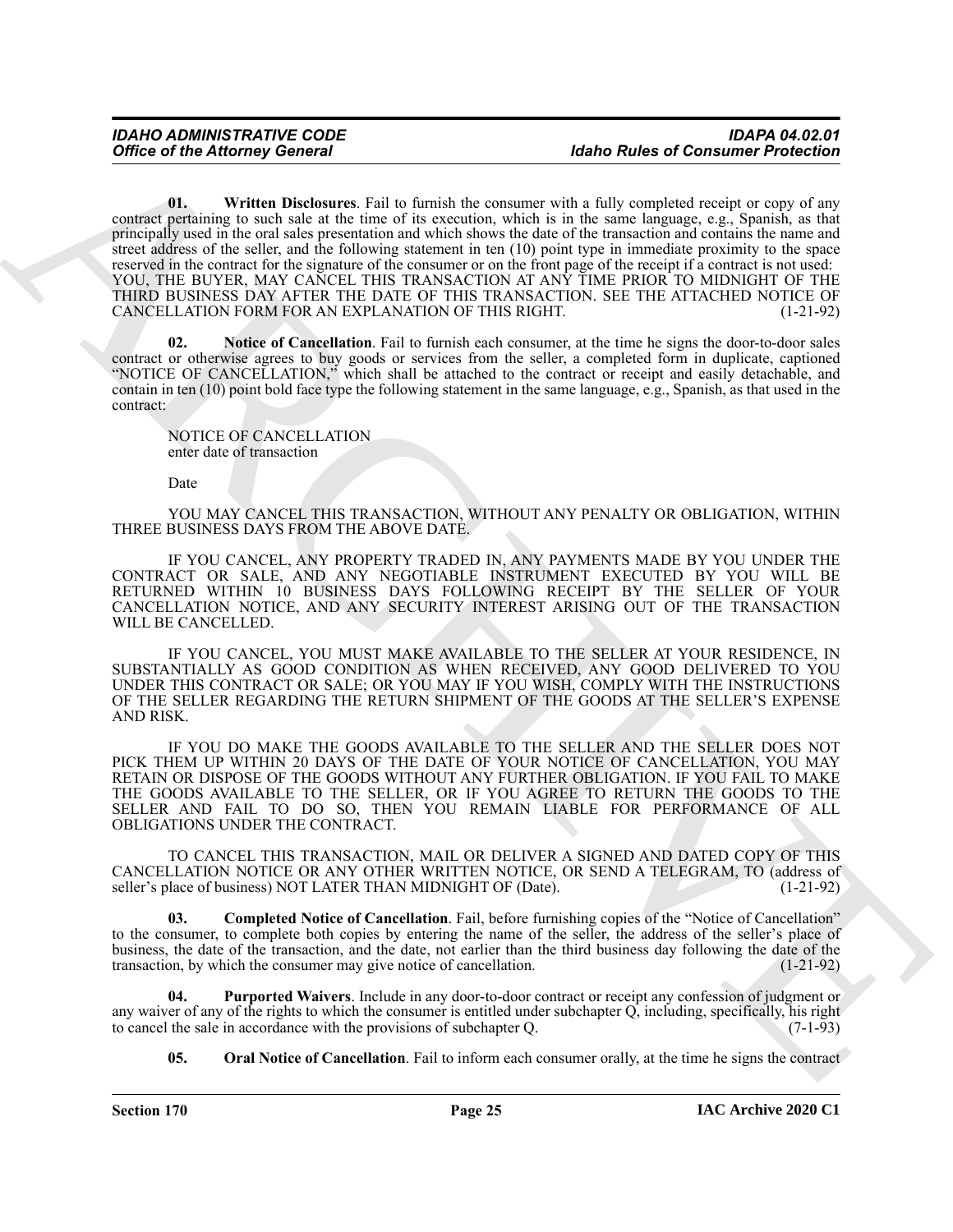or purchases the goods or services, of his right to cancel. (1-21-92)

<span id="page-25-11"></span><span id="page-25-9"></span>**06. Misrepresent Right to Cancel**. Misrepresent in any manner the consumer's right to cancel. (1-21-92)

**07. Failure to Honor Notice of Cancellation**. Fail or refuse to honor any valid notice of cancellation sumer and within ten (10) business days after the receipt of such notice, to: (1-21-92) by a consumer and within ten  $(10)$  business days after the receipt of such notice, to:

**a.** Refund all payments made under the contract or sale; (1-1-79)

**b.** Return any goods or property traded in, in substantially as good condition as when received by the  $s$ eller; and  $(1-21-92)$ 

**c.** Cancel and return any negotiable instrument executed by the consumer in connection with the contract or sale and take any action necessary or appropriate to promptly terminate any security interest created in the transaction. (1-21-92)

<span id="page-25-12"></span>**08. Transferring Evidences of Indebtedness**. Negotiate, transfer, sell, or assign any note or other evidence of indebtedness to a finance company or other third party prior to midnight of the fifth business day following the day the contract was signed or the goods or services were purchased.  $(1-21-92)$ 

<span id="page-25-13"></span>**09. Transferring Traded Goods**. Transfer, sell, or assign any goods traded in prior to midnight of the ness day following the day the contract was signed or the goods or services were purchased. (1-21-92) fifth business day following the day the contract was signed or the goods or services were purchased.

**10. Failure to Notify Concerning Return of Goods**. Fail, within ten (10) business days of receipt of the consumer's notice of cancellation, to notify the consumer whether the seller intends to take possession of or abandon any goods previously shipped or delivered to the consumer under the cancelled contract. (1-21-92)

# <span id="page-25-1"></span><span id="page-25-0"></span>**171. -- 189. (RESERVED)**

# <span id="page-25-10"></span>**SUBCHAPTER S – PYRAMID AND CHAIN DISTRIBUTION SCHEMES (Rules 190-199)**

#### <span id="page-25-14"></span><span id="page-25-2"></span>**190. GENERAL RULE (RULE 190).**

It is an unfair and deceptive act or practice for a seller to promote, offer, advertise, or grant participation in a pyramid or chain distribution scheme. (1-21-92)

# <span id="page-25-15"></span><span id="page-25-3"></span>**191. PURPORTED LIMITATIONS (RULE 191).**

Office of the Attorney General<br>
at mustake procedure and the extent of the state to construct the any means the assessment of the C1-212<br>
The Simon Constraint Equivariant Scheme and the extent of the state of the state of A limitation as to the number of persons who may participate, or the presence of additional conditions affecting eligibility, or the fact that, in addition to the right to receive consideration for participation in the marketing plan, a person introduced into the plan actually receives something of value, does not, in and of itself, change the character of the marketing plan as a chain or pyramid distribution scheme. (1-21-92)

#### <span id="page-25-5"></span><span id="page-25-4"></span>**192. FACTORS (RULE 192).**

In determining whether a promotion is a pyramid or chain distribution scheme, the following factors, among others, may be considered: (1-21-92) may be considered:

<span id="page-25-6"></span>**01. Amount of Fees**. Whether a substantial fee is required for entry and continued participation in the promotion. Requirement of a substantial fee suggests that the promotion is an unlawful pyramid or chain distribution scheme.  $s$ cheme.  $(1-21-92)$ 

**02. Refund Policies**. Whether the purchase of nonrefundable goods is required for entry and continued participation in the promotion or whether a consumer's right to a refund is subject to significant restrictions. Requirement of such purchase or purchases or significant restrictions placed on a consumer's right to obtain a refund suggests that the promotion is an unlawful pyramid or chain distribution scheme. (7-1-93)

<span id="page-25-8"></span><span id="page-25-7"></span>**03. Plan's Primary Focus**. Whether the primary focus of the promotion is the opportunity for financial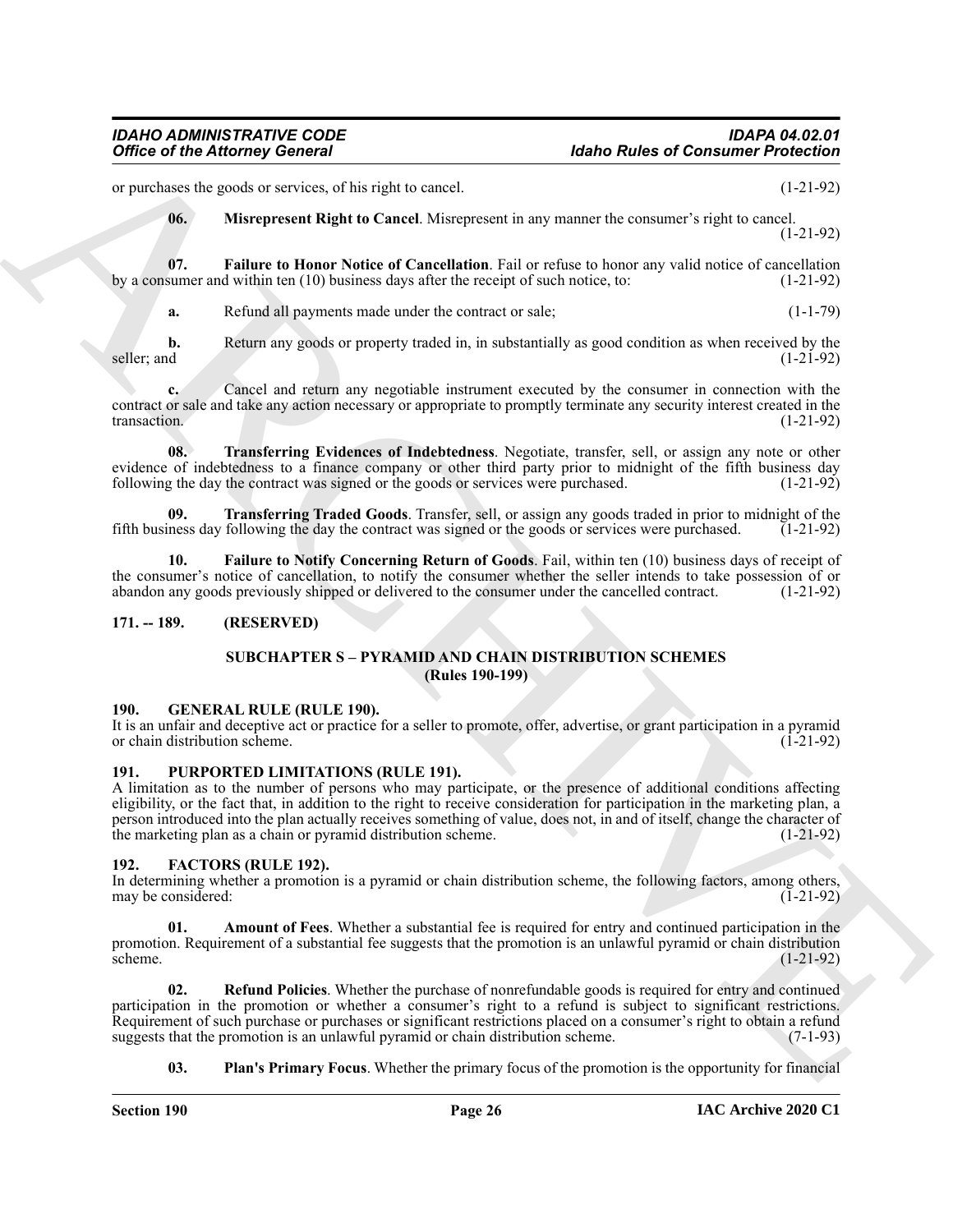# *Office of the Attorney General*

gain through the recruitment of more participants, not the sale of goods or services. Marketing programs based primarily upon the recruitment of other participants suggest that the promotion is an unlawful pyramid or chain distribution scheme. (1-21-92)

<span id="page-26-7"></span>**04. Price of Goods**. Whether the goods, if any, for which the promotion allegedly exists to distribute, are inflated in price. An inflated price for the goods suggests that the promotion is an unlawful pyramid or chain distribution scheme. (1-21-92) distribution scheme.

# <span id="page-26-1"></span><span id="page-26-0"></span>**193. -- 199. (RESERVED)**

## **SUBCHAPTER T – LOAN BROKER FEES (Rules 200-209)**

### <span id="page-26-8"></span><span id="page-26-2"></span>**200. GENERAL RULE (RULE 200).**

It is an unfair and deceptive act or practice for a loan broker to: (7-1-93)

<span id="page-26-10"></span>**01. Prohibited Practices**. Directly or indirectly receive any fee, interest, or other charge of any nature, including, but not limited to, payments to information providers, from a consumer until a loan or extension of credit is made to the consumer or a written commitment to loan or extend credit is delivered to the consumer by an exempt loan broker. (7-1-93)

<span id="page-26-11"></span>**02.** Qualifying for a Loan. Advertise that all or most consumers or that consumers with bad credit or histories will qualify for a loan. (7-1-93) no credit histories will qualify for a loan.

<span id="page-26-9"></span>**03. Conditions of Loan**. Advertise loan brokering services without clearly and conspicuously disclosing any material restrictions regarding obtaining a loan, the cost of the service, and the maximum period of time the loan broker will take to arrange or make the loan to the consumer. (7-1-93)

**04. Written Disclosure**. Fail to provide the consumer a written contract with the following information contained therein: (7-1-93)

<span id="page-26-12"></span>**a.** The name, street address, and telephone number of the loan broker; (7-1-93)

**b.** The maximum period of time the loan broker will take to arrange or make the loan to the consumer; and  $(7-1-93)$ 

**c.** The following statement in at least ten point, bold face type in immediate proximity to the space reserved in the contract for the signature of the consumer:

Office of the Altionary Defence of the probability and the shell of the Real Photo Richard President in the spin of the state of the spin of the spin of the spin of the spin of the spin of the spin of the spin of the spin YOU THE CONSUMER ARE UNDER NO OBLIGATION TO PAY ANY FEE OR CHARGE OF ANY NATURE UNLESS AND UNTIL YOU RECEIVE THE MONEY FROM THE LOAN APPLIED FOR OR A WRITTEN COMMITMENT TO LOAN OR EXTEND CREDIT FROM A QUALIFIED LENDING INSTITUTION AS DEFINED BY IDAHO CONSUMER PROTECTION RULE 20.25, CODIFIED AT IDAPA 04.02.01.020.25.

(7-1-93)

# <span id="page-26-6"></span><span id="page-26-3"></span>**201. EXCEPTIONS (RULE 201).**

CPR 200 does not apply to fees and charges authorized by the laws of the state of Idaho or the laws of the United States if the maximum charge and the manner of collecting the charge are set out in the law or in the rule or regulation adopted under law. (7-1-93)

# <span id="page-26-5"></span><span id="page-26-4"></span>**202. -- 209. (RESERVED)**

#### **SUBCHAPTER U – PRESERVATION OF CONSUMERS' CLAIMS AND DEFENSES (HOLDER IN DUE COURSE) (Rules 210-219)**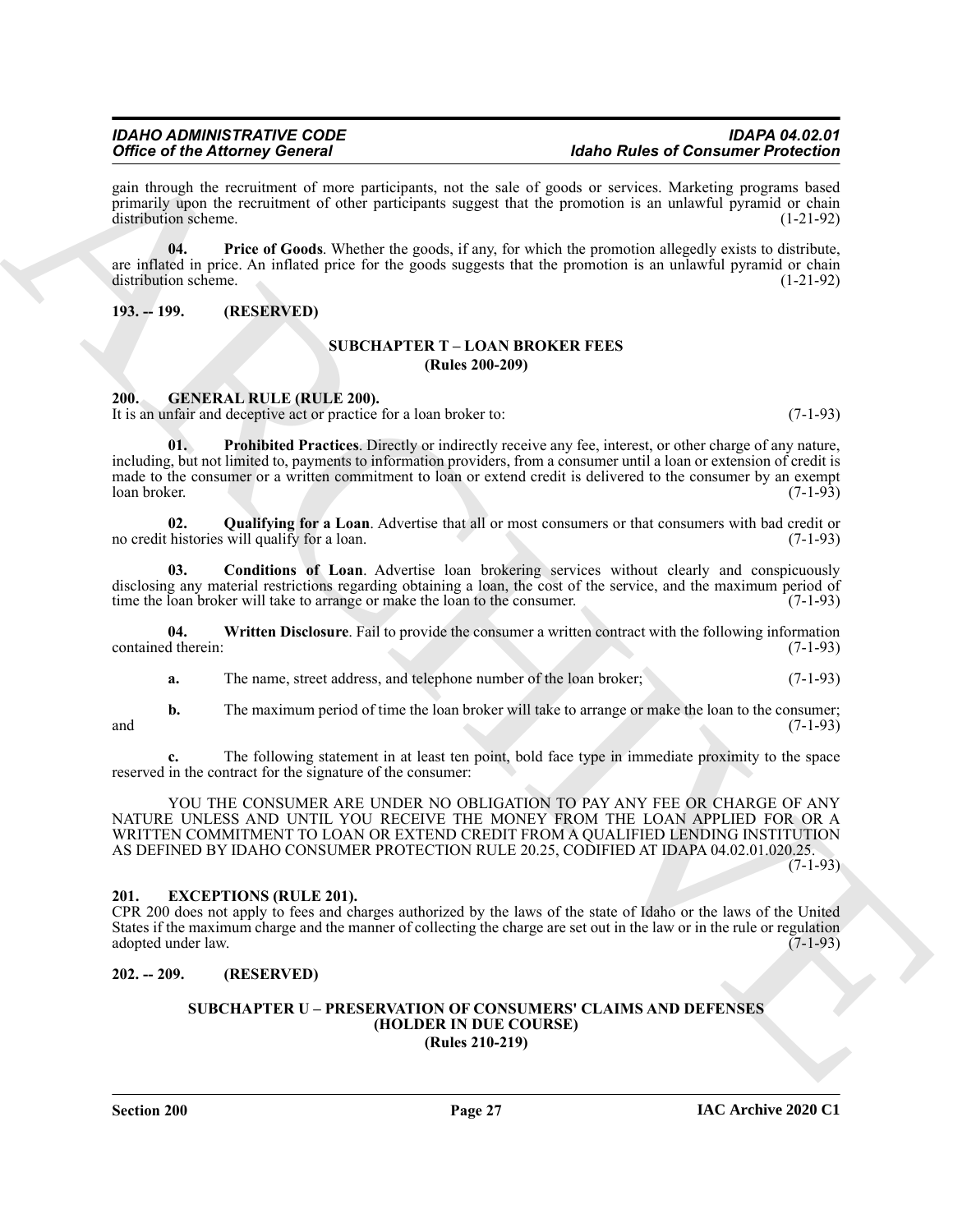#### <span id="page-27-9"></span><span id="page-27-0"></span>**210. GENERAL RULE (RULE 210).**

It is an unfair and deceptive act or practice for a seller, directly or indirectly, to: (1-21-92)

**01. Accept Contract Without Written Notice**. Take or receive a consumer credit contract which fails to contain the following statement in at least ten (10) point, bold face type:

<span id="page-27-11"></span><span id="page-27-10"></span>**NOTICE** 

ANY HOLDER OF THIS CONSUMER CREDIT CONTRACT IS SUBJECT TO ALL CLAIMS AND DEFENSES WHICH THE DEBTOR COULD ASSERT AGAINST THE SELLER OF GOODS OR SERVICES OBTAINED PURSUANT HERETO OR WITH THE PROCEEDS HEREOF. RECOVERY HEREUNDER BY THE DEBTOR SHALL NOT EXCEED AMOUNTS PAID BY THE DEBTOR HEREUNDER. (1-21-92)

**02. Accept Monies Without Written Notice**. Accept, as full or partial payment for such sale or lease, the proceeds of any purchase money loan, unless any consumer credit contract made in connection with such purchase money loan contains the following statement in at least ten point, bold face type:

ARCHIVE ANY HOLDER OF THIS CONSUMER CREDIT CONTRACT IS SUBJECT TO ALL CLAIMS AND DEFENSES WHICH THE DEBTOR COULD ASSERT AGAINST THE SELLER OF GOODS OR SERVICES OBTAINED WITH THE PROCEEDS HEREOF. RECOVERY HEREUNDER BY THE DEBTOR SHALL NOT EXCEED AMOUNTS PAID BY THE DEBTOR HEREUNDER. (1-21-92)

# <span id="page-27-2"></span><span id="page-27-1"></span>**211. -- 219. (RESERVED)**

# **SUBCHAPTER V – UNORDERED GOODS OR SERVICES (Rules 220-229)**

<span id="page-27-12"></span><span id="page-27-3"></span>**220. GENERAL RULE (RULE 220).**

It is an unfair and deceptive act or practice for a seller to: (1-21-92)

**01. Send or Provide Unordered Goods or Services**. Send or provide to a consumer unordered goods or services. (7-1-93) or services. (7-1-93)

<span id="page-27-16"></span><span id="page-27-14"></span><span id="page-27-13"></span>**02. Bills**. Send any bill to a consumer for unordered goods or services. (1-21-92)

**03. Delay or Disrupt Goods or Services**. Interrupt, delay, terminate, cancel, or deny delivery of or other provision of goods or services to a consumer because the consumer has not paid for or returned the unordered goods or services. (1-21-92)

**04.** Requiring Consumer Consent. Require a consumer to consent or authorize the receipt of or 1 for unordered goods or services as a condition of doing business with the person. (1-21-92) provision for unordered goods or services as a condition of doing business with the person.

# <span id="page-27-5"></span><span id="page-27-4"></span>**221. -- 229. (RESERVED)**

### <span id="page-27-15"></span>**SUBCHAPTER W – AUTOMOBILE ADVERTISING AND SALES (Rules 230-239)**

# <span id="page-27-17"></span><span id="page-27-6"></span>**230. OBJECTIVE (RULE 230).**

It is the objective of subchapter W to implement the intent of the legislature as declared in Section 48-601, Idaho Code, by furthering truthful and accurate advertising and sales practices for the benefit of the citizens and motor vehicle dealers of this state by providing for motor vehicle advertising and sales rules applicable to motor vehicle dealers. (7-1-93) dealers. (7-1-93)

# <span id="page-27-8"></span><span id="page-27-7"></span>**231. APPLICATION OF OTHER RULES (RULE 231).**

Pursuant to CPR 5, subchapter W is not intended to contain the only rules governing automobile advertising and sales practices.  $(7-1-93)$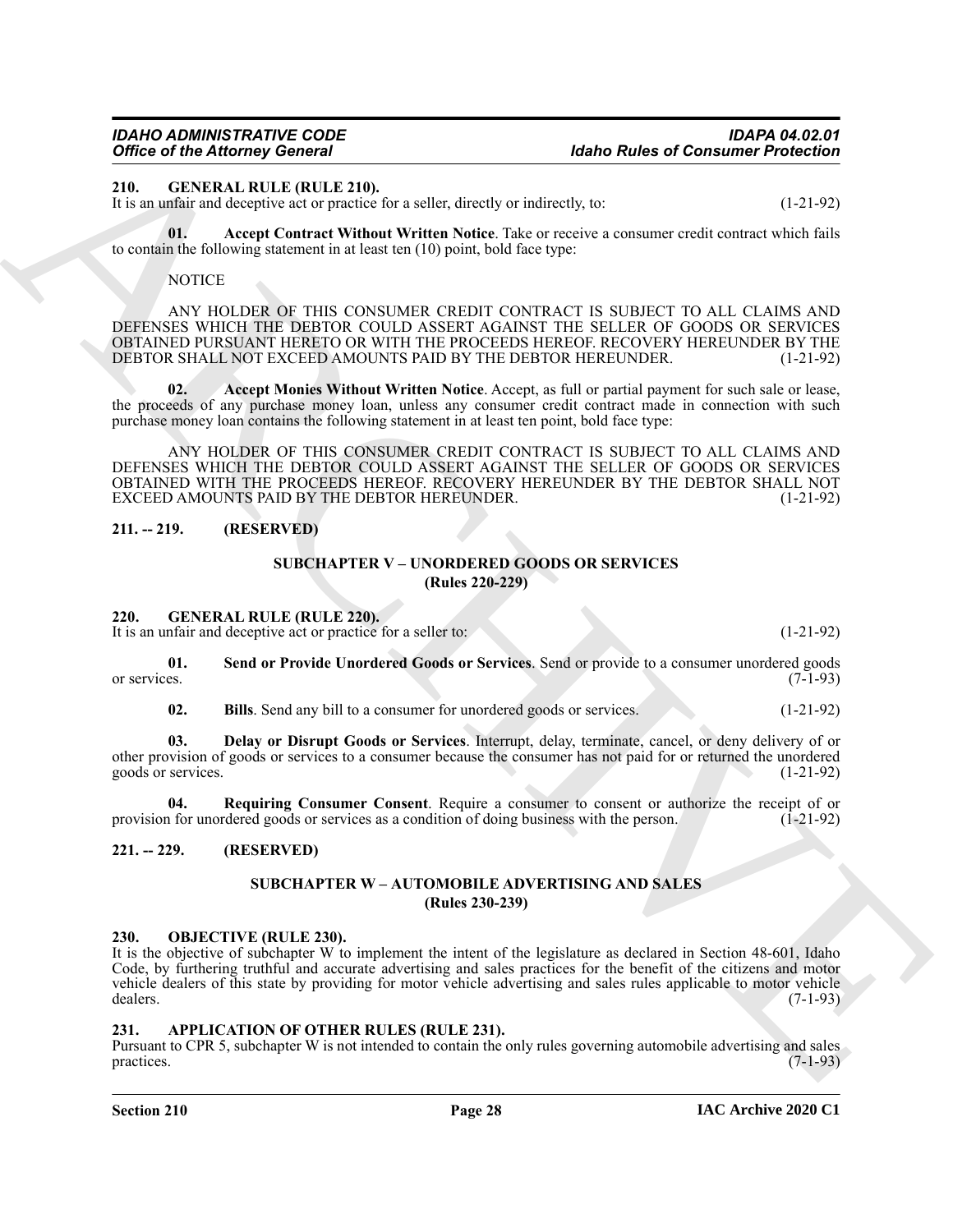<span id="page-28-9"></span><span id="page-28-0"></span>**232. GENERAL ADVERTISING PRACTICES (RULE 232).**

The following are unfair and deceptive advertising practices: (7-1-93)

<span id="page-28-10"></span>**01. Clear and Conspicuous Disclosure of Material Terms**. The advertising of any motor vehicle for sale, lease, rent without clearly and conspicuously disclosing all material terms and conditions relating to the offer. Material terms include those without which the advertisement would have the capacity, tendency, or effect of misleading or deceiving consumers acting reasonably under the circumstances. (7-1-93)

<span id="page-28-6"></span>**02. Footnotes and Asterisks**. Use of one (1) or more disclosures by footnote or asterisk which alone or in combination confuse, contradict, materially modify, or unreasonably limit a principal message of the advertisement. (1-21-92)

<span id="page-28-8"></span>**03. Print Size**. Use of any print in type size so small as to be not readily noticeable. An advertisement is misleading if important disclosures made therein are relegated to small print and inconspicuously buried at the bottom of the page. (1-21-92)

**04. Photographs and Illustrations**. Use of inaccurate photographs or illustrations when describing specific automobiles. For example, advertising a fully-loaded car when the ad actually refers to a minimally-equipped automobile in text. (1-21-92)

<span id="page-28-7"></span><span id="page-28-5"></span><span id="page-28-4"></span>**05. Color Contrasts**. Use of color contrasts which render the text confusing or difficult to read. (1-21-92)

Office of the Attorney General<br>
232. GEREIALN DERIX (FIRENCILLES QUILLE 233).<br>
The following are maintained above the state of the state of the state of the state of the state of the state of the state of the state of the **06. Abbreviations**. Advertising with abbreviations which are not commonly understood by the general public (e.g., abbreviations commonly understood--AC, AM/FM, AUTO, AIR, 2DR, CYL Dealer's Doc Fee, MSRP, and OAC) unless approved by federal or state law (e.g., terms allowed by the federal Truth in Lending Act, 15 U.S.C. Section 1601 et seq., such as "APR").  $(7-1-93)$ 

# <span id="page-28-11"></span><span id="page-28-1"></span>**233. PRICE ADVERTISING (RULE 233).**

It is an unfair and deceptive act or practice for a dealer to: (7-1-93)

<span id="page-28-12"></span>**01. Advertised Price**. Advertise the price of a motor vehicle without including in the advertised price all costs to the consumer at the time of sale, or which are necessary or usual prior to delivery of such vehicle to the consumer, including without limitation, any costs of freight, delivery, dealer preparation, and any other charges of any nature; provided, however, the following may be excluded from the advertised price of the motor vehicle:

(7-1-93)

<span id="page-28-2"></span>**a.** Taxes, license, and title fees; and (1-21-92)

**b.** A dealer documentation service fee, as defined herein, so long as the advertisement clearly and conspicuously discloses, in close proximity to the advertised price, the amount of such fee and that the fee is a dealer imposed fee; i.e. PRICE DOES NOT INCLUDE \$\_\_\_\_\_ (insert actual amount charged for dealer documentation service fee) DEALER DOC FEE. (1-21-92)

**02. Advertising Limitations**. Fail to clearly and conspicuously disclose in an advertisement any material limitations including, but not limited to:  $(7-1-93)$ 

The number of motor vehicles in stock subject to the offer if the number is not likely to meet ted public demand; (1-21-92) reasonably expected public demand;

**b.** The period of time during which the offer is in effect, if the offer is subject to a time limitation of fourteen (14) days or less or when an offer is within fourteen (14) days of its close; and (7-1-93)

**c.** Any other applicable restrictions to which the advertised price may be subject. (1-21-92)

<span id="page-28-3"></span>**03. Low Prices**. Use the term "low prices" or words of similar meaning or import in the advertisement,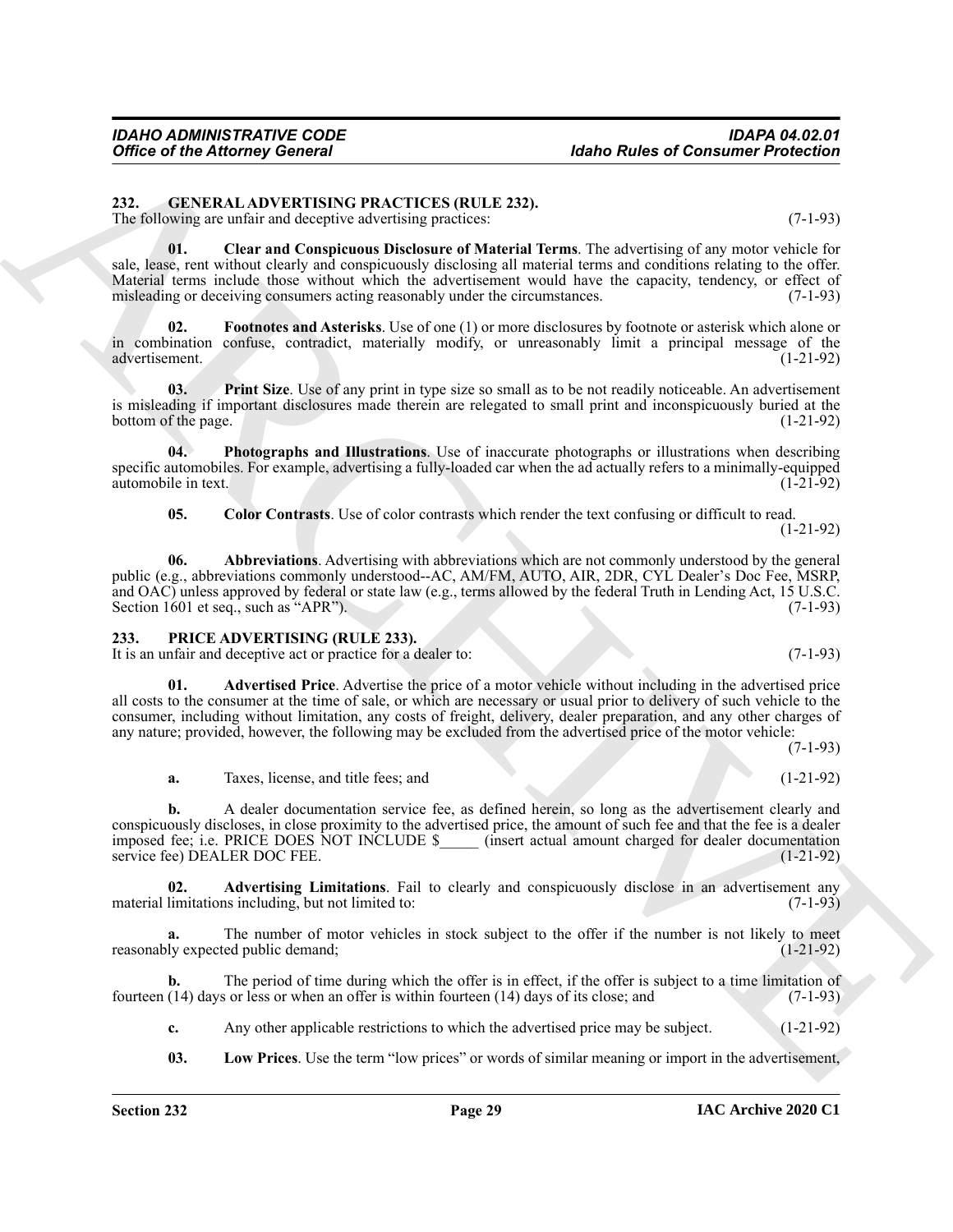unless the prices offered are lower than those usually offered by the dealer or other dealers in the same trade area. (7-1-93)

<span id="page-29-5"></span>**04. Lowest Prices, Guaranteed Lowest Prices**. Advertise that motor vehicles cost less in a particular community or geographic area or use the terms "lowest prices," "guaranteed lowest prices," "prices lower than anyone else," "nobody can beat our prices," or words of similar meaning or import in the advertisement, unless the dealer, or dealer association in the case of cooperative dealer advertising, systematically monitors and continues to monitor competitive prices in the trade area and can substantiate such claims. (7-1-93)

<span id="page-29-6"></span>**Price Matching**. Use terms "meet your best offer," or "we won't be undersold," or terms of similar meaning or import which suggest that a dealer will beat or match a competitor's price unless: (7-1-93)

**a.** The advertisement clearly and conspicuously discloses the dealer's price matching policy and any  $\text{limitations; and} \tag{1-21-92}$ 

**b.** Such policy does not require the presentation of any evidence which places an unreasonable burden on sumer. (1-21-92) on the consumer.

<span id="page-29-2"></span>**06. Dealer's Cost**. Except as required in CPR 233.07.a., advertise a motor vehicle using any reference to the term "dealer's cost," or that a motor vehicle is available for purchase at, above or below "cost." (7-1-93)

<span id="page-29-4"></span>**07. Invoice Pricing**. Advertise that a motor vehicle is available for purchase at an amount below, at, or above "factory invoice," "factory billing," "manufacturer's invoice," or terms of similar meaning or import, unless:

**a.** The advertisement uses the terms "factory invoice," "manufacturer's invoice," or other terms that clearly convey that the invoice referred to is the factory or manufacturer's invoice; (1-21-92)

**b.** The advertised reference to factory or manufacturer's invoice price shall be the final price listed on the factory or manufacturer's invoice; (1-21-92)

**c.** The following disclosure is clearly and conspicuously disclosed in the advertisement: "FACTORY INVOICE MAY NOT REFLECT DEALER'S ACTUAL COST"; and (1-21-92)

<span id="page-29-7"></span>**d.** The original factory or manufacturer's invoice, or a true and correct copy thereof, shall be readily available at the place of business for inspection by prospective customers. (1-21-92)

Office of the Attorney General<br>
and the Theorem is a therma based of the Scholar order of the Scholar order of the Scholar order and the Scholar order of the Scholar order of the Scholar order of the Scholar order of the **08. Vehicle Availability**. Subject to CPR 233.01 and CPR 233.02, fail to allow consumers to purchase all motor vehicles described by the advertisement at the advertised price. If some motor vehicles in stock may not be purchased at the advertised prices, the advertisement shall clearly and conspicuously disclose that the advertised price applies only to a specified number of motor vehicles. Vehicle identification numbers for any motor vehicle advertised for sale by a dealer shall be readily available at the dealer's place of business for inspection by customers. (7-1-93)

<span id="page-29-1"></span>**09. Buy-Down Rate**. Advertise the sale of any motor vehicle at a "buy-down" rate, as that term is defined herein, without clearly and conspicuously disclosing in the advertisement the following: "BELOW MARKET RATE MAY AFFECT PURCHASE PRICE OF CAR." (7-1-93) MARKET RATE MAY AFFECT PURCHASE PRICE OF CAR.'

<span id="page-29-3"></span>**10. Hidden Finance Charges**. Fail to include hidden finance charges (i.e. the difference, if any, between the cash and credit price of a "buy-down" motor vehicle) in the Truth in Lending calculation and disclosure requirements.

# <span id="page-29-8"></span><span id="page-29-0"></span>**234. OTHER ADVERTISING PRACTICES (RULE 234).**

It is an unfair and deceptive act or practice for a dealer to: (7-1-93)

<span id="page-29-9"></span>**01. Demonstrator Vehicles**. Advertise any demonstrator vehicle without clearly and conspicuously disclosing: (7-1-93) disclosing: (7-1-93)

 $(7-1-93)$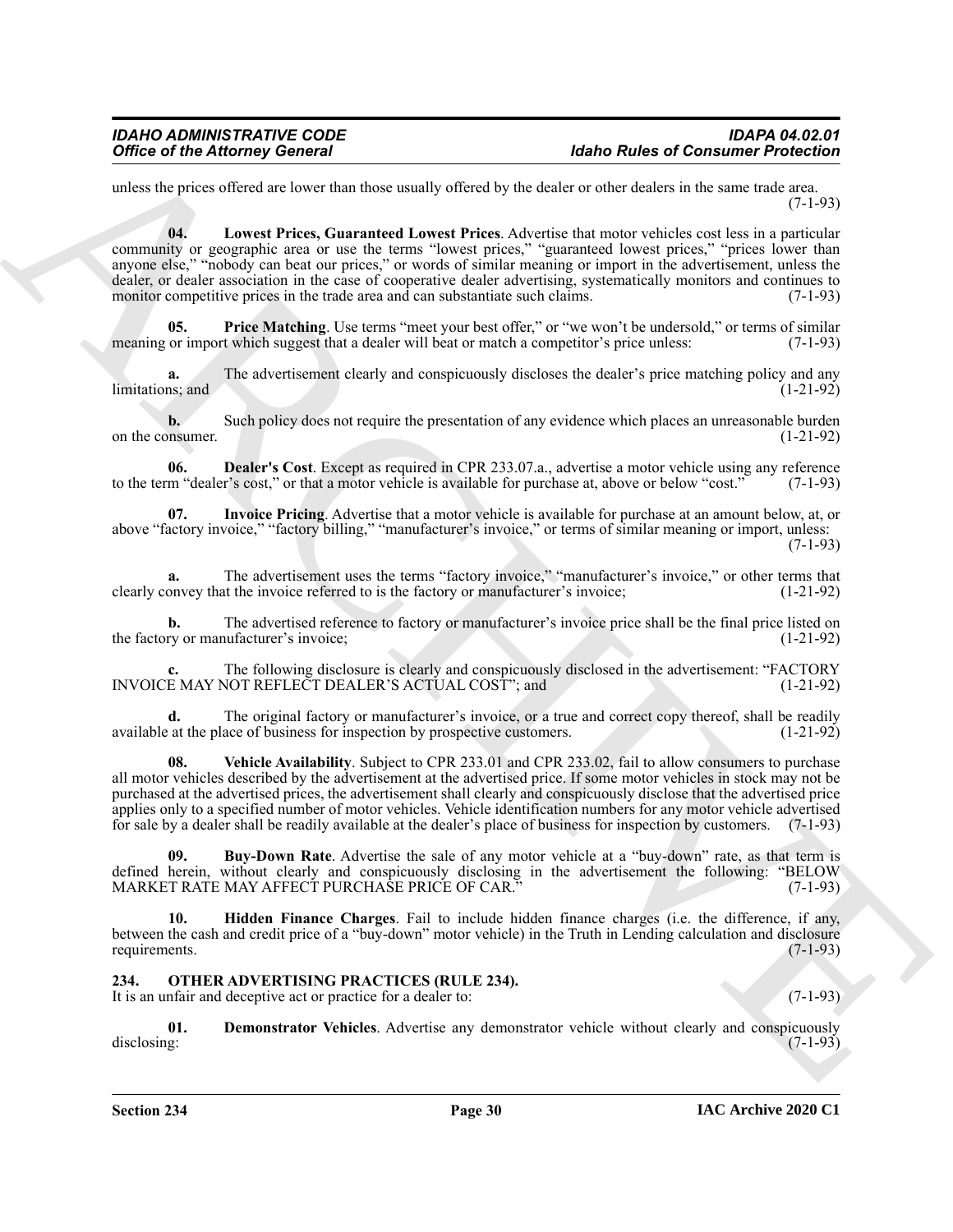# <span id="page-30-4"></span><span id="page-30-3"></span><span id="page-30-2"></span><span id="page-30-1"></span><span id="page-30-0"></span>*IDAHO ADMINISTRATIVE CODE IDAPA 04.02.01*

# **Idaho Rules of Consumer Protection**

| <b>Office of the Attorney General</b> |                                                                                                                                                                                                                                                                                                                                                                                                                                                                                                                                                                                                                                                             | <b>Idaho Rules of Consumer Protection</b> |             |
|---------------------------------------|-------------------------------------------------------------------------------------------------------------------------------------------------------------------------------------------------------------------------------------------------------------------------------------------------------------------------------------------------------------------------------------------------------------------------------------------------------------------------------------------------------------------------------------------------------------------------------------------------------------------------------------------------------------|-------------------------------------------|-------------|
| a.                                    | The year, make, and model of the motor vehicle; and                                                                                                                                                                                                                                                                                                                                                                                                                                                                                                                                                                                                         |                                           | $(1-21-92)$ |
| b.                                    | That the motor vehicle is a "demonstrator" or has been previously driven.                                                                                                                                                                                                                                                                                                                                                                                                                                                                                                                                                                                   |                                           | $(1-21-92)$ |
| 02.                                   | Executive or Official Vehicles. Advertise any executive or official vehicle:                                                                                                                                                                                                                                                                                                                                                                                                                                                                                                                                                                                |                                           | $(7-1-93)$  |
| a.                                    | Without clearly and conspicuously disclosing the year, make, and model of the motor vehicle;                                                                                                                                                                                                                                                                                                                                                                                                                                                                                                                                                                |                                           | $(1-21-92)$ |
| b.<br>meaning;                        | Without clearly and conspicuously disclosing that the motor vehicle is an executive or official<br>vehicle and has been previously driven, using the words "Pre-Driven," or "Previously Driven," or words of similar                                                                                                                                                                                                                                                                                                                                                                                                                                        |                                           | $(1-21-92)$ |
|                                       | Without displaying the Used Car Buyers Guide on the motor vehicle as required by the Federal<br>Trade Commission Rule on Used Motor Vehicles (16 C.F.R. 455); or                                                                                                                                                                                                                                                                                                                                                                                                                                                                                            |                                           | $(1-21-92)$ |
|                                       | By using any word or phrase which would lead a reasonable consumer to believe that the advertised<br>motor vehicle is a new motor vehicle.                                                                                                                                                                                                                                                                                                                                                                                                                                                                                                                  |                                           | $(1-21-92)$ |
| 03.                                   | Leased Vehicles. Advertise any leased vehicle:                                                                                                                                                                                                                                                                                                                                                                                                                                                                                                                                                                                                              |                                           | $(7-1-93)$  |
| a.                                    | Without clearly and conspicuously disclosing the year, make, and model of the motor vehicle;                                                                                                                                                                                                                                                                                                                                                                                                                                                                                                                                                                |                                           | $(1-21-92)$ |
| b.                                    | Without clearly and conspicuously disclosing that the motor vehicle is a leased vehicle; (1-21-92)                                                                                                                                                                                                                                                                                                                                                                                                                                                                                                                                                          |                                           |             |
| c.                                    | Without displaying the Used Car Buyers Guide on the motor vehicle as required by the Federal<br>Trade Commission Rule on Used Motor Vehicles (16 C.F.R. 455); or                                                                                                                                                                                                                                                                                                                                                                                                                                                                                            |                                           | $(1-21-92)$ |
|                                       | By using any word or phrase which would lead a reasonable consumer to believe that the advertised<br>motor vehicle is a new motor vehicle.                                                                                                                                                                                                                                                                                                                                                                                                                                                                                                                  |                                           | $(1-21-92)$ |
| 04.                                   | Other Used Motor Vehicles. Advertise any other used motor vehicle:                                                                                                                                                                                                                                                                                                                                                                                                                                                                                                                                                                                          |                                           | $(7-1-93)$  |
| a.                                    | Without clearly and conspicuously disclosing the year, make, and model of the motor vehicle;                                                                                                                                                                                                                                                                                                                                                                                                                                                                                                                                                                |                                           | $(1-21-92)$ |
| b.                                    | Without displaying the Used Car Buyers Guide on the motor vehicle as required by the Federal<br>Trade Commission Rule on Used Motor Vehicles (16 C.F.R. 455); or                                                                                                                                                                                                                                                                                                                                                                                                                                                                                            |                                           | $(1-21-92)$ |
|                                       | By using any word or phrase which would lead a reasonable consumer to believe that the advertised<br>motor vehicle is a new motor vehicle.                                                                                                                                                                                                                                                                                                                                                                                                                                                                                                                  |                                           | $(1-21-92)$ |
| 05.                                   | <b>Dealer Rebates.</b> Advertise that a consumer will receive a payment of money, or that a payment<br>will be made to a third person on the consumer's behalf, in conjunction with the purchase or lease of a motor vehicle,<br>unless the payment is being offered by the manufacturer of the motor vehicle. A dealer may also advertise any<br>manufacturer's rebate for which the manufacturer requires any financial participation by the dealer so long as the<br>dealer clearly and conspicuously discloses in the advertisement the following disclosure: "DEALER<br>PARTICIPATION IN THE REBATE PROGRAM MAY INCREASE VEHICLE PRICE BEFORE REBATE." |                                           | $(7-1-93)$  |
| 06.<br>amount if:                     | Trade-In Allowances. Advertise or offer a specific trade-in allowance (i.e., "\$2500 minimum<br>trade-in"), including, without limitation, that the trade-in will be valued at a specific amount or guaranteed minimum                                                                                                                                                                                                                                                                                                                                                                                                                                      |                                           | $(7-1-93)$  |
|                                       | The price of the motor vehicle offered for sale is increased because of the amount of the allowance;                                                                                                                                                                                                                                                                                                                                                                                                                                                                                                                                                        |                                           |             |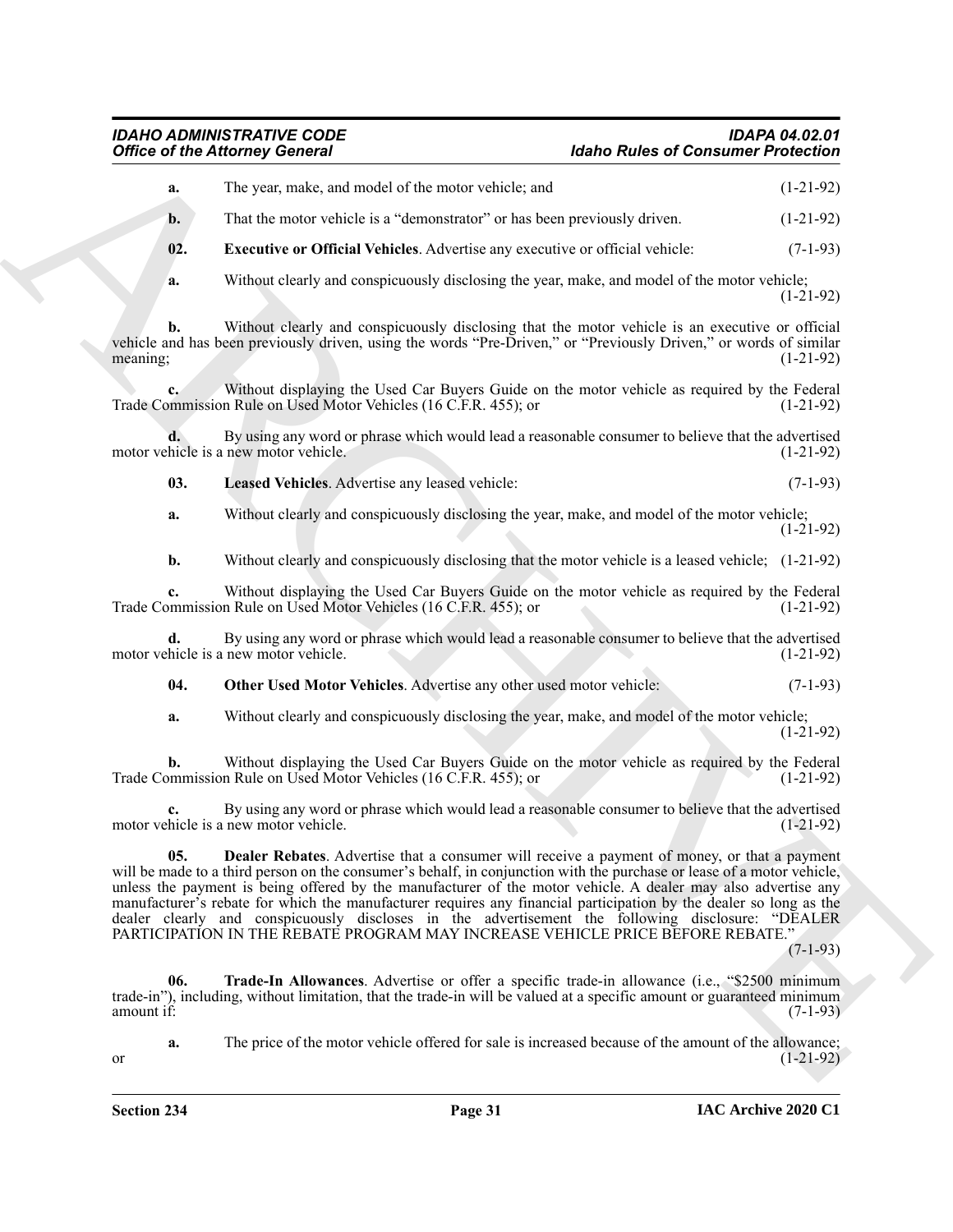**b.** The offer fails to disclose that it is conditioned upon the purchase of additional options or services, the case. (1-21-92) if such is the case.

<span id="page-31-9"></span>**07. Trade-In Policies**. Advertise or offer a range of amounts for trade-ins (e.g., "up to \$1,000" or "as much as \$1,000"), unless the advertisement clearly and conspicuously discloses the criteria the dealer will use to determine the amount to be paid for a particular trade-in. Such criteria might include age, condition, or mileage of the motor vehicle. (7-1-93)

<span id="page-31-8"></span>**08. No Money Down**. Advertise using the phrase "no down payment," "no money down," or words of similar meaning, unless, subject to the consumer's credit approval, the dealer is willing to sell the advertised motor vehicle to a consumer without the requirement of a trade-in or prior payment of any kind. (7-1-93)

<span id="page-31-6"></span>**Dealer's Size.** Use statements as to the dealer's size, inventory, or sales volume to represent or imply that the dealer can and does sell automobiles at a lower price, as a result of such size, inventory, or volume, than do other dealers, unless such is the fact. (7-1-93) than do other dealers, unless such is the fact.

<span id="page-31-7"></span>**10. Factory Outlet**. Advertise using the terms "Factory Outlet," "Authorized Distribution Center," or similar special affiliation, connection or relationship with the manufacturer that is greater or more direct than that of any other dealer, when, in fact, no such affiliation, connection, or relationship exists. (7-1-93)

<span id="page-31-5"></span>**11. Contract Add-Ons**. Negotiate the terms of a sale and thereafter add the cost of items to the contract, including, without limitation, extended warranties, credit life, dealer preparation, or undercoating, to the contract without previously disclosing this to the consumer and without first obtaining the consumer's consent.

(7-1-93)

# <span id="page-31-1"></span><span id="page-31-0"></span>**235. CREDIT SALES ADVERTISING (RULE 235).**

<span id="page-31-4"></span>It is an unfair and deceptive act or practice for a dealer to: (7-1-93)

**01. Disclosure Requirements**. Fail to clearly and conspicuously disclose in connection therewith that the advertised credit terms are available "On Approved Credit," or the abbreviation, "OAC." In advertising credit terms, a dealer shall also comply with either CPR 235.01.a. or CPR 235.01.b. below:  $(7-1-93)$ 

**a.** Credit terms advertised by a dealer shall be calculated on the basis of the total retail price of the advertised motor vehicle (which, for purposes of calculating credit terms must include any applicable dealer documentation service fee, as defined herein) plus taxes, license, and title fees, from which may be subtracted out only the amount of the advertised down payment; or (1-21-92)

Office of the Altomasy General<br>
The United States and Constant of the China states and Constant of the China States and Constant of the China States and China States and China States and China States and China States and **b.** The credit terms advertised by a dealer may be calculated exclusive of taxes, license, and title fees and the dealer's documentation service fee so long as the following statement (or a statement of similar meaning) is clearly and conspicuously disclosed in connection with the credit sale advertisement: "DOES NOT INCLUDE TAXES, TITLE, LICENSE FEES OR \$\_\_\_\_\_\_\_ DEALER DOC FEE" (insert actual amount charged for dealer documentation service fee). (1-21-92)

<span id="page-31-3"></span><span id="page-31-2"></span>**02. Advertised Terms Unavailable**. Advertise credit terms that are not actually available. (7-1-93)

**03. Advertised Finance Rates**. Advertise a finance rate (A.P.R.) without disclosing, if such is the fact, the following:  $(7-1-93)$ 

**a.** That such rate is limited to certain models; (1-21-92)

**b.** That to take advantage of such a reduced rate, a consumer must purchase additional options or services;  $(1-21-92)$ 

**c.** That taking advantage of the rate will increase the final price of the vehicle or options or services purchased; purchased; (1-21-92)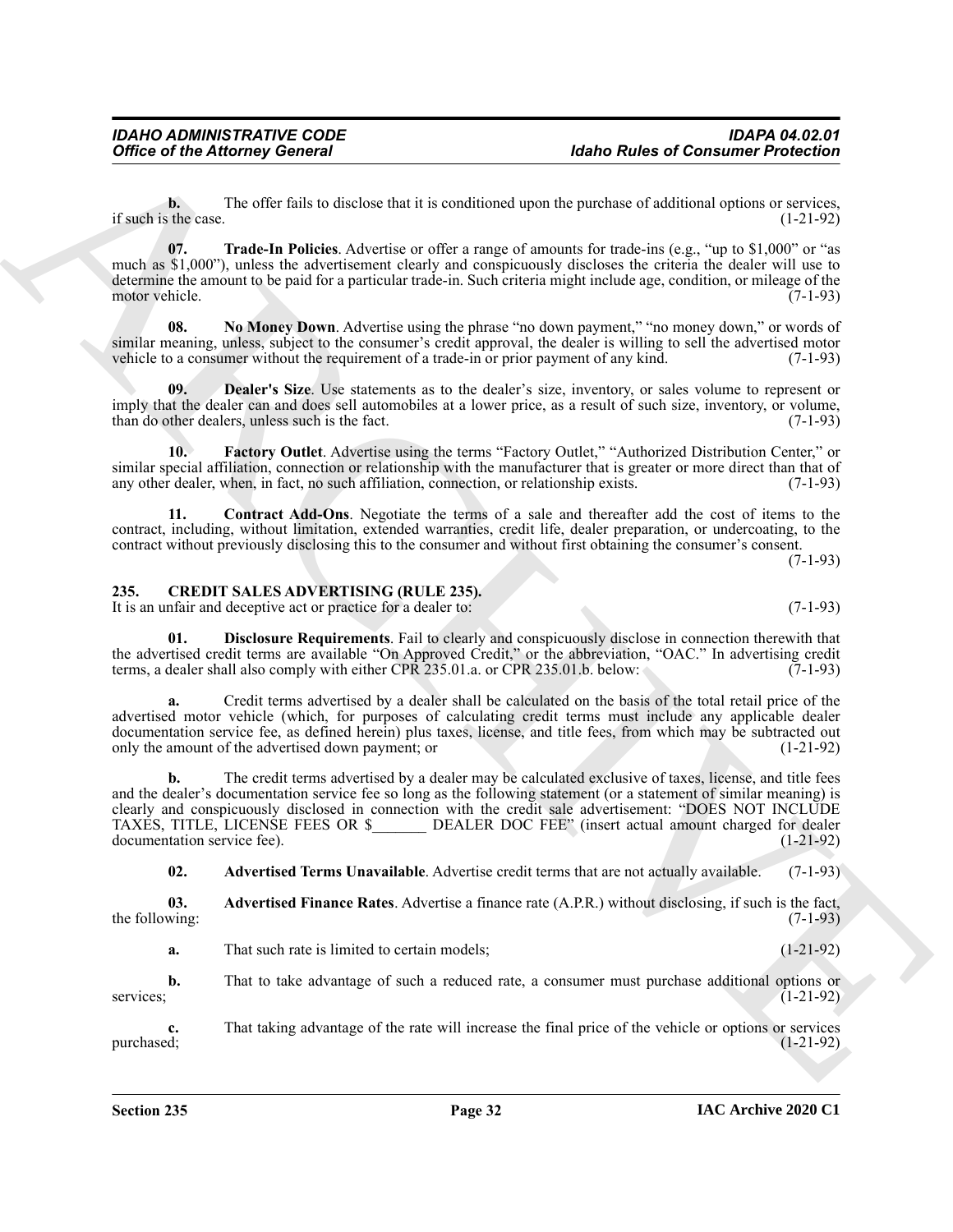<span id="page-32-3"></span>**d.** That the offer expires after a limited time period; or (1-21-92)

**e.** Any other conditions, qualifications, or limitations which materially affect the availability of such  $r = (1-21-92)$ 

**04. Truth in Lending Disclosures**. Fail to comply with the disclosure requirements of the federal Truth in Lending Act (15 U.S.C. Section 1601 et seq.) and Regulation Z promulgated by the Board of Governors of the Federal Reserve System (12 C.F.R. Section 226). Truth in Lending disclosures must be clear and conspicuous.

 $(7-1-93)$ 

# <span id="page-32-11"></span><span id="page-32-0"></span>**236. TRUTH IN LEASING ADVERTISING (RULE 236).**

It is an unfair and deceptive act or practice for a dealer to fail to comply with the disclosure requirements of the consumer leasing portions of the federal Truth in Lending Act (15 U.S.C. Section 1667 et seq.) and Regulation M promulgated by the Board of Governors of the Federal Reserve System (12 C.F.R. Section 213). Truth in Leasing disclosures must be clear and conspicuous. (7-1-93)

# <span id="page-32-4"></span><span id="page-32-1"></span>**237. MOTOR VEHICLE SUBJECT-TO-FINANCING CONTRACTS (RULE 237).**

<span id="page-32-8"></span>**01. Required Contract Disclosure**. Unless specifically exempted in CPR 237.06, every subject-tofinancing contract for the purchase of a motor vehicle in Idaho shall include the following disclosure in ten (10) point bold face type or a size at least three (3) points larger than the smallest type appearing in the contract or form:

**Office of the Altowney General**<br> **Adabe Altowney General**<br> **ARCHIVES** (Archives such a final delarge period or<br>
ARCHIVES and the substitute of the ALTON ARCHIVES and the such a final delay of the such a final delay of th YOU AND THE DEALER HAVE AGREED THAT THE MOTOR VEHICLE WILL BE DELIVERED TO YOU PRIOR TO THE PURCHASE. IF FINANCING CANNOT BE ARRANGED ON THE TERMS AND WITHIN THE TIME PERIOD AGREED UPON IN THE MOTOR VEHICLE PURCHASE CONTRACT, THE CONTRACT IS NULL AND VOID. (7-1-93)

<span id="page-32-7"></span>**02. Other Contractual Provisions**. Nothing in CPR 237 is intended to prevent language from being included in a motor vehicle purchase contract specifying the responsibilities of the parties thereto in the event the contract becomes null and void pursuant to CPR 237. (7-1-93)

<span id="page-32-10"></span>**03. Trade-In Motor Vehicles**. If a motor vehicle purchase contract has become null and void pursuant to CPR 237, the dealer must return the consumer's trade-in vehicle, if any, together with its title, if previously provided to the dealer, upon the consumer's return of the motor vehicle to the dealer. If the trade-in vehicle is not available, the dealer shall give the consumer the trade-in allowance within one business day. (7-1-93) available, the dealer shall give the consumer the trade-in allowance within one business day.

<span id="page-32-9"></span>**04. Subsequent Agreement**. Nothing in CPR 237 is intended to prevent the parties to a motor vehicle purchase agreement from entering into a subsequent agreement for the purchase of the motor vehicle on different terms and conditions. (7-1-93)

<span id="page-32-5"></span>**05. Consumer's Copy**. A copy of the disclosure specified in CPR 237.01 must be given to the consumer at the time the contract is signed. (7-1-93)

<span id="page-32-6"></span>**06. Exceptions**. CPR 237 does not apply to sales transactions in which a dealer purchases a motor vehicle for resale. (7-1-93)

<span id="page-32-2"></span>**238. -- 999. (RESERVED)**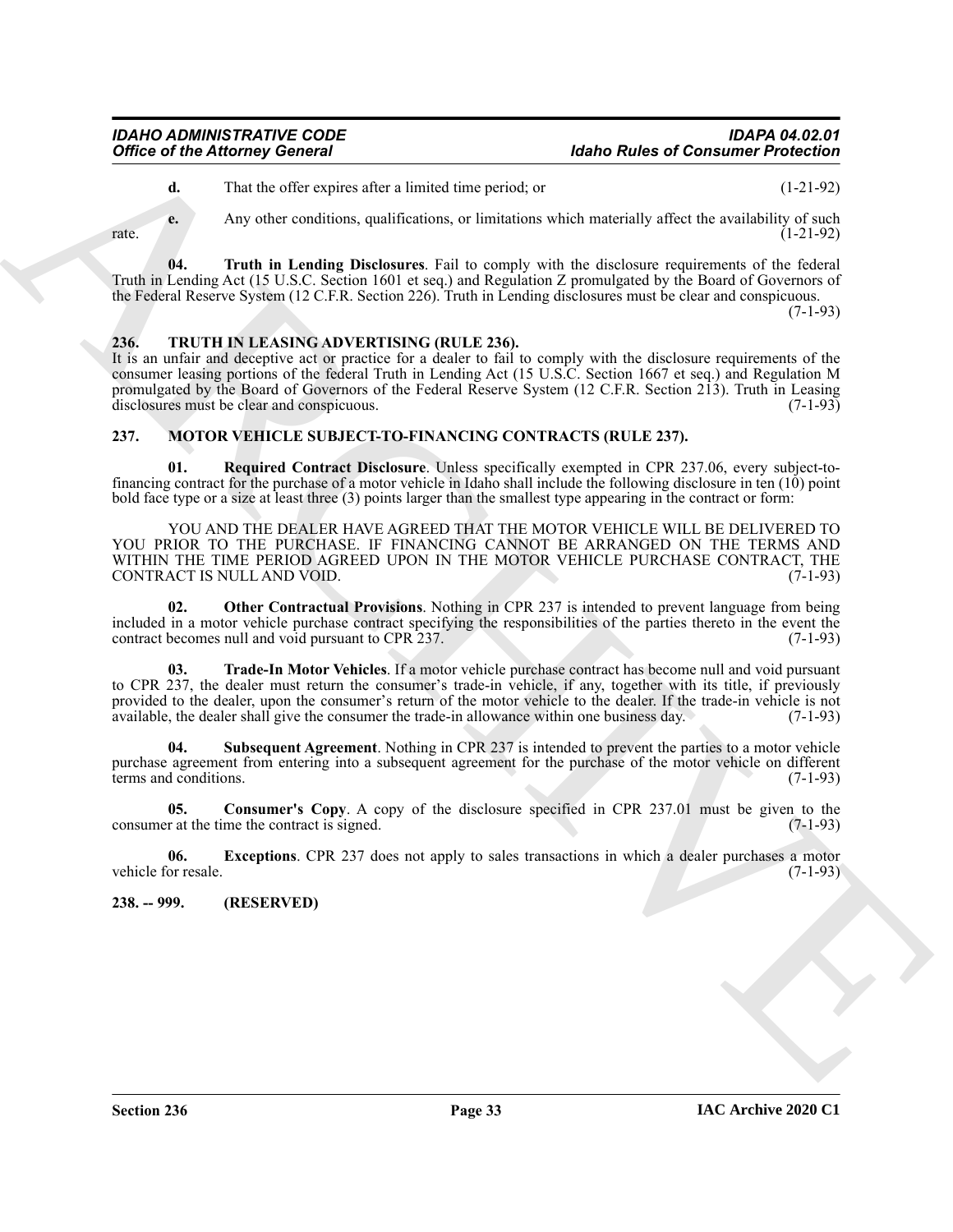# *Subject Index*

#### **A**

Acceptable Disclosures, Disclosure Of Prior Use 20 Application Of Other Rules - Automobile Advertising/Sales 28 Application Of Other Rules, Solicitations 24 Asterisks 17 Automobile Advertising/Sales Advertising Limitations 29 Buy-Down Rate 30 Dealer's Cost 30 Hidden Finance Charges 30 Invoice Pricing 30 Low Prices 29 Lowest Prices, Guaranteed Lowest Prices 30 Price Matching 30 Vehicle Availability 30

#### **C**

Comparable Price Comparisons 16 Comparative Pricing -- General Rule 15 Comparison Claims 15 Savings or Value Claims 15 Comparisons Of Seller's Present Prices To Seller's Former Prices 15 Bona Fide Regular Price 16 Fictitious Prices 15 Competitor Retail Price Comparisons 16 Conditional Offers 17 Contradictory Representations 12 Credit Sales Advertising 32 Advertised Finance Rates 32 Advertised Terms Unavailable 32 Disclosure Requirements 32 Truth in Lending Disclosures 33 Cumulative 6

# **D**

Deceptive Pricing -- General Rule Hidden Costs 15 Inventory 15 Misrepresentations 15 Reduced Price 15 Services 15 Specific Goods or Services 15 Deceptive Pricing--General Rule 15 Definitions, IDAPA 04.02.01 7 Act 7 Actions or Transactions Permitted Under Laws Administered by a Regulatory Body or Officer 7 Advertisement 7 Appropriate Trade Premises 7

[A](#page-19-12)ccording to the state of the state of the state of the state of the state of the state of the state of the state of the state of the state of the state of the state of the state of the state of the state of the state of Ascertainable Loss 7 Bait & Switch 7 Bona Fide Gift 7 Business Arrangement 7 Business Day 7 Buy-Down Rate 7 Clear & Conspicuous Disclosure 8 Consideration 8 Consumer 8 Consumer Credit Contract 8 Credit Card Issuer 8 Creditor 8 Dealer<sub>8</sub> Dealer Documentation Service Fee 8 Demonstrator Vehicle 8 Disseminate 8 Documentary Material 8 Door-to-Door Sale 8 Examination 9 Executive or Official Vehicle 9 Exempt Loan Broker 9 Financed Sale (Including Financing a Sale) 9 Free (Including Words of Similar Meaning or Import) 9 Going-Out-of-Business Sale 9 Goods 10 Information Provider 10 Leased Vehicle (Including Words of Similar Meaning or Import) 10 Loan Broker 10 Motor Vehicle (Including Words of Similar Meaning or Import) 10 Negative Option Notice Requirements 10 New Motor Vehicle (Including Words of Similar Meaning or Import) 10 Offer 10 Pay-Per-Telephone-Call Services 11 Person 11 Purchase Money Loan 11 Purchase Price 11 Pyramid or Chain Distribution Scheme 11 Regulatory Body or Officer 11 Seller 11 Send 11 Services 11 Subject to Financing Contract 11 Trade & Commerce 11 Trade Area 11

Unordered Goods or Services 12 Used Motor Vehicle (including words of similar meaning or import) 12 Verifiable Retail Value 12 Delivery Charges 17 Determination Of Reasonably Expected Public Demand 20 Advertising Scope 20 Price Reduction 20 Records of Past Sales 20 Disclosure Required, Disclosure Of Prior Use 20 Disclosure Requirements 23 In-Person Contact 23 Solicitor's Identity 23 Trade Name of Seller 23 Types of Goods or Services Offered 23 Disclosure Requirements In Gift Promotions 18 Conditions 18 Name & Address 18 No Purchase Necessary 18 Odds 18 Other Requirements 18 Purpose of Contact 18 Verifiable Retail Value 18 Discouragement Of Purchase Of Advertised Merchandise 14 Availability 14 Compensation Plans 14 Disparagement 14 Refusal to Show 14 Refusal to Take Orders 14 Showing Impractical Goods or Services 14

# **E**

Exceptions To These Rules 6 Exceptions, Fees & Charges, Loan Broker Fees 27 Express Limited Authorization, Estimates 21

# **F**

Factors - Pyramid & Chain Distribution Schemes 26 Amount of Fees 26 Plan's Primary Focus 26 Price of Goods 27 Refund Policies 26 Forfeiture & Default, Lay-Away Plans 23

# **G**

General Advertising Practices Automobile Advertising/Sales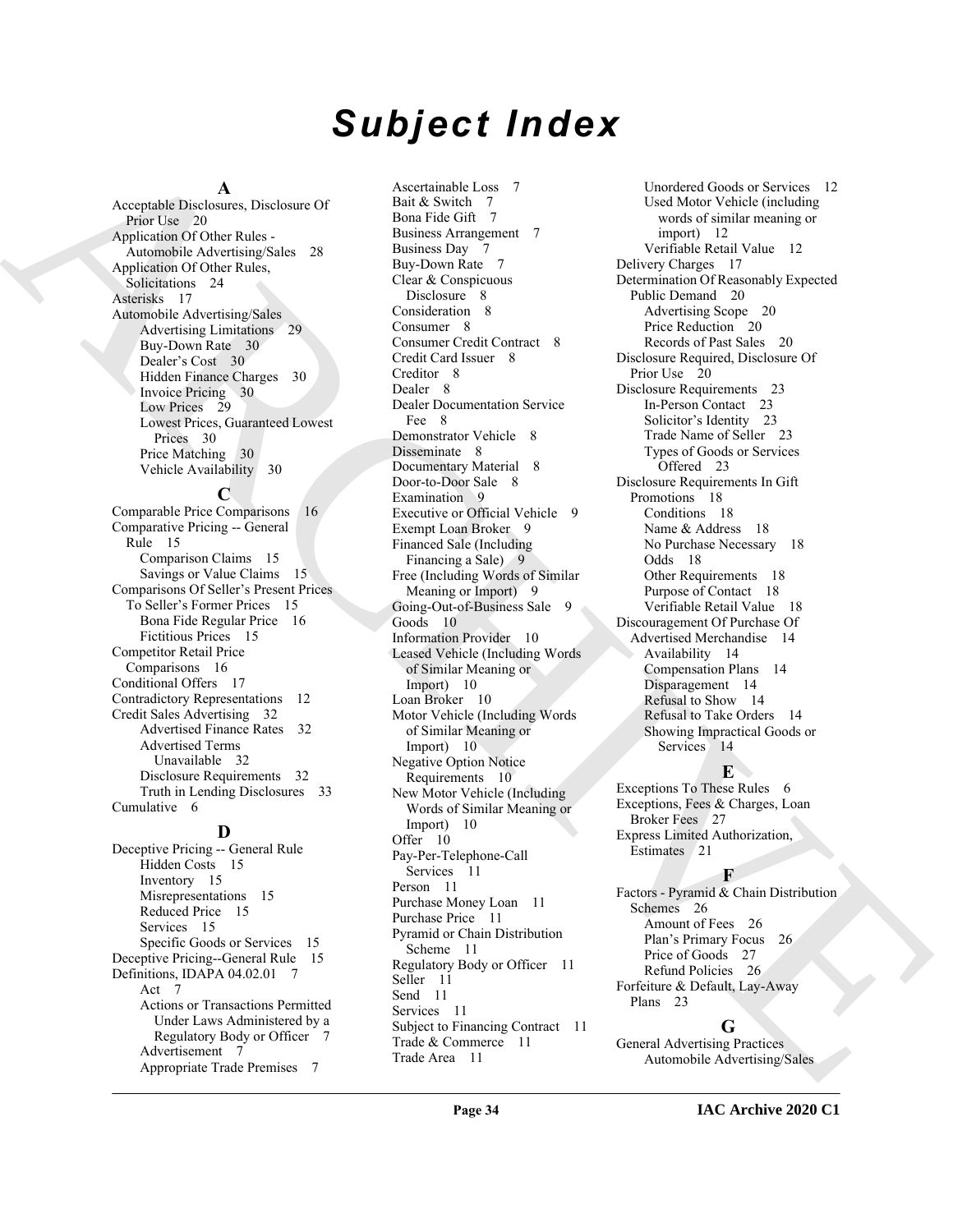# *Subject Index (Cont'd)*

[A](#page-28-7)lthough Street [C](#page-22-15)ountries 21<br>
Concertinus 29<br>
Concertinus 29<br>
Concertinus 29<br>
Distribution 2014<br>
The countries and the concertinus and the concertinus and the concertinus and the concertinus of the concertinus and the con Abbreviations 29 Color Contrasts 29 Footnotes & Asterisks 29 Photographs & Illustrations 29 Print Size 29 General Advertising Practices - Automobile Advertising/Sales 29 Clear & Conspicuous Disclosure of Material Terms 29 General Provisions 6 General Rule - Bait & Switch Sales 14 General Rule - Cooling-Off Period for Door-to-Door Sales 24 Completed Notice of Cancellation 25 Failure to Honor Notice of Cancellation 26 Failure to Notify Concerning Return of Goods 26 Misrepresent Right to Cancel 26 Notice of Cancellation 25 Oral Notice of Cancellation 25 Purported Waivers 25 Transferring Evidences of Indebtedness 26 Transferring Traded Goods 26 Written Disclosures 25 General Rule - Disclosure Of Conditions In Offer 13 General Rule -- Disclosure Of Prior Use 20 General Rule -- Estimates 20 General Rule - False, Misleading Conduct 12 General Rule -- Going-Out-Of-Business Sales 19 General Rule - Insufficient Supply/ Limitation On Quantity 19 General Rule -- Lay-Away Plans 22 Duplicates 22 Failure to Deliver 23 Failure to Lay Aside Goods 22 Increase Price 22 Lay-Away Time Periods 22 Misrepresent Lay-Away Policies 22 General Rule - Loan Broker Fees 27 Conditions of Loan 27 Prohibited Practices 27 Qualifying for a Loan 27 Written Disclosure 27 General Rule - Preservation Of Consumers' Claims & Defenses 28 Accept Contract Without Written Notice 28 Accept Monies Without Written

Notice 28 General Rule - Pyramid & Chain Distribution Schemes 26 General Rule -- Repairs & Improvements 21 Completion of Repairs 21 Liens 21 Misrepresent Danger 21 Model Jobs 21 Necessity of Repairs 21 General Rule -- Time of Delivery or Performance Including Mail Order Sales 22 Failure to Deliver 22 Promising Delivery 22 General Rule - Unfair Solicitation 23 Leaving Premises 24 Misleading Plan 23 Representations with Capacity to Mislead 23 General Rule - Unordered Goods Or Services 28 Bills 28 Delay or Disrupt Goods or Services 28 Requiring Consumer Consent 28 Send or Provide Unordered Goods or Services 28 General Rule -- Use of the Word "Free" and Similar Representations 17 Free No Cost Offers 17 Free With Cost Offers 17

# **I**

Inflating Inventory, Going-Out-Of-Business Sales 19 Initial Offer - Bait & Switch Sales 14 Invoices & Bills 13 Itemized Billing 21 Labor Charges 21 Other Charges 21 Parts & Materials 21 Unit Pricing 21

#### **K**

Knowledge 6

#### **L**

Leader Items - Bait & Switch Sales 14 Legal Authority 6 Limited Offers 16

# **M**

Mail Order & Catalog Sales, Unfair Solicitation 24 Mail Order Sales 22 Mailbox Addresses 13 Misleading Offers 18

Fail to Deliver 19 Labeling Offers 19 Misrepresent Goods or Services 19 Misrepresent Odds 19 Misrepresent Offer 19 Specially Selected 19 Tendency to Mislead 19 Motor Vehicle Subject-To-Financing Contracts 33 Consumer's Copy 33 Exceptions 33 Other Contractual Provisions 33 Required Contract Disclosure 33 Subsequent Agreement 33 Trade-In Motor Vehicles 33

# **N**

No Purchase Required For Chance Promotions 18 Non-Exclusive 6 Non-Inclusive 6

# **O**

Objective - Automobile Advertising & Sales 28 Official, Governmental, Or Other Misleading Envelopes Or Offers 13 Old Or Replaced Parts 21 Inspection 22 Retaining Old Parts 22 Other Advertising Practices Automobile Advertising/Sales Leased Vehicles 31 Other Used Motor Vehicles 31 Other Advertising Practices - Automobile Advertising/Sales 30 Contract Add-Ons 32 Dealer Rebates 31 Dealer's Size 32 Demonstrator Vehicles 30 Executive or Official Vehicles 31 Factory Outlet 32 No Money Down 32 Trade-In Allowances 31 Trade-In Policies 32

# **P**

Pattern Of Conduct - Bait/Switch Sales 14 Price Advertising 29, 30 Price Advertising - Automobile Advertising/Sales 29 Advertised Price 29 Prohibited Practices 24 Misleading Practices 24 Misrepresentations About How or